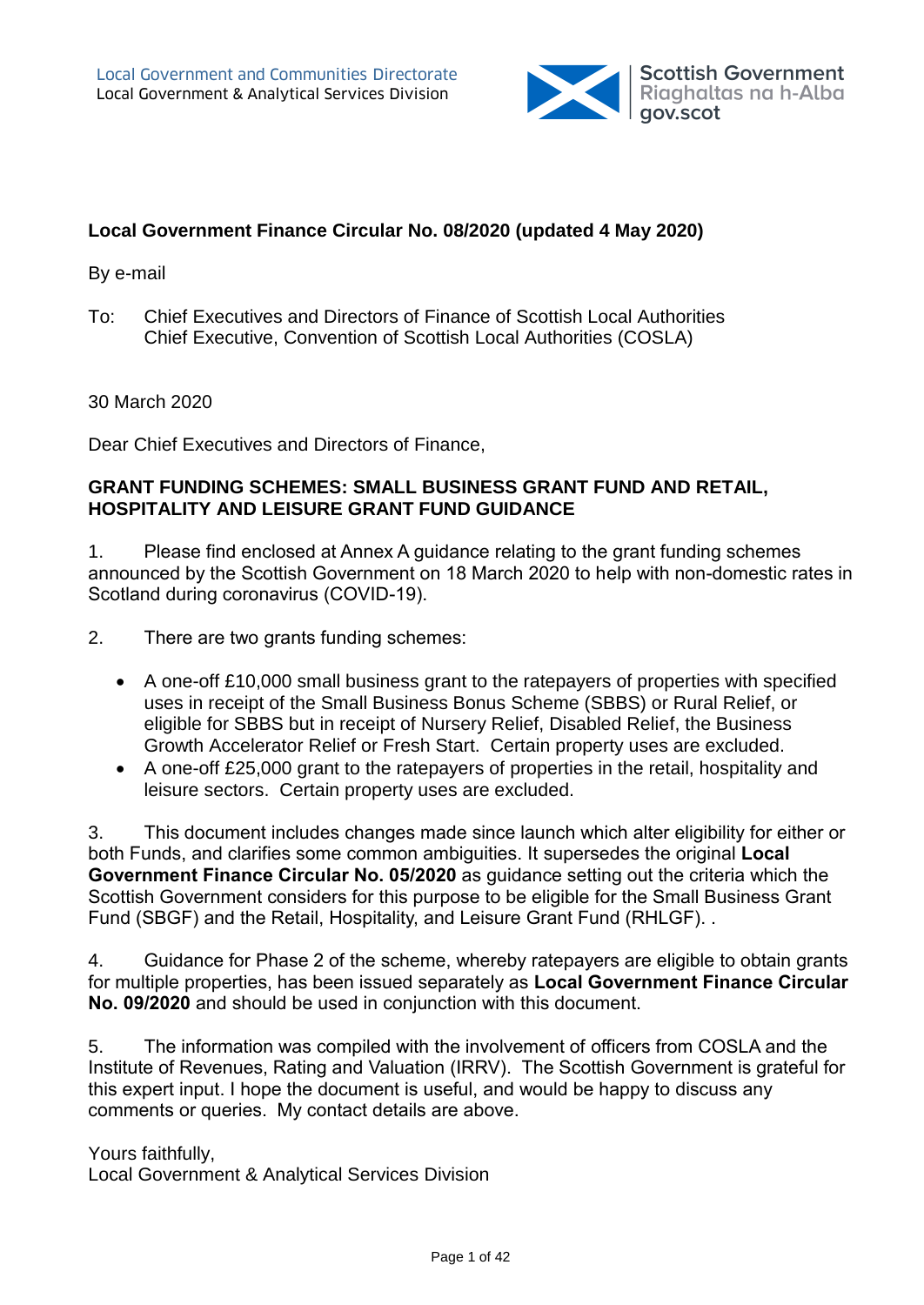**ANNEX A - INFORMATION FOR SCOTTISH LOCAL AUTHORITIES (updated 4 May 2020)**

**CONTENT**

| <b>INTRODUCTION</b>                                       |    |
|-----------------------------------------------------------|----|
| <b>SMALL BUSINESS GRANT FUND (SBGF)</b>                   | 5  |
| <b>RETAIL, HOSPITALITY AND LEISURE GRANT FUND (RHLGF)</b> | 29 |
| <b>STATE AID</b>                                          | 36 |
| <b>MISCELLANEOUS ISSUES</b>                               | 41 |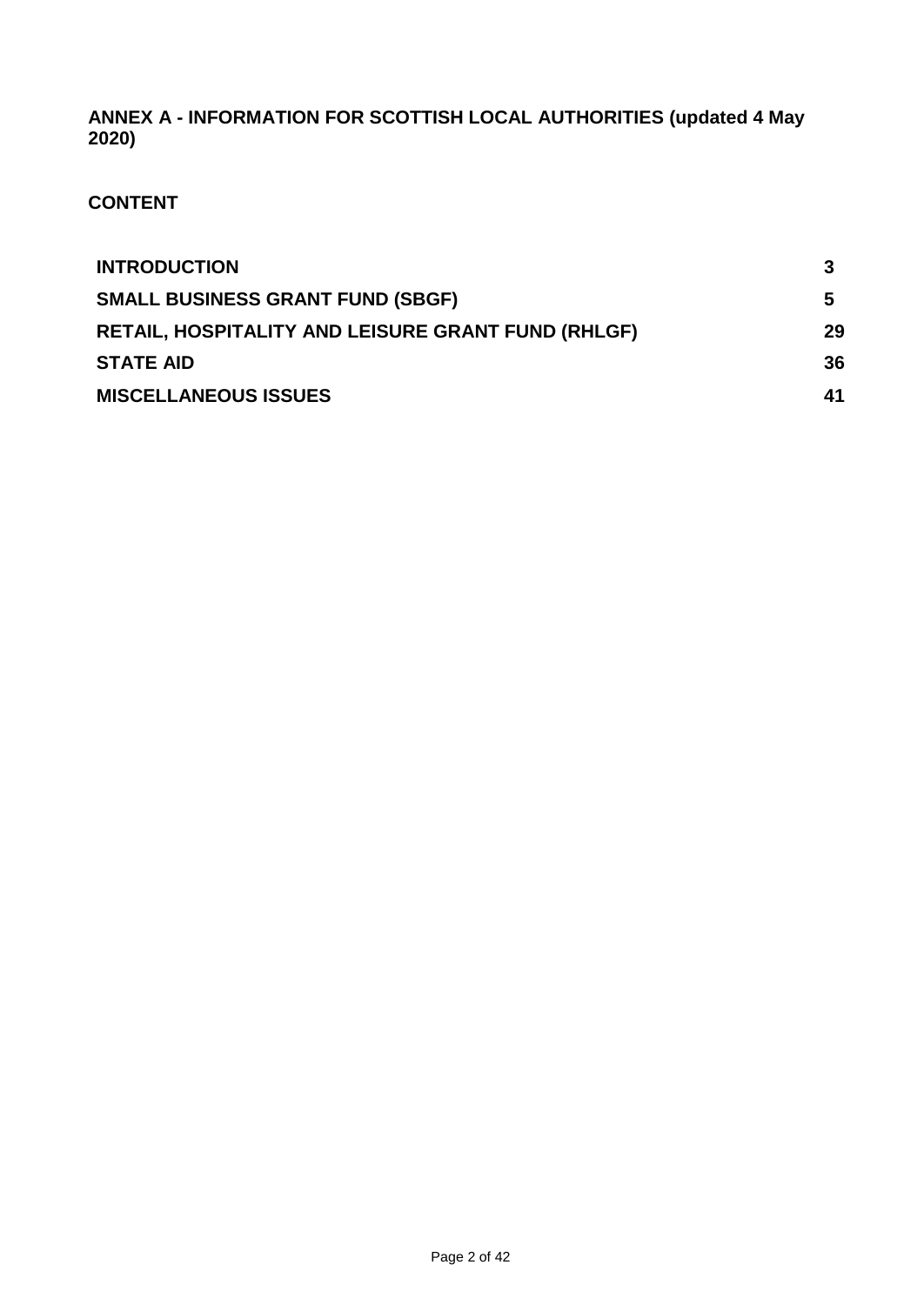### **INTRODUCTION**

1. Information in this document is provided by the Scottish Government, in conjunction with the Convention of Scottish Local Authorities (COSLA), to Scottish Local Authorities.

2. The Scottish Government on 18<sup>th</sup> March 2020 announced the following grant funding schemes to help with non-domestic rates in Scotland during coronavirus (COVID-19):

- A one-off £10,000 small business grant to the ratepayers of properties with specified uses in receipt of the Small Business Bonus Scheme (SBBS) or Rural Relief, or eligible for SBBS but in receipt of Nursery Relief, Disabled Relief, Fresh Start or the Business Growth Accelerator. Certain property uses are excluded.
- A one-off £25,000 grant to the ratepayers of properties in the retail, hospitality and leisure sectors. Certain property uses are excluded.

3. On 14 April 2020, changes to the scheme were announced to widen eligibility for the £10,000 Small Business Grant to include additional ratepayers not covered by the original scheme. This guidance has been updated to reflect those changes and additional issues arising. Guidance covering Phase 2 commencing 5 May, outlining how ratepayers with multiple properties can obtain multiple grants, has been published separately to complement this circular as **Local Government Finance Circular No. 09/2020**

4. This grant funding is aimed at helping keep companies in business and keep productive capacity so that they can recover. The intention is to:

Protect jobs

l

- Prevent business closure
- Promote economic recovery

5. This grant funding will be made available through powers conferred by Sections 126 and 127 of the Housing Grants, Construction and Regeneration Act 1996.

6. This document has no statutory basis, is offered without prejudice to relevant legislation and legal decisions, and does not constitute legal advice.

7. This document was developed by a working group of officers from the Scottish Government, COSLA and a number of Local Authorities representing the Institute of Revenues Rating and Valuation (IRRV).

8. The document aims to inform a mutual understanding amongst Local Authority practitioners engaged in the administration of these grants. It includes specific information relating to each of the two grants.

9. Given their responsibilities for managing public funds, it is up to Local Authorities to ensure that procedures for administering the grants are suitably robust, including due diligence to mitigate fraud and for audit purposes. This should include giving due regard to the principles for effective fraud control<sup>1</sup> and having appropriate control mechanisms in place.

10. Local Authorities are expected to seek recovery of overpayments including pressing criminal charges where necessary, if fraudulent claims are found. Councils will not be held financially liable for overpayments associated with fraud and error.The exception to this

<sup>1</sup> https://www.gov.uk/government/publications/fraud-control-in-emergency-management-covid-19-ukgovernment-guide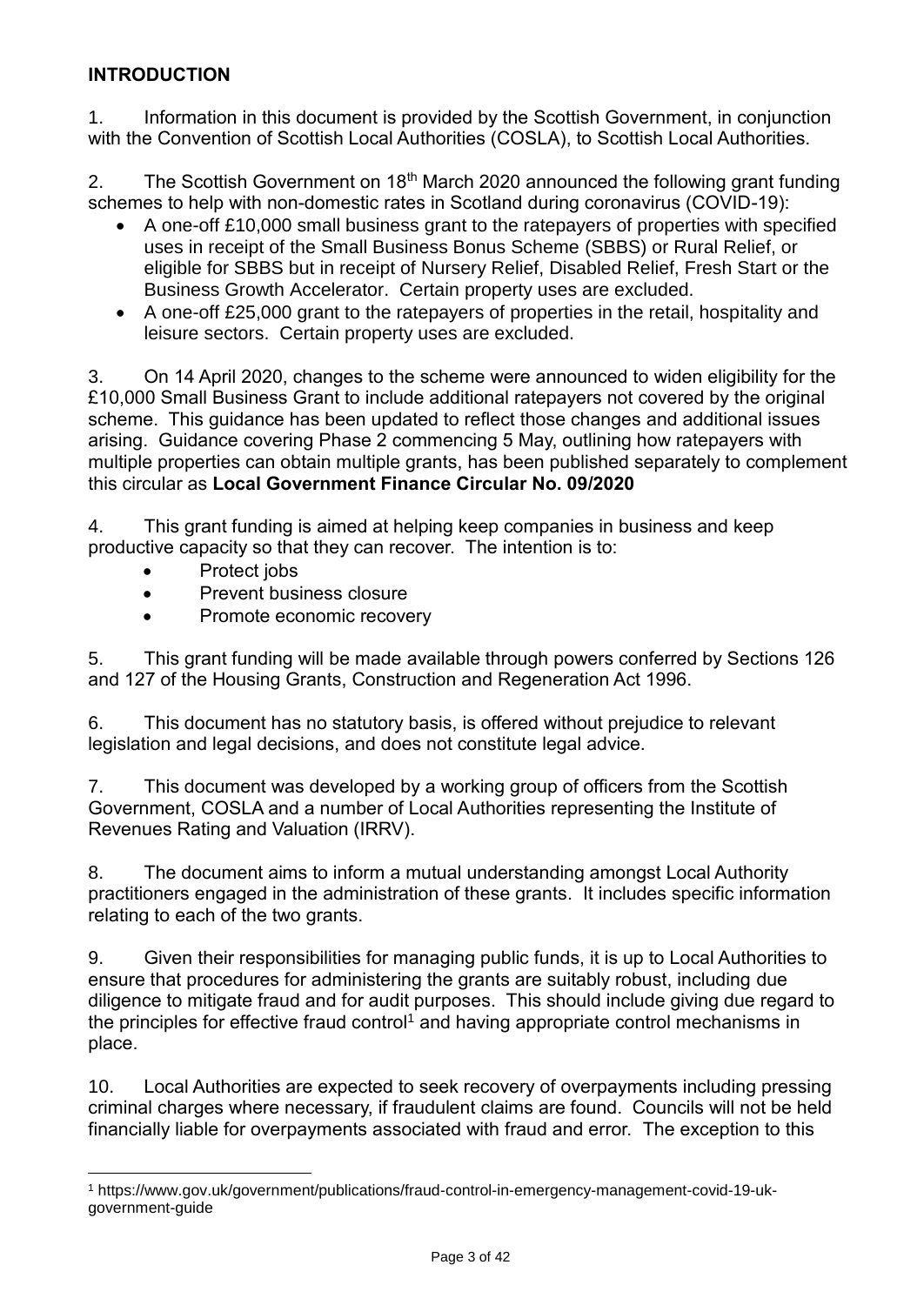would be circumstances where a council is found to be materially not compliant with the relevant UK Government fraud control guidance

### **How will the grants be provided?**

11. Local Authorities will administer the grants and will be responsible for delivering the funding to eligible businesses. The Scottish Government will fund Local Authorities to make these payments.

12. These grants require an application. Application forms are available on individual council websites and must be filled in on-line and submitted through the council's website (if available) or returned to councils by e-mail **only**. Hard applications can be accepted in exceptional circumstances. Applications can be made up to 31 March 2021.

13. Councils will aim to make payments within 10 working days of the submission of a fully completed application form where the eligibility criteria have all been met and necessary supporting documentation provided .

#### **Who is eligible for these grants?**

14. Each ratepayer may only claim one grant in Scotland, regardless of how many properties they are the ratepayer for. The "ratepayer" is understood to be the ratepayer as at 17 March 2020 as per the Local Authority's records, but councils may apply discretion, subject to being satisfied with the validity of individual cases, to ensure that the grant reaches those business ratepayers in need and directly affected by Covid-19.

15. Grants awarded in respect of a valid and legitimate application do **not** need to be refunded by the recipient.

16. Where the Local Authority has reason to believe that the information that they hold about the ratepayer on the 17 March 2020 is inaccurate they may withhold or recover the grant and take reasonable steps to identify the correct ratepayer. Recipients of grants may be liable for recovery if they were not the ratepayer on the eligible day, or provide false information.

17. The property use and rateable value of the property are considered to be those as at 17 March 2020. Any changes to the valuation roll (rateable value or to the property description) after the 17 March 2020 including changes which have been backdated to this date should be ignored for the purposes of eligibility.

18. The below sections discuss which uses, or purposes, the property must be for in order to be eligible (or excluded) from both grant funds. The valuation roll includes descriptions and core descriptions which are listed in the tables below – these are taken to describe particular uses. Where a Local Authority has a doubt that the description on the roll is accurate, or up-to-date, it may supplement this with additional knowledge, such as the business type of the property as requested in the grant application form.

19. Ratepayers are eligible for a one-off grant regardless of any arrears.

#### **Due diligence, monitoring and reporting requirements**

20. Local Authorities are required to be assured of the validity of an application and any supporting information requested in determining eligibility for a grant. The Scottish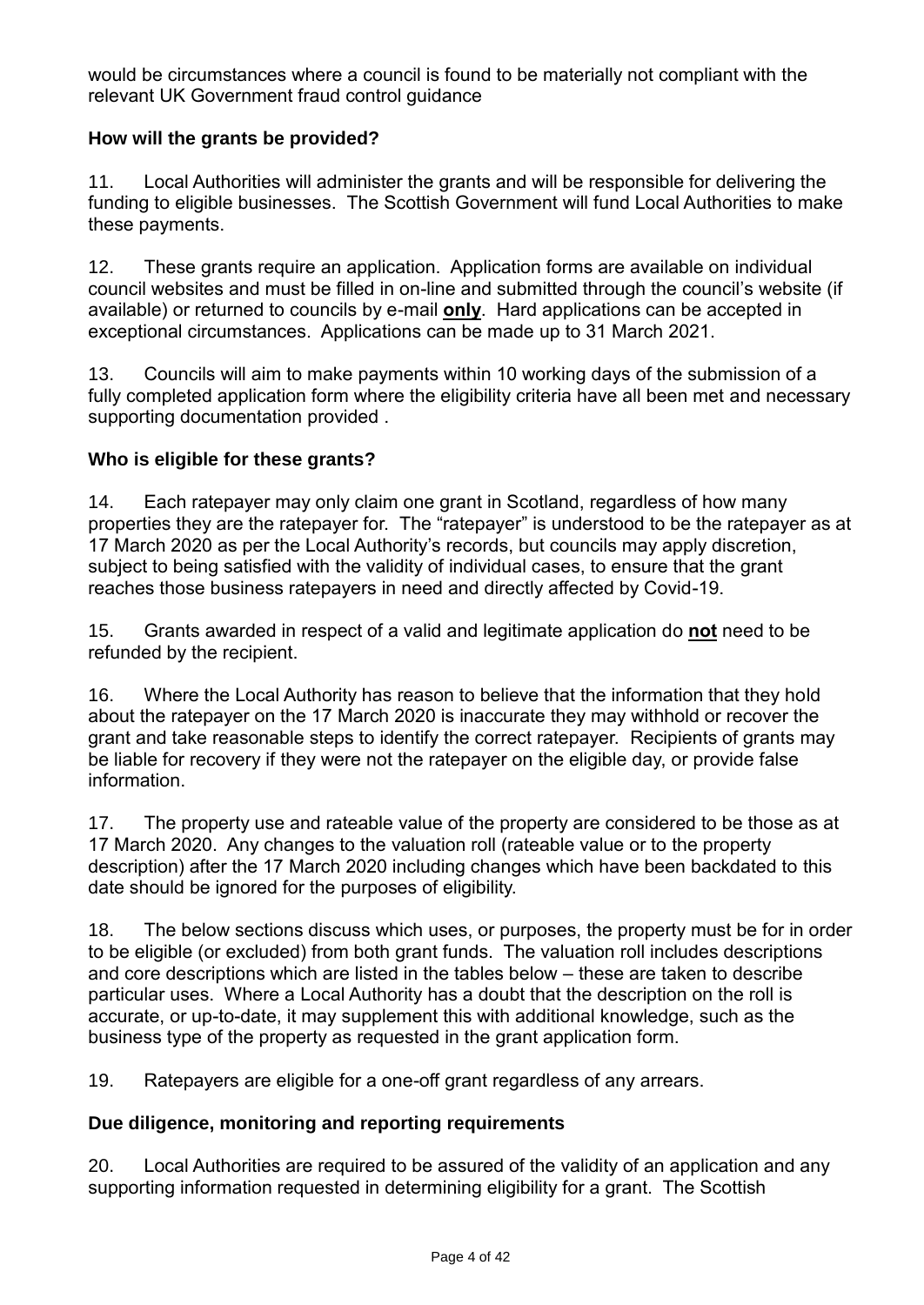Government will require Local Authorities to supply agreed management information each week which will include the number of grants applied for and number of actual payments made for both the Small Business Grant Fund and the Retail, Hospitality and Leisure Grant Fund.

#### **How is the application form to be filled in?**

21. The application form is standardised across Scotland. It asks a number of questions pertaining to the use of the property and to the ratepayer and business in the property. It also requires the rates reference number – this is the number listed on the property's nondomestic rates bill and issued by the council in 2019-20. Applicants should contact their council if they do not have access to this information.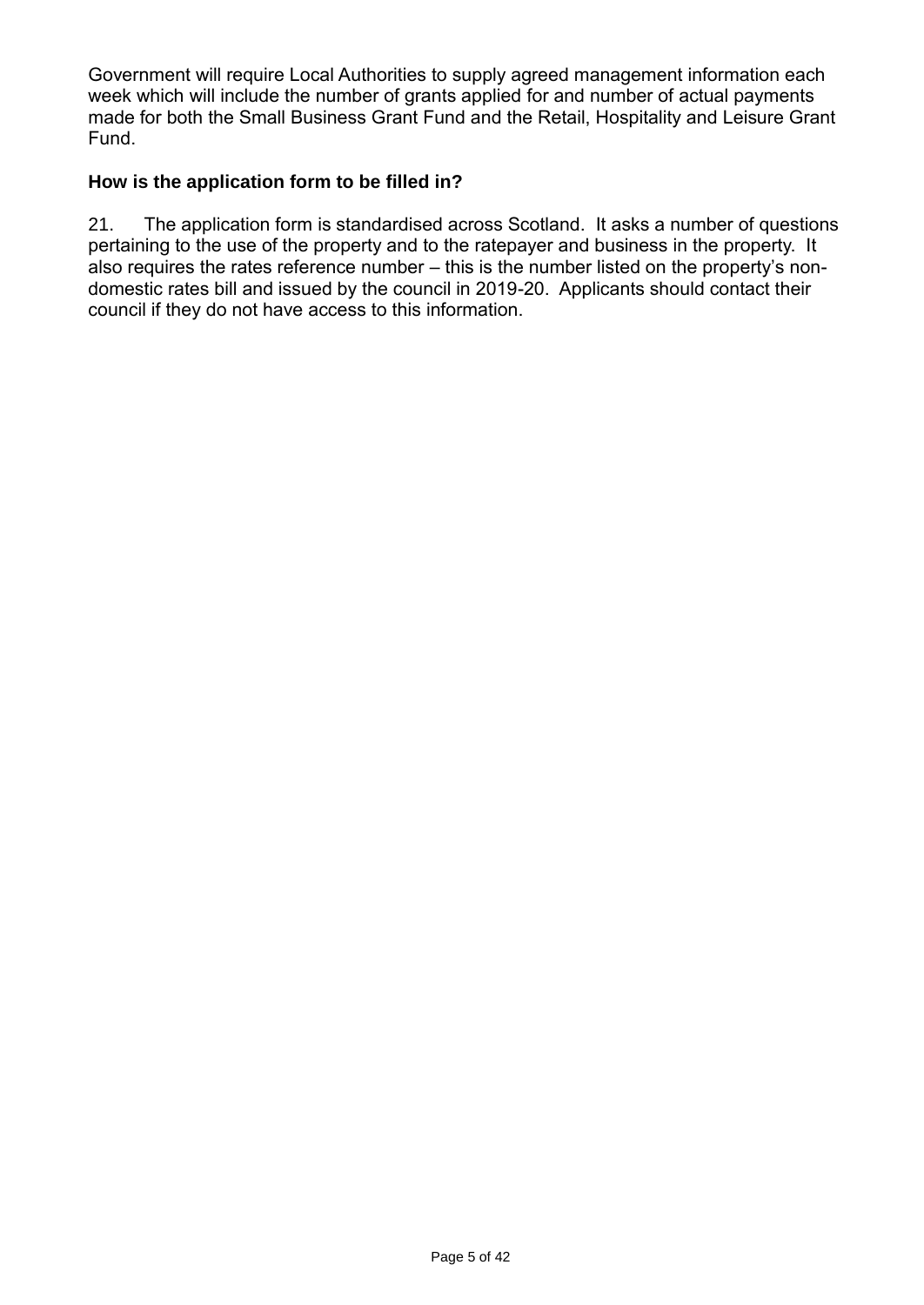### **SMALL BUSINESS GRANT FUND (SBGF)**

22. There are two tests of eligibility for the Small Business Grant Fund (SBGF). The first test is a use test (i.e. whether the property is used for certain qualifying purposes) and the second one is a relief test.

23. The relief test is that the property must, as at 17 March 2020, be:

- in receipt of Small Business Bonus Scheme (SBBS) or Rural Relief
- eligible for SBBS but in receipt of Nursery Relief, Disabled Relief, Business Growth Accelerator Relief, or Fresh StartRelief.
- eligible for SBBS but in receipt of Discretionary Sports Relief or Enterprise Areas relief

Subject to meeting the use test criteria, these ratepayers will be eligible for a one-off payment of £10,000.

24. To satisfy the use test in order for a ratepayer to be eligible for SBGF, their property must be used for one of the qualifying purposes set out in Table 1. To qualify for the grant the property should be wholly or mainly being used for one or more these qualifying purposes as at 17 March 2020. Properties used for the purposes set out in Table 2 are specifically excluded from being eligible for SBGF.

25. Table 1 is not intended to be exhaustive as it would be impossible to list the many and varied uses that exist within the qualifying purposes. However, it is intended to be a guide for Local Authorities as to the types of uses that the Scottish Government considers for this purpose to be eligible for SGBF. Local Authorities should determine for themselves whether particular properties not listed are broadly similar in nature to those above and, if so, to consider them eligible for the grant. Conversely, properties that are not broadly similar in nature to those listed above should not be eligible. Local Authorities may specify additional evidence required to determine whether a property does or does not satisfy the use test.

26. Self-catering accommodation and caravans are considered eligible for grant funding if receipts represent a primary source (for example, one third or more) of earnings for the ratepayer and the property has been let out for 140 days or more in financial year 2019-20. Local Authorities may specify any additional evidence they require (for example, records of bookings, a copy of public liability insurance cover or a website) in order to confirm eligibility.

27. Arms' Length External Organisations which meet both the relief and use tests are eligible to apply for SBGF. Public bodies are not eligible.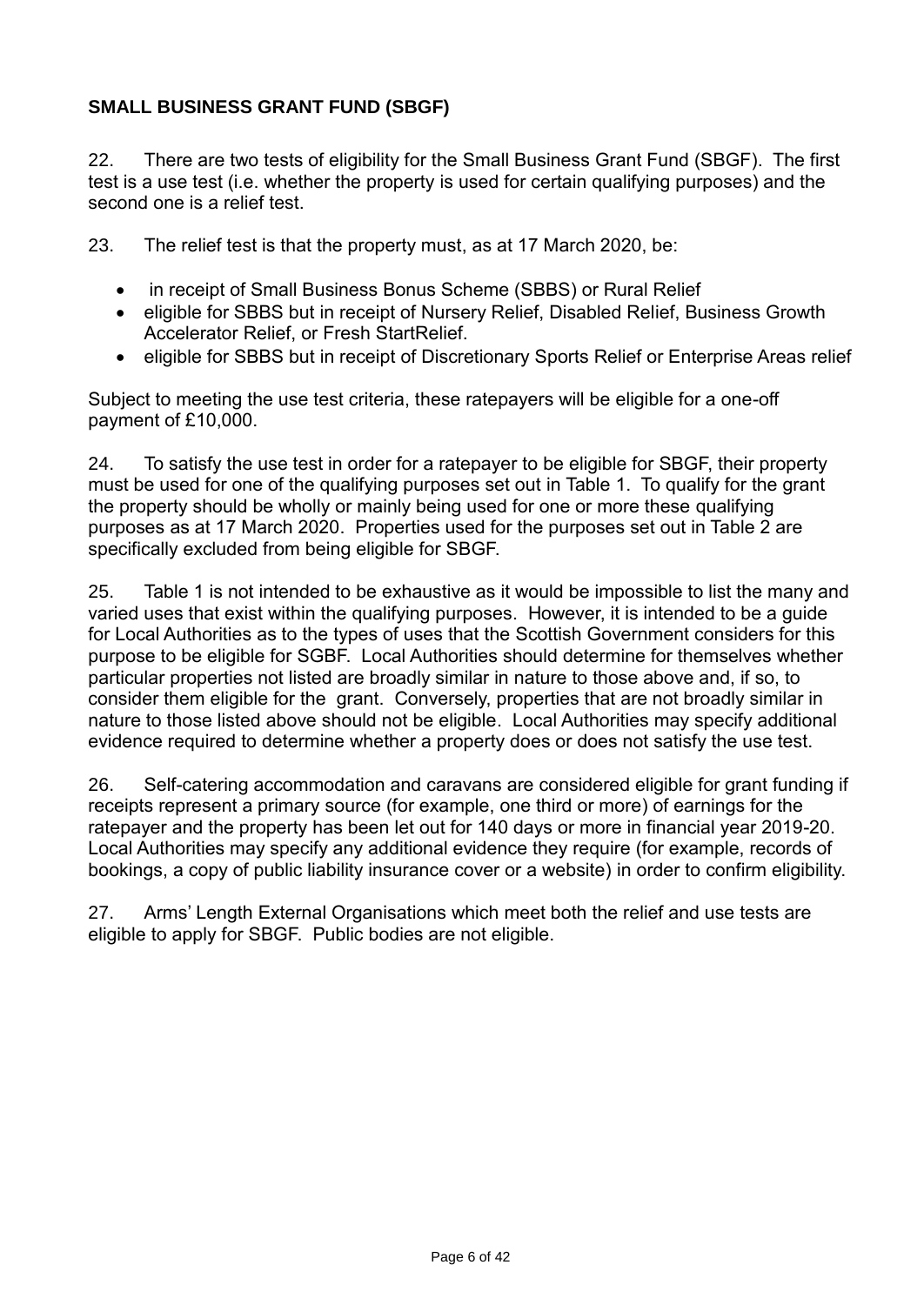#### **Table 1: Properties that pass the relief test: Qualifying purposes for the Small Business Grant Fund (SBGF)**

| <b>Core description</b>                     | <b>Description</b>                       |
|---------------------------------------------|------------------------------------------|
| Abattoir                                    | Abattoir                                 |
|                                             | Slaughterhouse                           |
|                                             | Airfield                                 |
| Airfield                                    | <b>Landing Pad</b>                       |
|                                             | <b>Landing Strip</b>                     |
| <b>Ambulance Station</b>                    | <b>Ambulance Station</b>                 |
|                                             | <b>Amusement Arcade</b>                  |
| Amusements                                  | <b>Amusement Centre</b>                  |
|                                             | <b>Animal Clinic</b>                     |
|                                             | <b>Animal Sanctuary</b>                  |
|                                             | <b>Animal Shelter</b>                    |
|                                             | <b>Animal Welfare Centre</b>             |
|                                             | Aquarium                                 |
|                                             | <b>Falconry Centre</b>                   |
| <b>Animal Welfare</b>                       | <b>Farm Park</b>                         |
|                                             | Pheasantry                               |
|                                             | <b>Rearing Premises</b>                  |
|                                             | <b>Seal Rescue Centre</b>                |
|                                             | <b>Veterinary Hospital</b>               |
|                                             | <b>Wildlife Centre</b>                   |
|                                             | <b>Wildlife Park</b>                     |
| <b>Arts Centre</b>                          | <b>Arts Centre</b>                       |
|                                             | <b>Cultural Centre</b>                   |
|                                             | <b>Auction Mart</b>                      |
| <b>Auction Mart</b>                         | <b>Auction Room</b>                      |
|                                             | <b>Auction Rooms</b>                     |
|                                             | <b>Bakehouse</b>                         |
|                                             | Bakery                                   |
| <b>Bakery</b>                               | <b>Bakery (Commercial)</b>               |
|                                             | <b>Bakery (Industrial)</b>               |
|                                             | <b>Bakery Etc</b>                        |
| <b>Bank</b>                                 | <b>Bank</b>                              |
|                                             | <b>Banking Hall</b>                      |
| <b>Batching Plant</b>                       | <b>Batching Plant</b>                    |
| <b>Bed &amp; Breakfast</b><br>Accommodation | <b>Bed &amp; Breakfast Accommodation</b> |
|                                             | Bed & Breakfast Accommodation &          |
|                                             | Dwelling                                 |
|                                             | Bed & Breakfast Accommodation            |
|                                             | (App)                                    |
|                                             | <b>Bed &amp; Breakfast Establishment</b> |
|                                             | Shop And B & B Accommodation             |
| <b>Betting Office</b>                       | <b>Betting Office</b>                    |
|                                             | <b>Betting Shop</b>                      |
| <b>Bingo Hall</b>                           | <b>Bingo Hall</b>                        |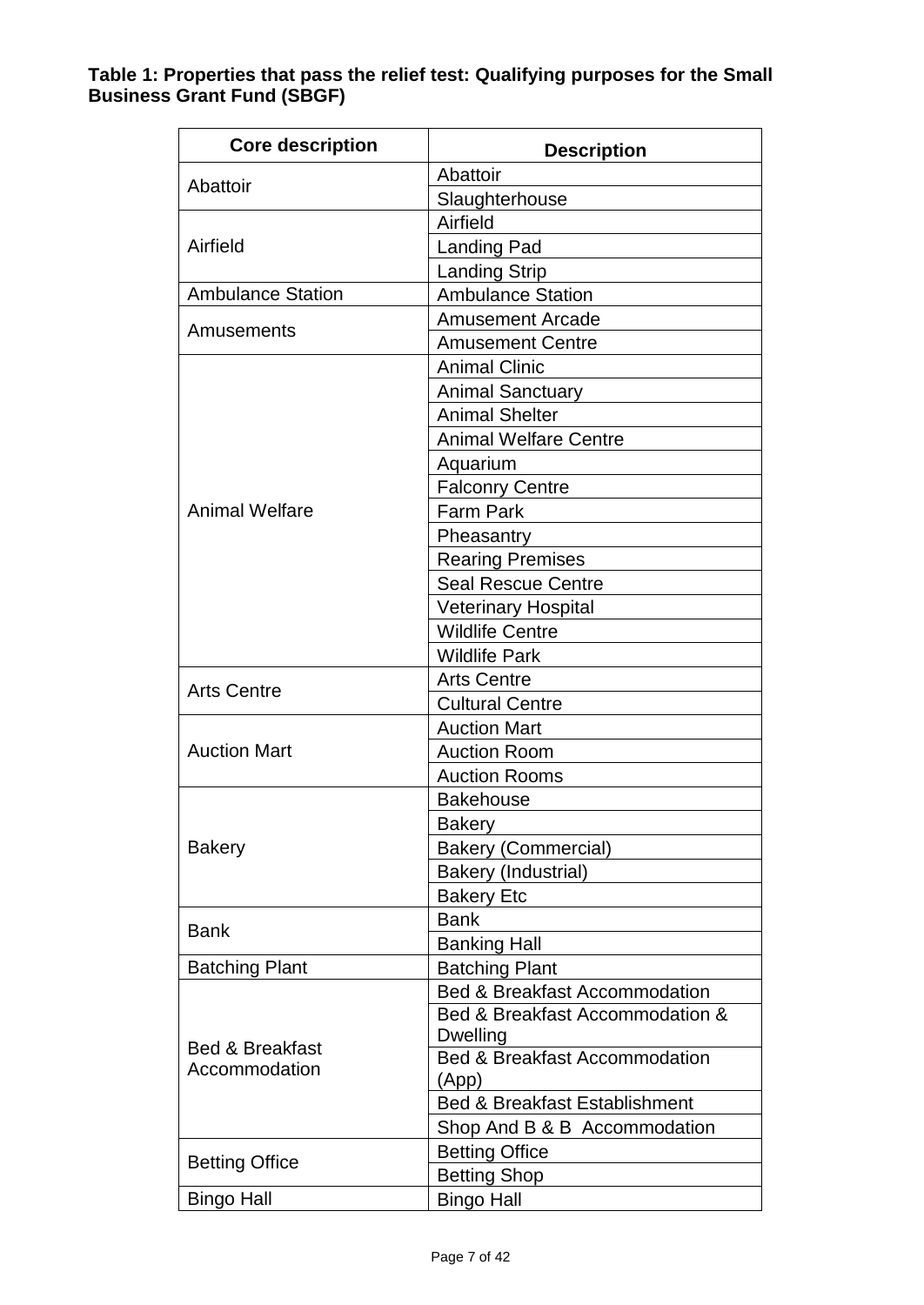| <b>Bowling Club</b> | <b>Bowling Club</b>                 |
|---------------------|-------------------------------------|
|                     | <b>Bowling Club Etc</b>             |
|                     | <b>Bowling Clubs</b>                |
|                     | <b>Bowling Green</b>                |
|                     | <b>Bowling Green Etc</b>            |
|                     | <b>Brewery</b>                      |
|                     | <b>Brewery (Part)</b>               |
| <b>Brewery</b>      | <b>Brewery Etc</b>                  |
|                     | Micro-Brewery                       |
| <b>Bus Station</b>  | <b>Bus Stance</b>                   |
|                     | Cafe                                |
|                     | Cafe & Bistro                       |
|                     | Cafe & Studio                       |
|                     | Cafe & Takeaway                     |
| Café                | Cafe Bar                            |
|                     | Cafe Etc                            |
|                     | Tearoom                             |
|                     | Tearoom & Gallery                   |
|                     | Tearoom (With House)                |
|                     | <b>Bunkhouse &amp; Camping Site</b> |
|                     | Camp                                |
|                     | <b>Camp Site</b>                    |
| <b>Camping Site</b> | <b>Camping Park</b>                 |
|                     | <b>Camping Site</b>                 |
|                     | <b>Camping Site Etc</b>             |
|                     | Car Wash                            |
| Car Wash            | Car Wash Bed                        |
|                     | Car Wash Etc                        |
|                     | Caravan Centre                      |
| Caravan Centre      | <b>Caravan Sales Site</b>           |
|                     | Cafe & Caravan Park                 |
|                     | Caravan & Camping Site              |
|                     | Caravan Park                        |
| Caravan Site        | Caravan Park (Part)                 |
|                     | <b>Caravan Site</b>                 |
|                     | <b>Certificated Location</b>        |
| Caravan             | Caravan                             |
|                     | Caravan (Site Of)                   |
|                     | Caravan Etc                         |
|                     | <b>Caravan Stance</b>               |
|                     | <b>Caravan Stances</b>              |
|                     | Caravan Static                      |
|                     | Caravans                            |
|                     | Site Of Caravan                     |
|                     | Site Of Caravans                    |
| Cattery             | Cattery                             |
| Chalet              | Chalet                              |
|                     |                                     |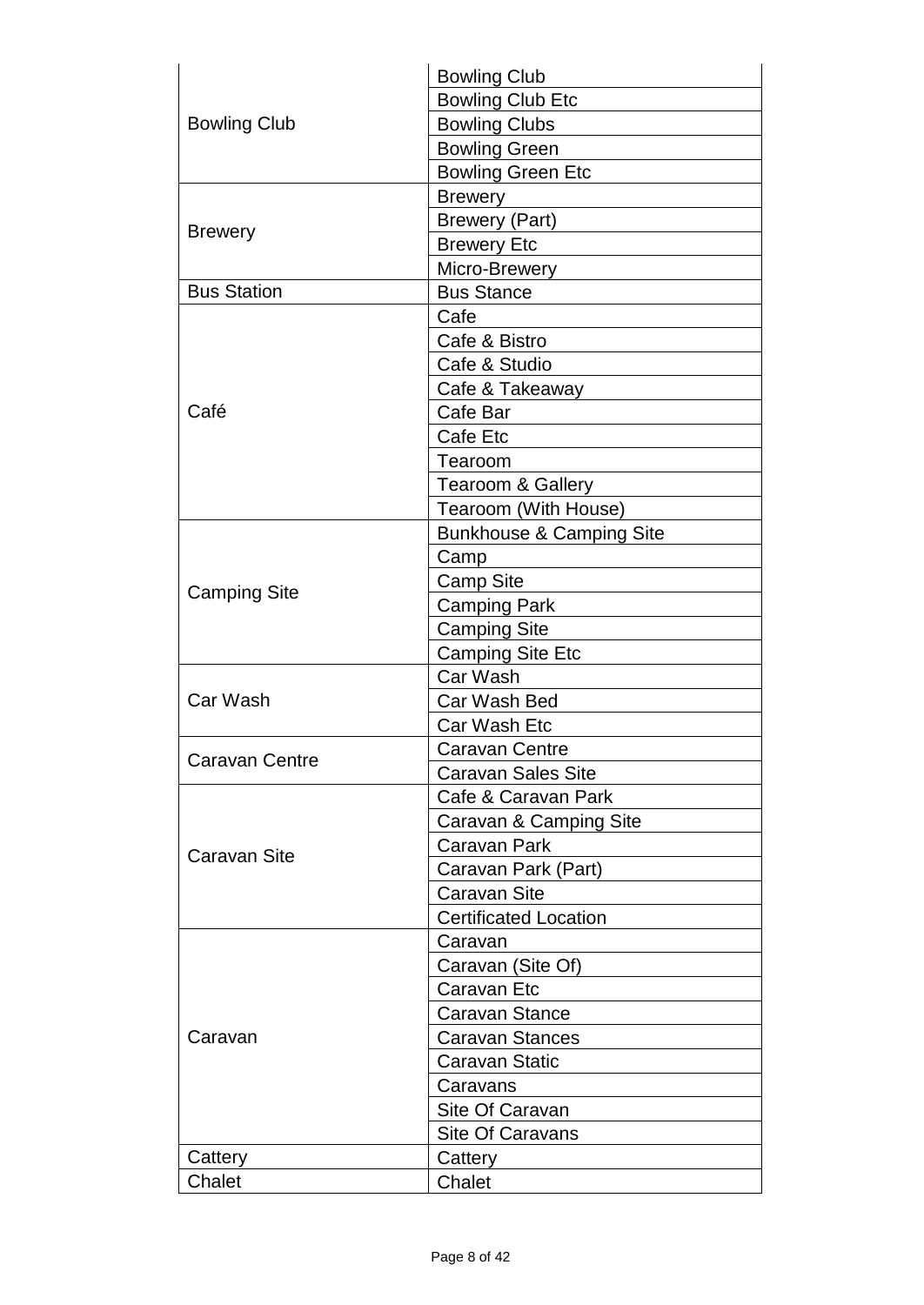|                         | <b>Chalets</b>                     |
|-------------------------|------------------------------------|
|                         | Chalets (2)                        |
|                         | Chalets (9)                        |
|                         | <b>Holiday Chalet</b>              |
|                         | <b>Holiday Chalets</b>             |
| Cinema                  | Cinema                             |
|                         | Clay Pigeon Club                   |
| Clay Pigeon Club        | <b>Clay Pigeon Shoot</b>           |
|                         | <b>Clay Pigeon Shooting Ground</b> |
|                         | <b>Childcare Centre</b>            |
|                         | Clinic                             |
|                         | <b>Clinic Etc</b>                  |
|                         | <b>Health Centre</b>               |
|                         | <b>Health Studio</b>               |
| Clinic                  | <b>Hydrotherapy Pool</b>           |
|                         | <b>Medical Centre</b>              |
|                         | <b>Therapy Centre</b>              |
|                         | Therapy Centre & Shop              |
|                         | <b>Therapy Clinic</b>              |
|                         | <b>Treatment Centre</b>            |
|                         | Casino                             |
|                         | Club                               |
|                         | Club & Boathouse                   |
|                         | Clubhouse                          |
|                         | <b>Clubhouse Etc</b>               |
|                         | Clubroom                           |
|                         | Clubrooms                          |
| Club                    | <b>Clubrooms Etc</b>               |
|                         | <b>Discotheque</b>                 |
|                         | <b>Health Club</b>                 |
|                         | <b>Licensed Club</b>               |
|                         | Nightclub                          |
|                         | <b>Recreation Club</b>             |
|                         | <b>Rugby Club</b>                  |
|                         | <b>Social Centre</b>               |
| College                 | College                            |
| <b>Community Centre</b> | <b>Community Centre</b>            |
|                         | <b>Community Facility</b>          |
|                         | <b>Community Room</b>              |
|                         | <b>Community Rooms</b>             |
|                         | <b>Community Workshop</b>          |
| Crematorium             | Crematorium                        |
| <b>Cricket Club</b>     | <b>Cricket Club</b>                |
|                         | <b>Cricket Ground</b>              |
|                         | <b>Curing House</b>                |
| <b>Curling Rink</b>     | <b>Curling Pond</b>                |
|                         | <b>Curling Pond Etc</b>            |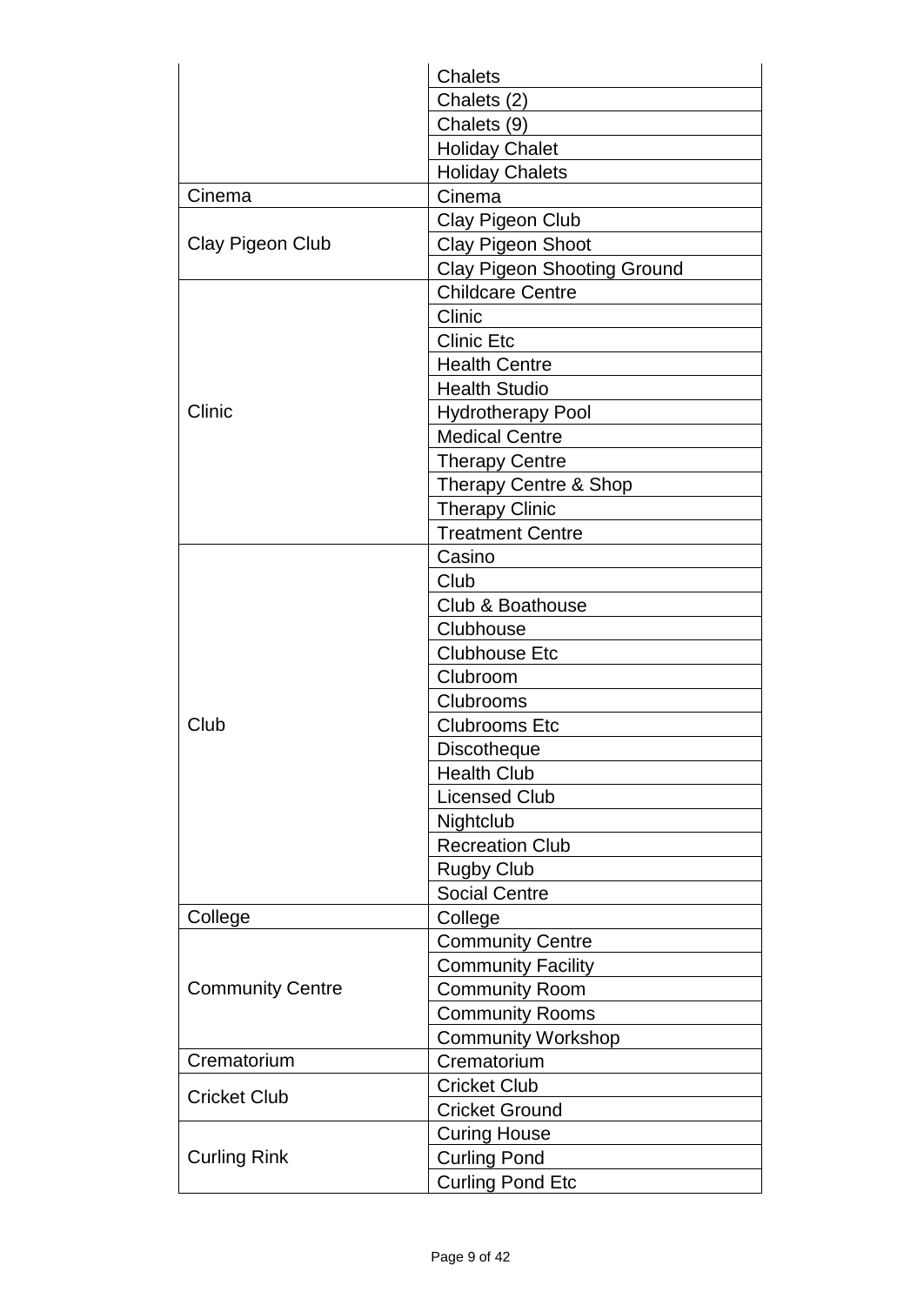| Dairy                       | Dairy                                   |
|-----------------------------|-----------------------------------------|
|                             | Dairy & Garage                          |
|                             | Dairy (Industrial)                      |
|                             | Day Care Centre                         |
| Day Centre                  | Day Centre                              |
|                             | Crèche                                  |
|                             | Day Nursery                             |
| Day Nursery                 | Day Nursery Etc                         |
|                             | <b>Nursery</b>                          |
|                             | <b>Pre-School Nursery</b>               |
|                             | Car Hire Depot                          |
|                             | Depot                                   |
|                             | Depot (Commercial)                      |
|                             | Depot (Miscellaneous)                   |
| Depot                       | Depot (Transport)                       |
|                             | Depot Etc (Miscellaneous)               |
|                             | Oil Storage Depot                       |
|                             | Salt Depot                              |
| <b>Distillery</b>           | <b>Distillery</b>                       |
|                             | <b>District Heating Facility</b>        |
| <b>District Heating</b>     | <b>District Heating System</b>          |
| <b>Entertainment Centre</b> | <b>Activity Centre</b>                  |
|                             | <b>Entertainment Centre</b>             |
|                             | <b>Exhibition Building</b>              |
|                             | <b>Exhibition Centre</b>                |
|                             | <b>Exhibition House</b>                 |
| <b>Exhibition Venue</b>     | <b>Exhibition House Etc</b>             |
|                             | <b>Exhibition Room &amp; Workshop</b>   |
|                             | <b>Exhibition Rooms</b>                 |
|                             | <b>Exhibition Rooms Cafe &amp; Shop</b> |
|                             | Showground                              |
|                             | <b>Bottling Plant</b>                   |
|                             | Factory                                 |
|                             | Factory & Shop                          |
|                             | Factory (Part)                          |
|                             | <b>Factory Etc</b>                      |
|                             | <b>Fish Curing Premises</b>             |
| Factory                     | <b>Fish Curing Shed (Industrial)</b>    |
|                             | <b>Fish Factory</b>                     |
|                             | <b>Fish Processing Factory</b>          |
|                             | <b>Food Preparation Centre</b>          |
|                             | <b>Food Processing Premises</b>         |
|                             | <b>Food Processing Unit</b>             |
|                             | Foundry                                 |
|                             | <b>Freezing Premises</b>                |
|                             | <b>Fuel Production Unit</b>             |
|                             | Glassworks                              |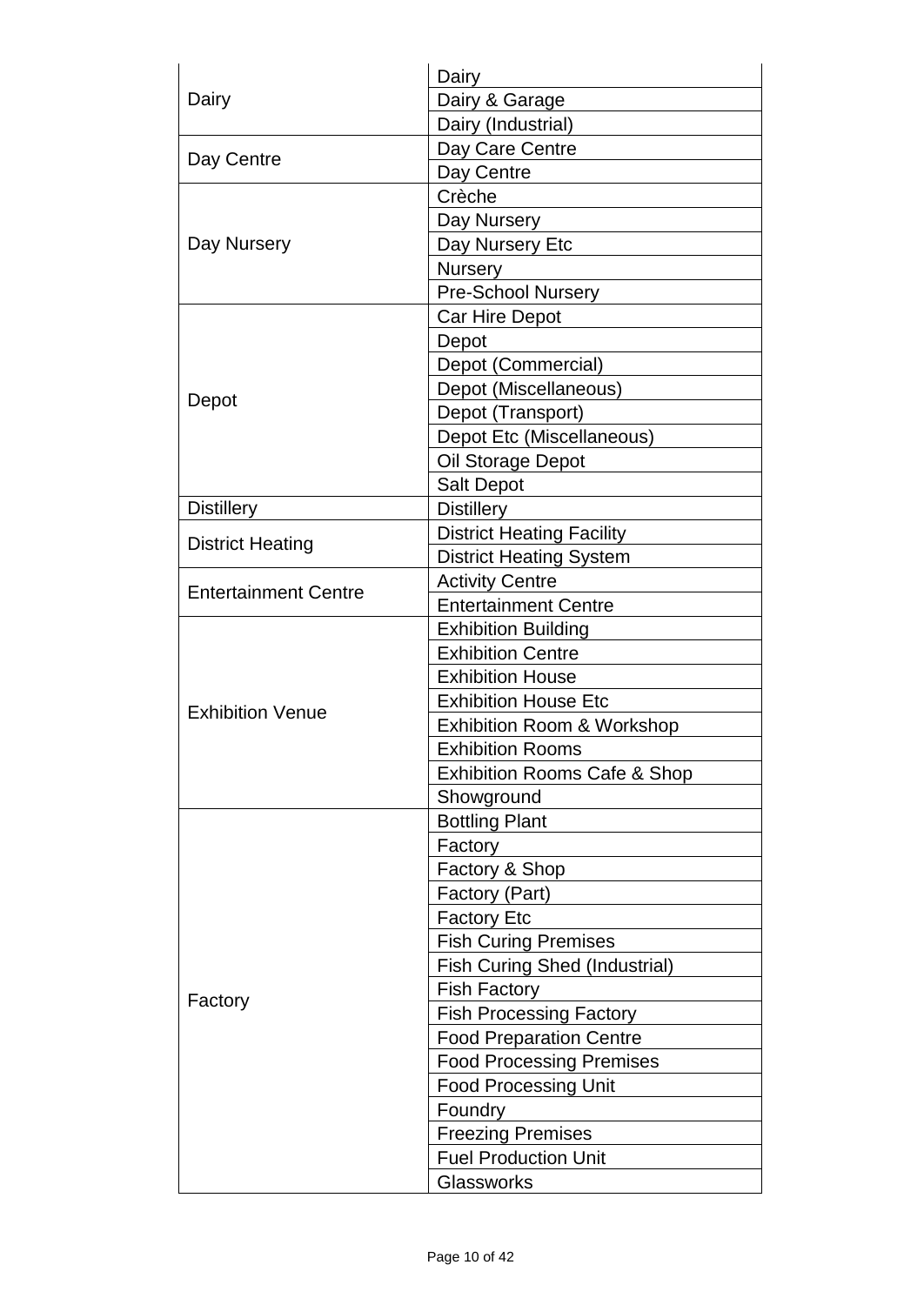|                        | Ice Cream Factory                |
|------------------------|----------------------------------|
|                        | Ice Factory                      |
|                        | Knackery                         |
|                        | <b>Meat Processing Unit</b>      |
|                        | Mill                             |
|                        | Mill & Tearoom                   |
|                        | Packing Shed Etc (Industrial)    |
|                        | <b>Precast Concrete Works</b>    |
|                        | <b>Printing Works</b>            |
|                        | <b>Weaving Shed (Commercial)</b> |
|                        | <b>Weaving Shed (Industrial)</b> |
|                        | <b>Woollen Mill</b>              |
|                        | <b>Works</b>                     |
|                        | Ferry                            |
| <b>Ferry Terminal</b>  | Ferry (Part Of)                  |
| <b>Fire Station</b>    | <b>Fire Station</b>              |
| <b>Fishings</b>        | <b>Fishings</b>                  |
|                        | <b>Football Field</b>            |
|                        | <b>Football Field Etc</b>        |
| <b>Football Ground</b> | <b>Football Ground</b>           |
|                        | <b>Football Ground Etc</b>       |
|                        | <b>League Football Ground</b>    |
|                        | <b>Funeral Directors</b>         |
|                        | <b>Funeral Home</b>              |
| <b>Funeral Parlour</b> | <b>Funeral Parlour</b>           |
|                        | <b>Funeral Rest Room</b>         |
|                        | <b>Funeral Service Rooms</b>     |
|                        | <b>Art Gallery</b>               |
|                        | Gallery                          |
| Gallery                | <b>Gallery &amp; Studio</b>      |
|                        | <b>Gallery &amp; Tearoom</b>     |
|                        | Gallery & Workshop               |
|                        | <b>Bus Garage</b>                |
| Garage                 | Garage                           |
|                        | Garage & Compound                |
|                        | Garage & Office                  |
|                        | Garage & Petrol Tanks            |
|                        | Garage & Showroom                |
|                        | Garage & Store                   |
|                        | Garage & Stores                  |
|                        | Garage & Workshop                |
|                        | Garage & Yard                    |
|                        | Garage (Comm. Lock Up)           |
|                        | Garage (Commercial)              |
|                        | Garage (Miscellaneous)           |
|                        | Garage Etc                       |
|                        | <b>Garage Etc (Commercial)</b>   |
|                        |                                  |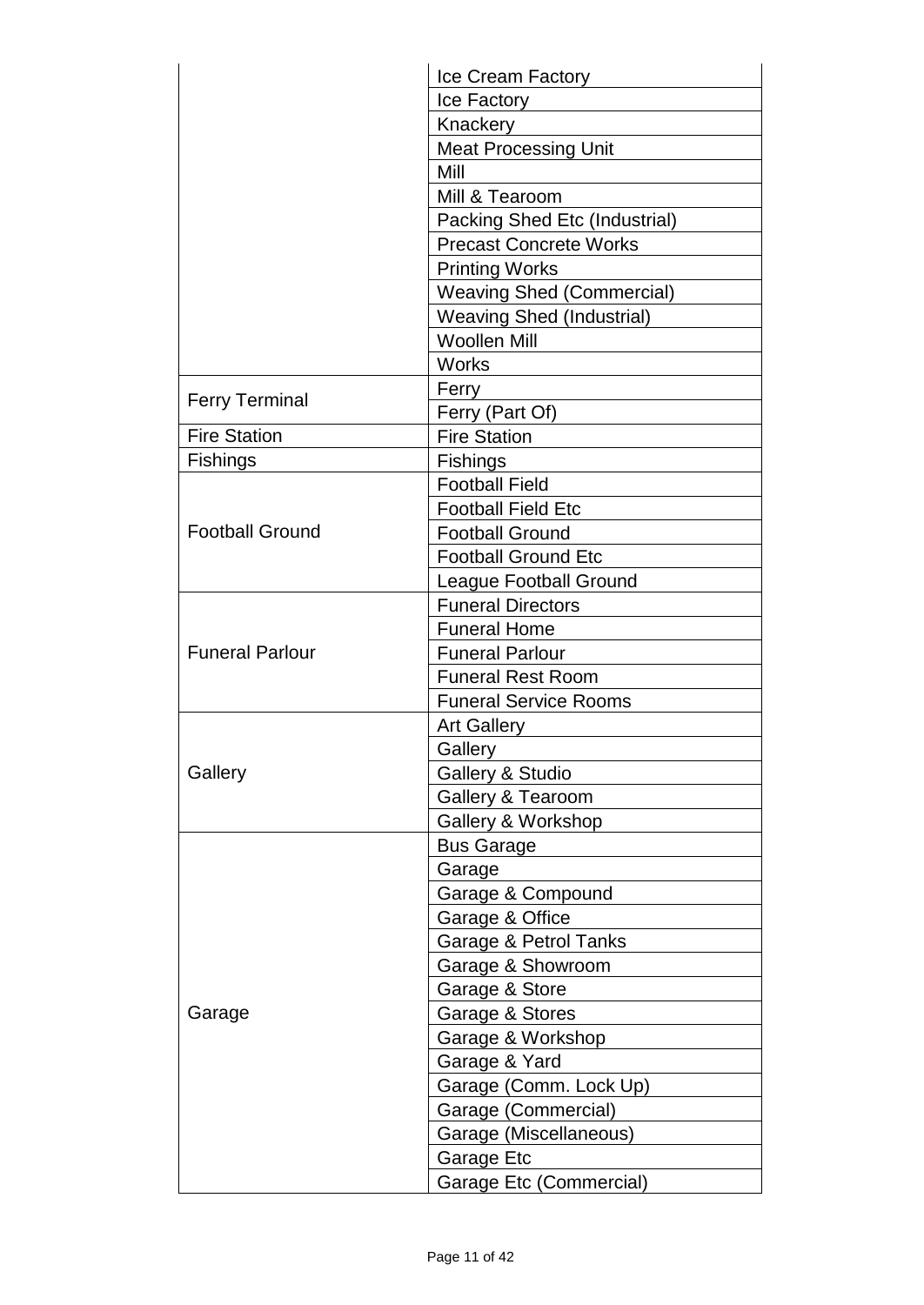|                           | Garage Etc (Miscellaneous)             |
|---------------------------|----------------------------------------|
|                           | Garage Etc.                            |
|                           | Garages                                |
|                           | Garages & Workshop                     |
|                           | Garages (Commercial)                   |
|                           | Garages (Miscellaneous)                |
|                           | <b>Garages Etc</b>                     |
|                           | Garages Workshop & Store               |
|                           | <b>Tyre Depot</b>                      |
|                           | <b>Vehicle Testing Centre</b>          |
|                           | <b>Vehicle Testing Station</b>         |
|                           | <b>Waiting Area Garage &amp; Store</b> |
|                           | Garden                                 |
| Garden                    | Gardens                                |
|                           | <b>Garden Centre</b>                   |
| <b>Garden Centre</b>      | <b>Garden Centre Etc</b>               |
|                           | <b>Golf Club</b>                       |
|                           | <b>Golf Clubhouse</b>                  |
|                           | <b>Golf Course</b>                     |
| <b>Golf Club</b>          | <b>Golf Course &amp; Clubhouse</b>     |
|                           | Golf Course (Part)                     |
|                           | <b>Golf Course Etc</b>                 |
|                           | <b>Golf Driving Range</b>              |
| <b>Golf Driving Range</b> | <b>Golf Teaching Facility</b>          |
|                           | <b>Guest House</b>                     |
|                           | <b>Guest House &amp; Dwelling</b>      |
|                           | <b>Guest House &amp; Hostel</b>        |
|                           | <b>Guest House (Apportioned Res)</b>   |
| <b>Guest House</b>        | <b>Guest House (Apportioned)</b>       |
|                           | Guest House (Part)                     |
|                           | <b>Guest House And Tearoom</b>         |
|                           | <b>Guest House Etc</b>                 |
|                           | <b>Guest House Pt. Residential</b>     |
|                           | <b>Community Hall</b>                  |
| Hall                      | Dance Hall                             |
|                           | Dance Studio                           |
|                           | <b>Drill Hall</b>                      |
|                           | <b>Fitness Centre</b>                  |
|                           | <b>Function Hall</b>                   |
|                           |                                        |
|                           | Gymnasium<br><b>Gymnasium Etc</b>      |
|                           | Hall                                   |
|                           |                                        |
|                           | <b>Hall Etc</b>                        |
|                           | <b>Hall Former School</b>              |
|                           | Halls                                  |
|                           | Institute                              |
|                           | Lecture Room                           |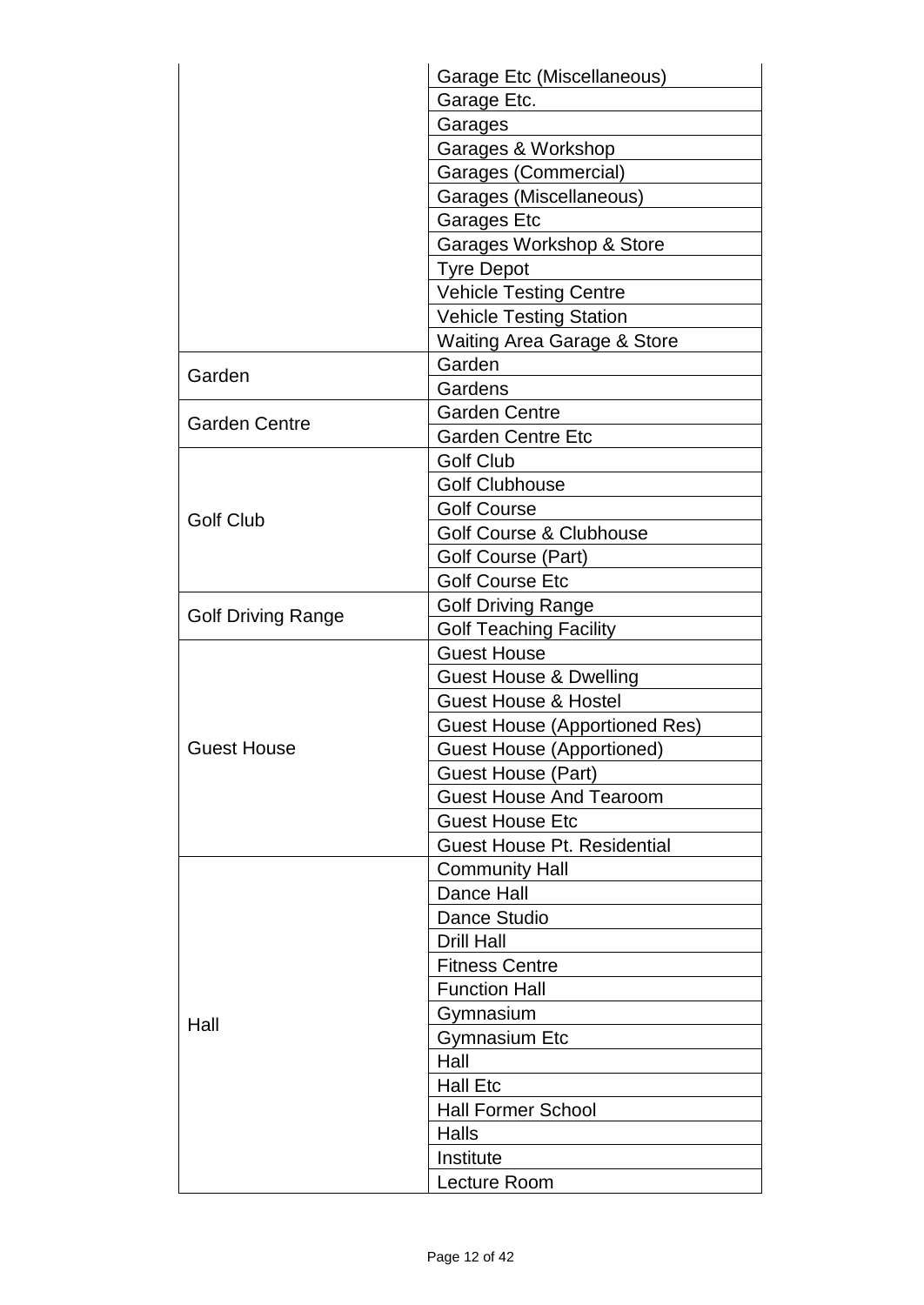|                          | <b>Masonic Hall</b>              |
|--------------------------|----------------------------------|
|                          | Masonic Lodge                    |
|                          | <b>Meeting Room</b>              |
|                          | <b>Meeting Rooms</b>             |
|                          | <b>Mission Hall</b>              |
|                          | <b>Public Hall</b>               |
|                          | <b>Welfare Centre</b>            |
|                          | <b>Youth Centre</b>              |
|                          | <b>Youth Club</b>                |
|                          | Harbour                          |
|                          | <b>Harbour Undertaking</b>       |
| Harbour                  | Marina                           |
|                          | Pontoon                          |
|                          | Wharf                            |
|                          | <b>Historic Building</b>         |
| <b>Historic Building</b> | <b>Historic Site</b>             |
|                          | <b>Care Centre</b>               |
|                          | <b>Care Home</b>                 |
|                          | <b>Care Unit</b>                 |
|                          | Children's Home                  |
|                          | Home                             |
|                          | Home (Apportioned Res)           |
|                          | Home (Care)                      |
| Home                     | Home (Part)                      |
|                          | Home (Residential)               |
|                          | <b>Nursing Home</b>              |
|                          | <b>Residential Care Home</b>     |
|                          | <b>Residential Home</b>          |
|                          | <b>Respite House</b>             |
|                          | <b>Respite Unit</b>              |
|                          | <b>Support Centre</b>            |
|                          | <b>Accommodation Centre</b>      |
| Hostel                   | <b>Bunkhouse</b>                 |
|                          | <b>Bunkhouse Etc</b>             |
|                          | Hostel                           |
|                          | Hostel & Cafe                    |
|                          | Hostel & Camp Site               |
|                          | <b>Hostel &amp; Camping Site</b> |
|                          | Hostel (Commercial)              |
|                          | Hostel (Commercial) (Apportioned |
|                          | Res)                             |
|                          | Hostel (Miscellaneous)           |
|                          | <b>Hostel Annexe</b>             |
|                          | <b>Staff Accommodation</b>       |
|                          | <b>Apartment Hotel</b>           |
| Hotel                    | <b>Boarding House</b>            |
|                          | <b>Guest Accommodation</b>       |
|                          | Hotel                            |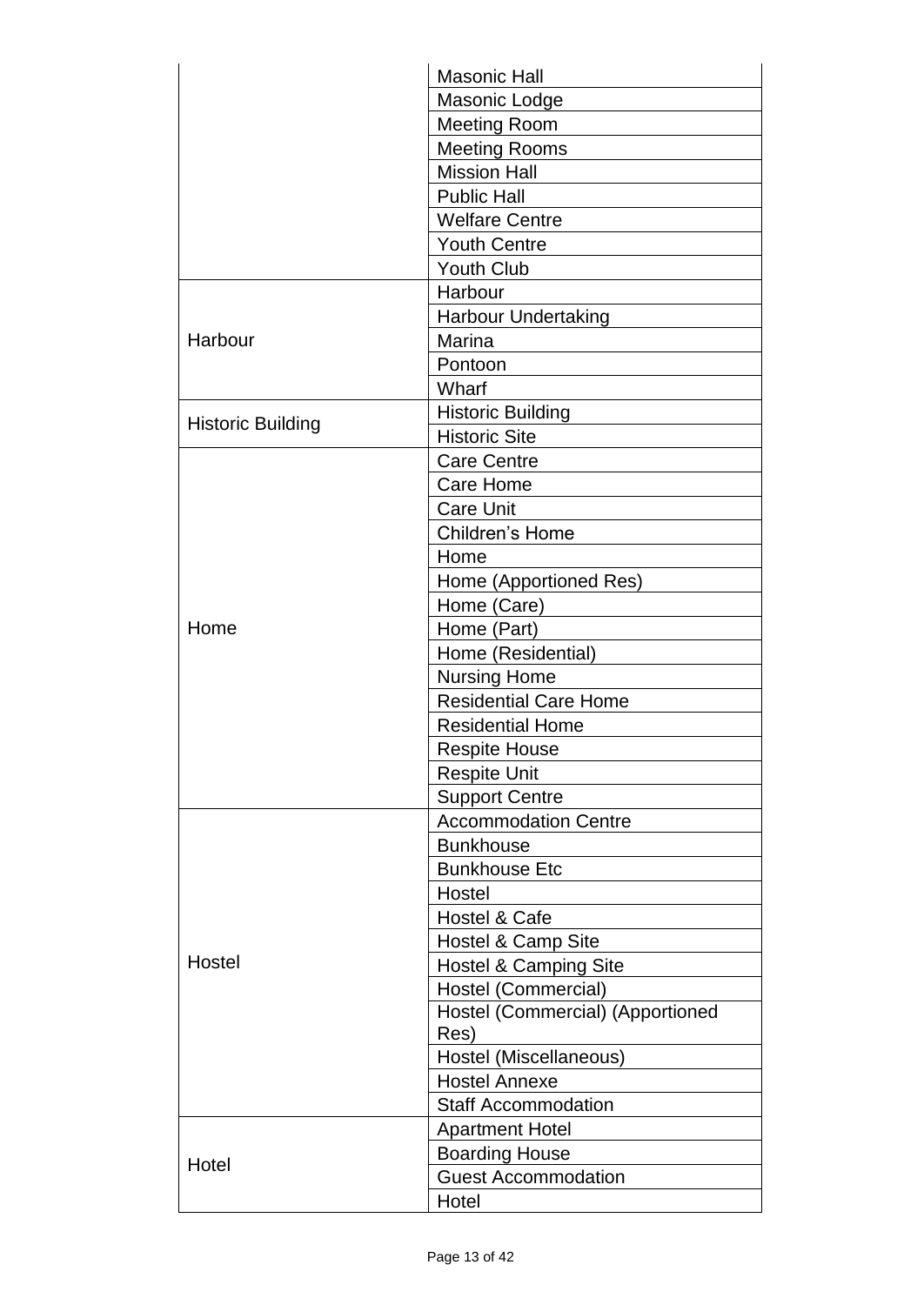|                          | Hotel & Dwelling                   |
|--------------------------|------------------------------------|
|                          | <b>Hotel (Apportioned Res)</b>     |
|                          | Hotel (Licensed)                   |
|                          | Hotel (Part)                       |
|                          | <b>Hotel Annexe</b>                |
|                          | <b>Hotel Apportioned</b>           |
|                          | <b>Hotel Etc (Apportioned Res)</b> |
|                          | Hotel Pt. Residential              |
|                          | Lodge                              |
|                          | Lodge Hotel                        |
|                          | Lodge Hotel Apportioned            |
|                          | Motel (Apportioned Res)            |
| <b>Ice Rink</b>          | <b>Curling Rink</b>                |
|                          | <b>Boarding Kennels</b>            |
|                          | <b>Kennels</b>                     |
|                          | <b>Kennels &amp; Cattery</b>       |
| Kennels                  | Kennels & Dwelling                 |
|                          | <b>Kennels And Cattery</b>         |
|                          | <b>Kennels Etc</b>                 |
| <b>Kiosk</b>             | <b>Kiosk</b>                       |
|                          | Laboratory                         |
| Laboratory               | Laboratory & Offices               |
|                          | <b>Laboratory Etc</b>              |
|                          | Laundry                            |
| Laundry                  | <b>Laundry Etc</b>                 |
|                          | <b>Activities Centre</b>           |
| <b>Leisure Centre</b>    | <b>Climbing Centre</b>             |
|                          | <b>Leisure Centre</b>              |
|                          | Library                            |
| Library                  | <b>Reading Room</b>                |
| <b>Lifeboat Station</b>  | <b>Lifeboat Shed</b>               |
|                          | <b>Lobster Ponds</b>               |
| <b>Lobster Pond</b>      | <b>Lobster Ponds &amp; Store</b>   |
| <b>Market</b>            | <b>Market</b>                      |
|                          | <b>Cadet Centre</b>                |
| <b>Military Facility</b> | T A Centre                         |
| <b>Minerals</b>          | <b>Bing</b>                        |
|                          | <b>Blaes</b>                       |
|                          | <b>Minerals</b>                    |
|                          | <b>Unworked Minerals</b>           |
| Mortuary                 | Mortuary                           |
|                          | <b>Heritage Centre</b>             |
|                          | <b>Interpretive Centre</b>         |
| <b>Museum</b>            | Museum                             |
|                          | Museum & Art Gallery               |
|                          | <b>Museum Etc</b>                  |
| Observatory              | Observatory                        |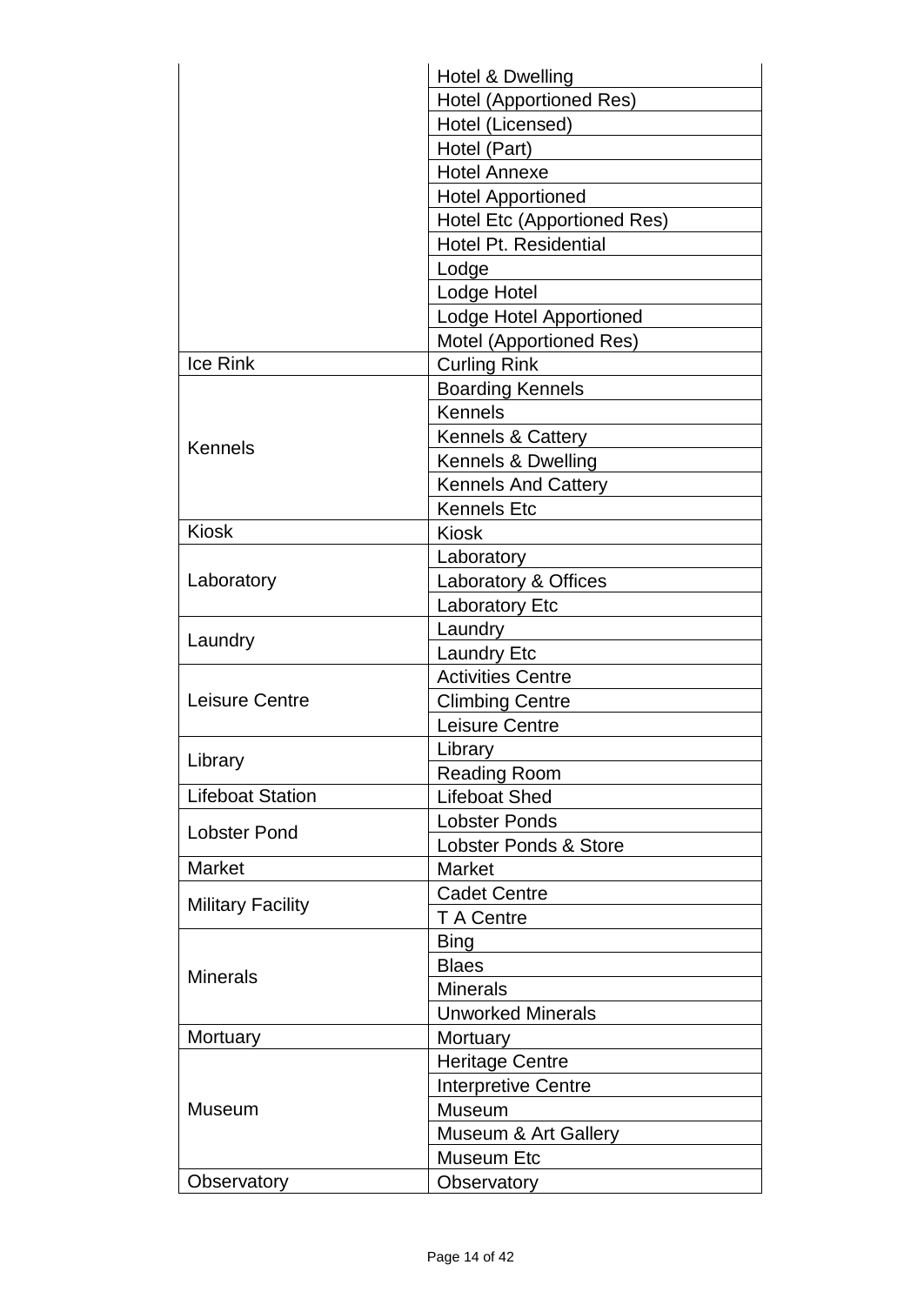|                               | <b>Administrative Site</b>              |
|-------------------------------|-----------------------------------------|
|                               | <b>Committee Room</b>                   |
|                               | <b>Consulting Room</b>                  |
|                               | <b>Consulting Rooms</b>                 |
|                               | <b>Council Chambers</b>                 |
|                               | <b>Driving School</b>                   |
|                               | Gatehouse                               |
|                               | Headquarters                            |
|                               | <b>Information Centre</b>               |
|                               | <b>Management Centre</b>                |
|                               | <b>Mountain Rescue Base</b>             |
|                               | Office                                  |
|                               | Office & Garage                         |
|                               | <b>Office &amp; Laboratories</b>        |
|                               | Office & Store                          |
|                               | Office & Workshop                       |
|                               | Office (Estate)                         |
|                               | Office (Part)                           |
| Office                        | Office (With House)                     |
|                               | <b>Office Etc</b>                       |
|                               | Office No 4                             |
|                               | Office No 5                             |
|                               | Office Units 1 - 4                      |
|                               | <b>Offices</b>                          |
|                               | <b>Offices &amp; Meeting Rooms</b>      |
|                               | Offices & Yard                          |
|                               | Offices (Upper Floor)                   |
|                               | <b>Offices Etc</b>                      |
|                               | Offices Units 6 & 6A                    |
|                               | Offices Units 7 & 8                     |
|                               | Portacabin                              |
|                               | <b>Sales Office</b>                     |
|                               | <b>Security Kiosk</b>                   |
|                               | <b>Serviced Office</b>                  |
|                               | <b>Taxi Office</b>                      |
|                               | <b>Tourist Information Centre</b>       |
| Oil                           | Oil Depot                               |
| <b>Outdoor Centre</b>         | <b>Outdoor Centre</b>                   |
|                               | <b>Outdoor Centre (Apportioned Res)</b> |
|                               | <b>Outdoor Centre Etc</b>               |
|                               | <b>Outdoor Training Centre</b>          |
|                               | <b>Amenity Ground</b>                   |
| Park                          | Park                                    |
|                               | <b>Changing Rooms</b>                   |
| Pavilion                      | Pavilion                                |
|                               | <b>Pavilion Etc</b>                     |
| <b>Petrol Filling Station</b> | <b>Filling Station</b>                  |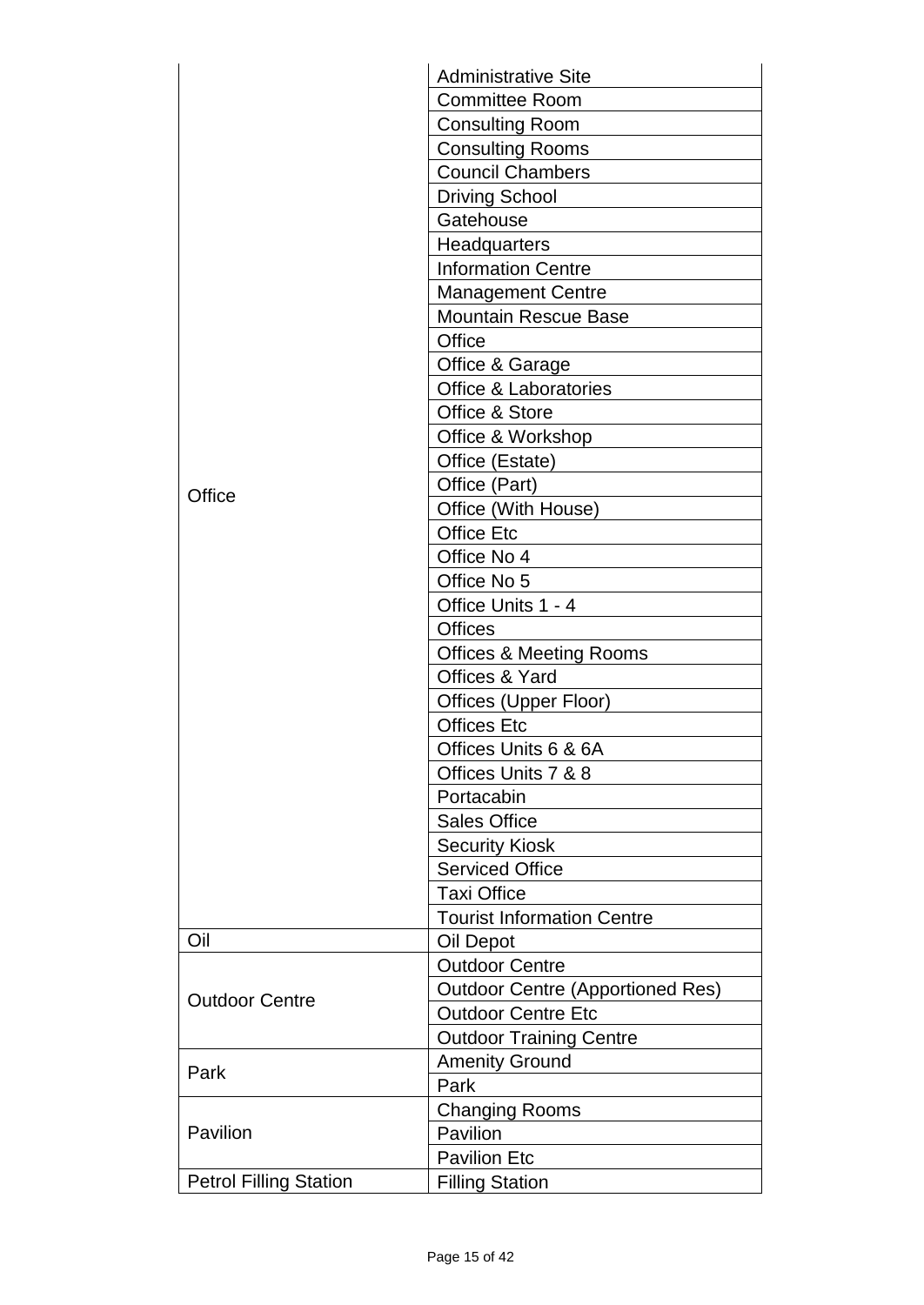|                         | <b>Filling Station &amp; Garage</b>      |
|-------------------------|------------------------------------------|
|                         | <b>Filling Station &amp; Post Office</b> |
|                         | Filling Station & Shop                   |
|                         | <b>Filling Station Etc</b>               |
|                         | <b>Garage &amp; Filling Station</b>      |
|                         | Garage & Petrol Station Etc              |
|                         | <b>Petrol Filling Station</b>            |
|                         | Petrol Pump & Tank                       |
|                         | Chapel                                   |
|                         | Chapel & Hall                            |
|                         | Church                                   |
|                         | Church & Hall                            |
| <b>Place Of Worship</b> | <b>Church Etc</b>                        |
|                         | <b>Church Hall</b>                       |
|                         | Mosque                                   |
|                         | Old Kirk                                 |
|                         | Play Barn                                |
| <b>Play Centre</b>      | <b>Play Centre</b>                       |
|                         | Playgroup                                |
|                         | <b>Playing Field</b>                     |
|                         | <b>Playing Field &amp; Pavilion</b>      |
| <b>Playing Field</b>    | <b>Playing Fields</b>                    |
|                         | <b>Playing Fields &amp; Pavilion</b>     |
| <b>Police Station</b>   | <b>Police Station</b>                    |
|                         | <b>Post Office</b>                       |
| <b>Post Office</b>      | Post Office & Shop                       |
|                         | Post Office Etc                          |
|                         | <b>Sub Post Office</b>                   |
|                         | <b>Premises</b>                          |
|                         | Premises (Comm.)                         |
|                         | Premises (Commercial)                    |
| Premises                | Premises (Industrial)                    |
|                         | Premises (Miscellaneous)                 |
|                         | <b>Premises Former Church</b>            |
|                         | <b>Premises Former School</b>            |
|                         | <b>Premises Under Reconstruction</b>     |
| <b>Public House</b>     | <b>Function Rooms</b>                    |
|                         | <b>Function Suite</b>                    |
|                         | Inn                                      |
|                         | Inn (Apportioned Res)                    |
|                         | <b>Public House</b>                      |
|                         | Public House & Bedroom Accom             |
|                         | <b>Public House &amp; Restaurant</b>     |
|                         | <b>Public House (Apportioned Res)</b>    |
|                         | Public House (Part)                      |
|                         | <b>Public House Etc</b>                  |
|                         | <b>Restaurant &amp; Public House</b>     |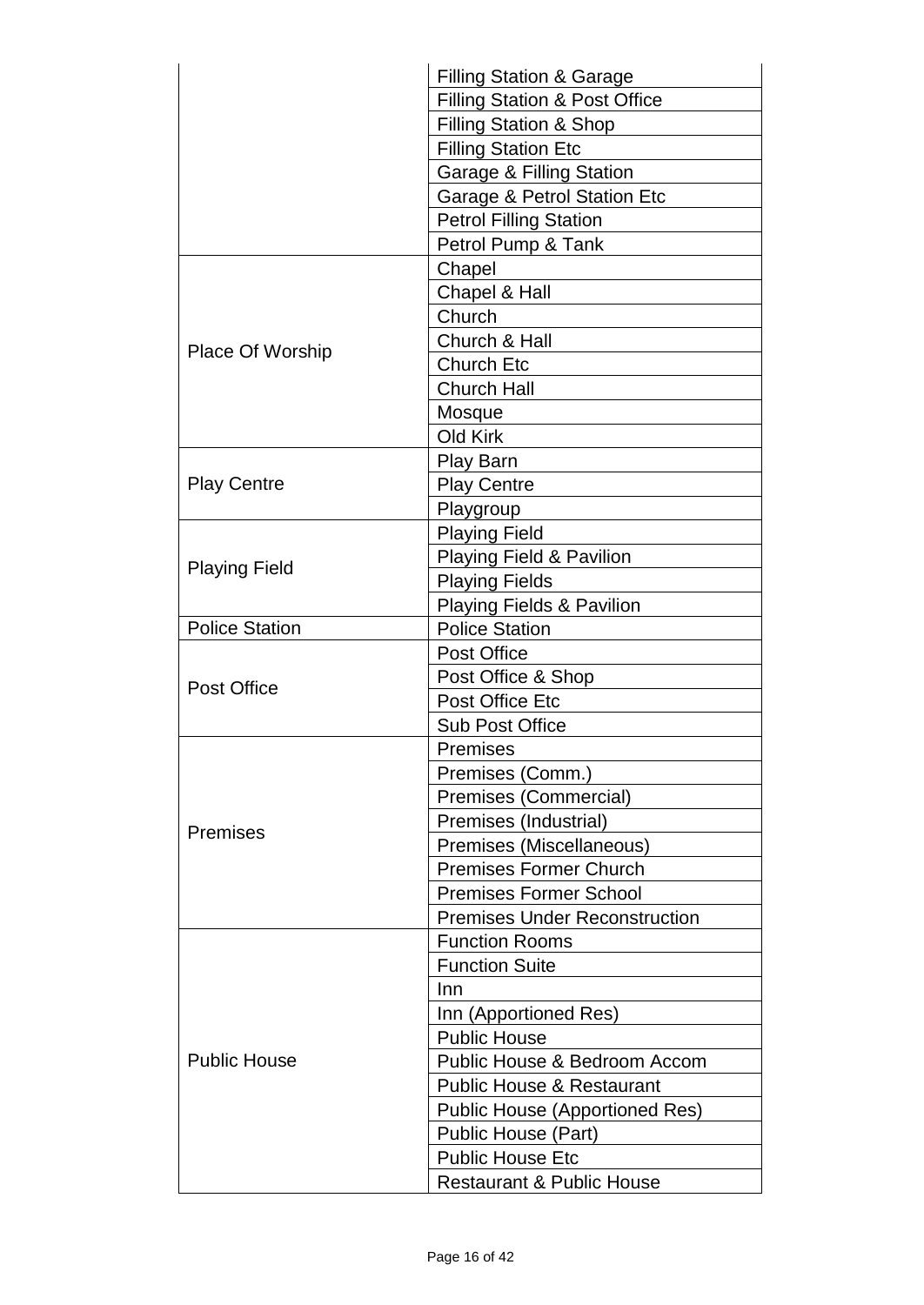| <b>Putting Green</b>     | <b>Putting Green</b>                  |
|--------------------------|---------------------------------------|
| <b>Race Track</b>        | <b>Kart Track</b>                     |
|                          | Motorcycle Track                      |
|                          | Race Track                            |
|                          | <b>Racing Track</b>                   |
| <b>Radio Station</b>     | <b>Radio Station</b>                  |
|                          | Miniature Railway                     |
| Railway                  | Railway                               |
|                          | <b>Railway Etc</b>                    |
|                          | <b>Activity Ground</b>                |
| <b>Recreation Ground</b> | <b>Recreation Ground</b>              |
|                          | <b>Training Track</b>                 |
|                          | <b>Religious Centre</b>               |
|                          | <b>Religious Centre</b>               |
| <b>Religious Centre</b>  | <b>Residential Retreat</b>            |
|                          | <b>Retreat House</b>                  |
|                          | <b>Session House</b>                  |
|                          | <b>Research Centre</b>                |
|                          | <b>Bar And Restaurant</b>             |
|                          | <b>Bunkhouse &amp; Restaurant</b>     |
|                          | Canteen                               |
|                          | Guest House & Restaurant (App Res)    |
|                          | <b>Licensed Restaurant</b>            |
|                          | <b>Licensed Restaurant Etc</b>        |
|                          | Restaurant                            |
| Restaurant               | <b>Restaurant &amp; Accommodation</b> |
|                          | <b>Restaurant &amp; Bar</b>           |
|                          | <b>Restaurant &amp; Hall</b>          |
|                          | Restaurant (Lcd)                      |
|                          | <b>Restaurant (Stand Alone)</b>       |
|                          | <b>Restaurant Apportioned</b>         |
|                          | <b>Restaurant Etc</b>                 |
|                          | <b>Restaurant With Rooms</b>          |
|                          | Shop & Restaurant                     |
| <b>Retail Warehouse</b>  | <b>Retail Warehouse</b>               |
| <b>Riding School</b>     | <b>Equestrian Centre</b>              |
|                          | <b>Equestrian Training Course</b>     |
|                          | <b>Horse Riding Establishment</b>     |
|                          | Livery                                |
|                          | <b>Pony Riding Premises</b>           |
|                          | <b>Riding Arena</b>                   |
|                          | <b>Riding Centre</b>                  |
|                          | <b>Riding Establishment</b>           |
|                          | <b>Riding School</b>                  |
|                          | Riding School (Part)                  |
|                          | <b>Riding School Etc</b>              |
|                          | <b>Riding Stables</b>                 |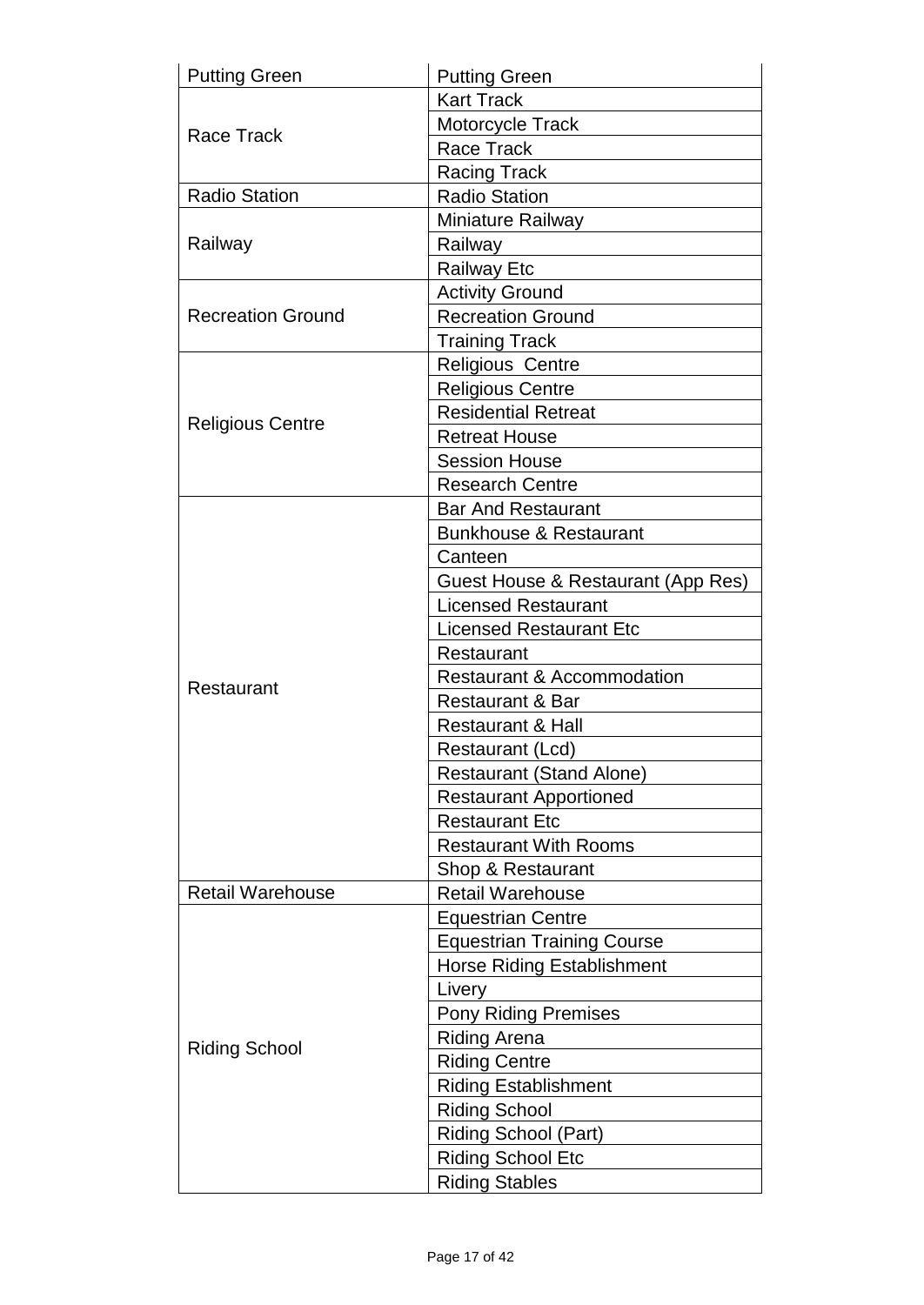| <b>Rifle Range</b>   | <b>Firing Range</b>            |  |
|----------------------|--------------------------------|--|
|                      | Mini Rifle Range               |  |
|                      | Miniature Rifle Range          |  |
|                      | <b>Rifle Range</b>             |  |
|                      | <b>Rifle Range Etc</b>         |  |
| <b>Sailing Club</b>  | <b>Sailing Club</b>            |  |
| Salon                | <b>Beauty Salon</b>            |  |
|                      | Sawmill                        |  |
| Sawmill              | Sawmill (Commercial)           |  |
|                      | Sawmill (Industrial)           |  |
|                      | Classroom                      |  |
|                      | Classrooms                     |  |
|                      | <b>Cookery School</b>          |  |
|                      | <b>Cooking Centre</b>          |  |
|                      | <b>Education Centre</b>        |  |
|                      | <b>Music School</b>            |  |
| School               | <b>Nursery School</b>          |  |
|                      | <b>Primary School</b>          |  |
|                      | <b>Resource Centre</b>         |  |
|                      | School                         |  |
|                      | School (Part Residential)      |  |
|                      | School (Part)                  |  |
|                      | <b>Study Centre</b>            |  |
|                      | <b>Apartment House</b>         |  |
|                      | <b>Catering Premises</b>       |  |
|                      | <b>Holiday Accommodation</b>   |  |
|                      | <b>Self Cat Unit</b>           |  |
|                      | <b>Self Cat Units</b>          |  |
|                      | <b>Self Catering</b>           |  |
|                      | Self Catering Accommodation    |  |
|                      | Self Catering Caravan          |  |
|                      | Self Catering Caravans (4)     |  |
|                      | <b>Self Catering Unit</b>      |  |
|                      | Self Catering Unit & Office    |  |
| <b>Self Catering</b> | <b>Self Catering Unit Etc</b>  |  |
|                      | Self Catering Unit(4)          |  |
|                      | <b>Self Catering Units</b>     |  |
|                      | Self Catering Units (1)        |  |
|                      | Self Catering Units (12)       |  |
|                      | Self Catering Units (2)        |  |
|                      | Self Catering Units (3)        |  |
|                      | Self Catering Units (4)        |  |
|                      | Self Catering Units (5)        |  |
|                      | Self Catering Units (6)        |  |
|                      | Self Catering Units (8)        |  |
|                      | <b>Self Catering Units Etc</b> |  |
|                      | <b>Self-Catering Units</b>     |  |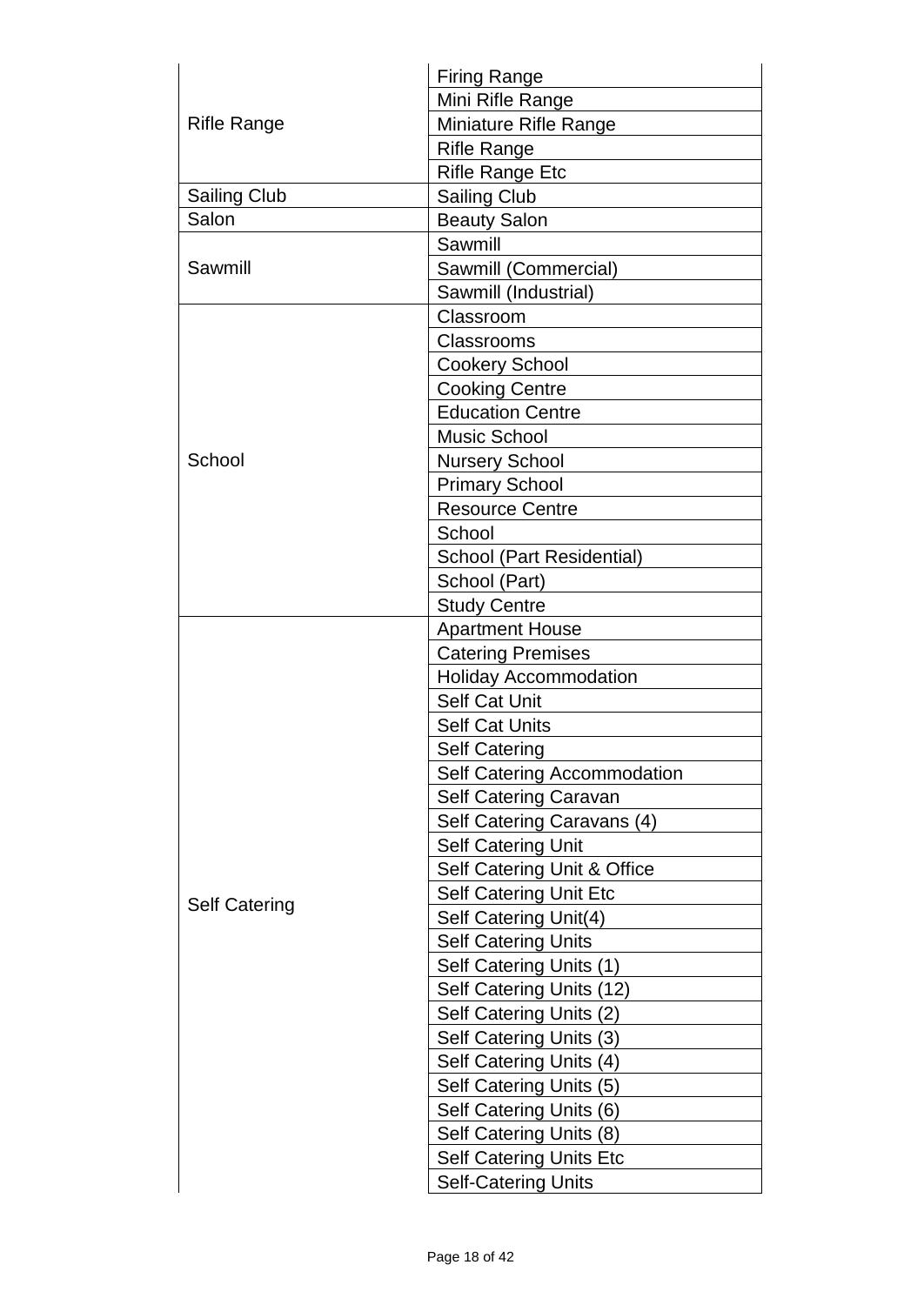|                        | <b>Serviced Apartment</b>          |
|------------------------|------------------------------------|
|                        | <b>Serviced Apartments</b>         |
|                        | Wigwams                            |
| <b>Service Station</b> | <b>Service Centre</b>              |
|                        | <b>Service Station</b>             |
|                        | <b>Shooting Range</b>              |
| <b>Shooting Range</b>  | <b>Shooting Range Etc</b>          |
|                        | <b>Shooting School</b>             |
|                        | <b>Bookstall</b>                   |
|                        | Chinese Take Away                  |
|                        | <b>Convenience Store</b>           |
|                        | <b>Craft &amp; Internet Centre</b> |
|                        | <b>Craft Shop</b>                  |
|                        | Farm Shop                          |
|                        | <b>Hairdressing Salon</b>          |
|                        | Hot Food Take Away                 |
|                        | <b>Hot Food Takeaway</b>           |
|                        | Indian Take Away                   |
|                        | Launderette                        |
|                        | Laundrette                         |
|                        | Pharmacy                           |
|                        | <b>Recreation Activity</b>         |
|                        | <b>Restaurant &amp; Club</b>       |
|                        | <b>Retail Unit</b>                 |
|                        | Saleroom                           |
|                        | Salerooms                          |
|                        | Salon                              |
| Shop                   | Salon Etc                          |
|                        | Sauna                              |
|                        | Shop                               |
|                        | Shop & Bakehouse                   |
|                        | Shop & Bakery                      |
|                        | Shop & Cafe                        |
|                        | Shop & Consulting Rooms            |
|                        | Shop & Filling Station             |
|                        | Shop & Garage                      |
|                        | Shop & Office                      |
|                        | Shop & Post Office                 |
|                        | Shop & Store                       |
|                        | Shop & Stores                      |
|                        | Shop & Stores Unit 1               |
|                        | Shop & Studio                      |
|                        | Shop & Sub Post Office             |
|                        | Shop & Sub-Post Office             |
|                        | Shop & Tearoom                     |
|                        | Shop & Winery                      |
|                        |                                    |
|                        | Shop & Workshop                    |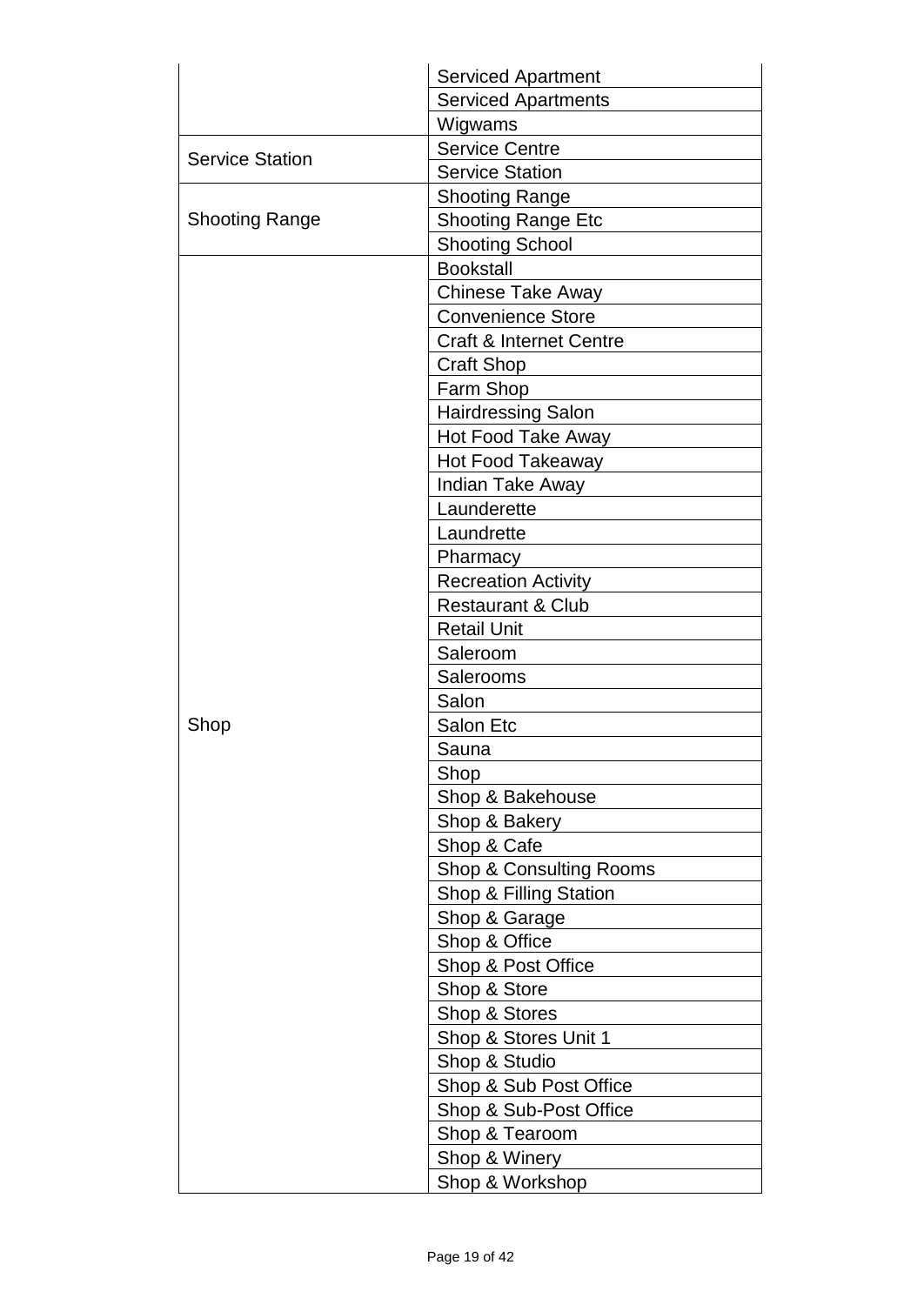|                       | Shop (Part)<br><b>Shop And Stores</b><br>Shop Etc<br>Shop Gallery & Studio |  |
|-----------------------|----------------------------------------------------------------------------|--|
|                       |                                                                            |  |
|                       |                                                                            |  |
|                       |                                                                            |  |
|                       | Shop P O & Filling Station                                                 |  |
|                       | Shop Store & Garages                                                       |  |
|                       | <b>Shop Stores &amp; Filling Station</b><br>Shop Stores & Garage           |  |
|                       |                                                                            |  |
|                       | Shop Sub Post Office & Stores                                              |  |
|                       | <b>Shop Tearooms &amp; Stores</b>                                          |  |
|                       | Shop Unit 3                                                                |  |
|                       | Shop Unit 5                                                                |  |
|                       | Shop Unit 6                                                                |  |
|                       | Shop Unit 7                                                                |  |
|                       | Shop Unit 8                                                                |  |
|                       | Shop Workshops & Stores                                                    |  |
|                       | Shops                                                                      |  |
|                       | Shops Etc                                                                  |  |
|                       | Supermarket                                                                |  |
|                       | Take Away                                                                  |  |
|                       | <b>Take Away Etc</b>                                                       |  |
|                       | <b>Take-Away Restaurant</b>                                                |  |
| Showhouse             | Showhouse                                                                  |  |
|                       | <b>Car Showroom</b>                                                        |  |
|                       | Showroom                                                                   |  |
|                       | Showroom & Office                                                          |  |
| Showroom              | <b>Showroom &amp; Stores</b>                                               |  |
|                       | Showroom & Workshop                                                        |  |
|                       | <b>Showroom Etc</b>                                                        |  |
|                       | <b>Showroom Stores Etc</b>                                                 |  |
| Ski Club              | Ski Club                                                                   |  |
|                       | <b>Site Of Snack Bar</b>                                                   |  |
| <b>Snack Bar</b>      | <b>Snack Bar</b>                                                           |  |
|                       | <b>Snack Bar Etc</b>                                                       |  |
|                       | <b>Snack Bar Site Of</b>                                                   |  |
| <b>Snooker Club</b>   | <b>Snooker Centre</b>                                                      |  |
|                       | <b>Snooker Club</b>                                                        |  |
| <b>Sorting Office</b> | <b>Sorting Office</b>                                                      |  |
|                       | <b>Sorting Office Etc</b>                                                  |  |
| <b>Sports Centre</b>  | <b>Recreation Centre</b>                                                   |  |
|                       | <b>Sports Centre</b>                                                       |  |
| <b>Sports Ground</b>  | Polo Pitch                                                                 |  |
|                       | <b>Shinty Ground</b>                                                       |  |
|                       | <b>Sports Ground</b>                                                       |  |
| Squash Club           | <b>Squash Court</b>                                                        |  |
|                       | <b>Squash Courts</b>                                                       |  |
| <b>Stable</b>         | <b>Field Shelter</b>                                                       |  |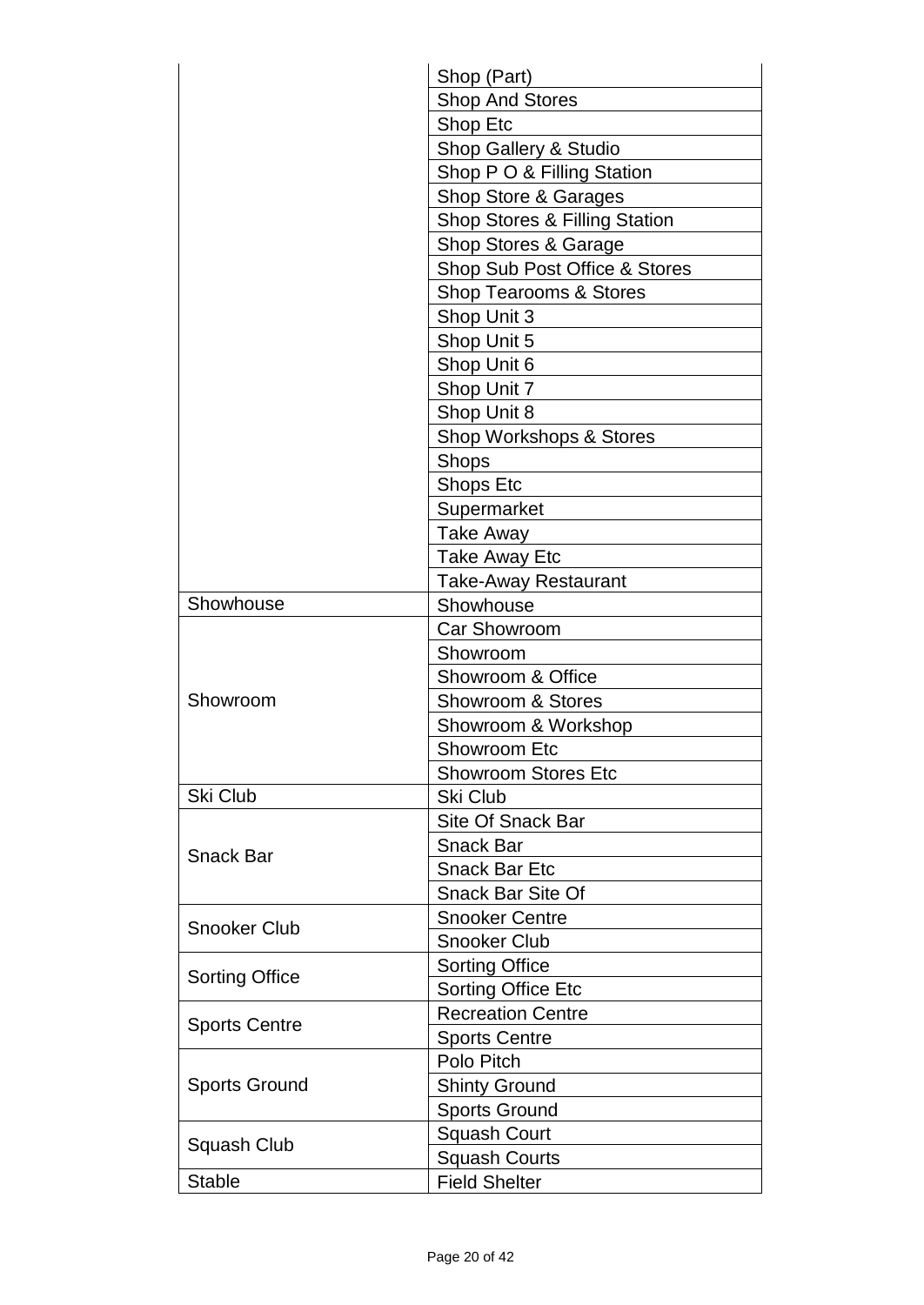|              | <b>Livery Stable</b>         |
|--------------|------------------------------|
|              | <b>Stable</b>                |
|              | <b>Stable Etc</b>            |
|              | <b>Stables</b>               |
|              | <b>Stables &amp; Kennels</b> |
|              | Stables (With House)         |
|              | <b>Stables Etc</b>           |
|              | <b>Greyhound Track</b>       |
| Stadium      | Stadium                      |
|              | C R E Store                  |
|              | <b>Cold Store</b>            |
|              | <b>Explosives Mag</b>        |
|              | <b>Fish Shed</b>             |
|              | <b>Grain Depot</b>           |
|              | <b>Grain Store</b>           |
|              | <b>Net Store</b>             |
|              | Shed                         |
|              | <b>Sheds</b>                 |
|              | <b>Shop Store</b>            |
|              | <b>Storage Boxes</b>         |
|              | <b>Store</b>                 |
|              | Store & Garage               |
|              | Store & Ground               |
|              | Store & Office               |
|              | Store & Offices              |
|              | Store & Workshop             |
|              | Store & Yard                 |
|              | Store & Yard (Part)          |
| <b>Store</b> | Store (Comm.)                |
|              | Store (Commercial)           |
|              | Store (Miscellaneous)        |
|              | Store (No 44)                |
|              | Store (Store 1)              |
|              | Store 1                      |
|              | Store 2                      |
|              | Store 3                      |
|              | Store 4                      |
|              | <b>Store Etc</b>             |
|              | Store No 2                   |
|              | Store No 4                   |
|              | Store No 8                   |
|              | Store Unit 1                 |
|              | Store Unit 3                 |
|              | Store(5)                     |
|              | Store, Office & Yard         |
|              | <b>Stores</b>                |
|              |                              |
|              | Stores & Garage              |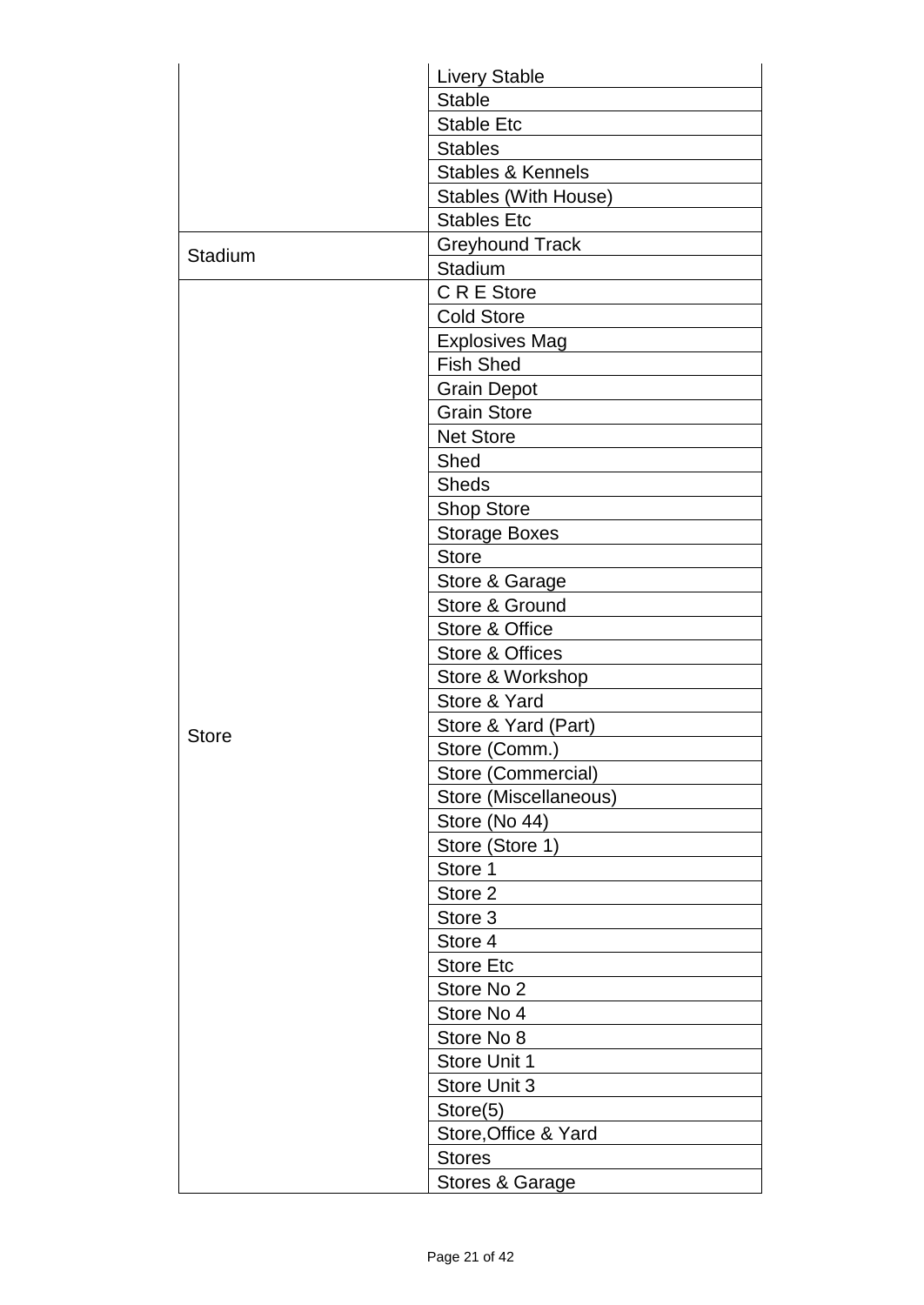|                      | <b>Stores &amp; Offices</b>           |
|----------------------|---------------------------------------|
|                      | Stores & Slip                         |
|                      | Stores & Workshop                     |
|                      | <b>Stores Etc</b>                     |
|                      | Stores, Office & Workshop             |
| <b>Stud Farm</b>     | <b>Artificial Insemination Centre</b> |
|                      | <b>Stud Farm</b>                      |
|                      | <b>Recording Studio</b>               |
|                      | <b>Rehearsal Room</b>                 |
|                      | <b>Studio</b>                         |
| Studio               | Studio & Gallery                      |
|                      | Studio & Library                      |
|                      | <b>Studio Etc</b>                     |
|                      | <b>Studios</b>                        |
|                      | <b>Activity Area</b>                  |
|                      | <b>Angling Centre</b>                 |
|                      | <b>Building</b>                       |
|                      | <b>Buildings</b>                      |
|                      | <b>Bunker</b>                         |
|                      | Centre                                |
|                      | <b>Dining Centre</b>                  |
|                      | <b>Dormitories</b>                    |
|                      | <b>Exclusive Use Venue</b>            |
|                      | <b>Food Stall</b>                     |
|                      | Gallop                                |
|                      | <b>Game Farm</b>                      |
| <b>Sui Generis</b>   | <b>Holiday Complex</b>                |
|                      | <b>Hyperbaric Centre</b>              |
|                      | Indoor Sports Arena                   |
|                      | Kitchen                               |
|                      | Mini Golf Course                      |
|                      | <b>Poultry Houses</b>                 |
|                      | Room                                  |
|                      | Rooms                                 |
|                      | Sea Ware On Beach                     |
|                      | <b>Shelter</b>                        |
|                      | Showyard & Stores                     |
|                      | Silo                                  |
|                      | <b>Sporting Lodge</b>                 |
|                      | <b>Waiting Room</b>                   |
|                      | <b>Dental Surgery</b>                 |
|                      | Surgery                               |
| Surgery              | <b>Surgery Etc</b>                    |
|                      | <b>Surgeries</b>                      |
|                      | <b>Veterinary Surgery</b>             |
|                      | Sauna Baths                           |
| <b>Swimming Pool</b> | Swimming Pool                         |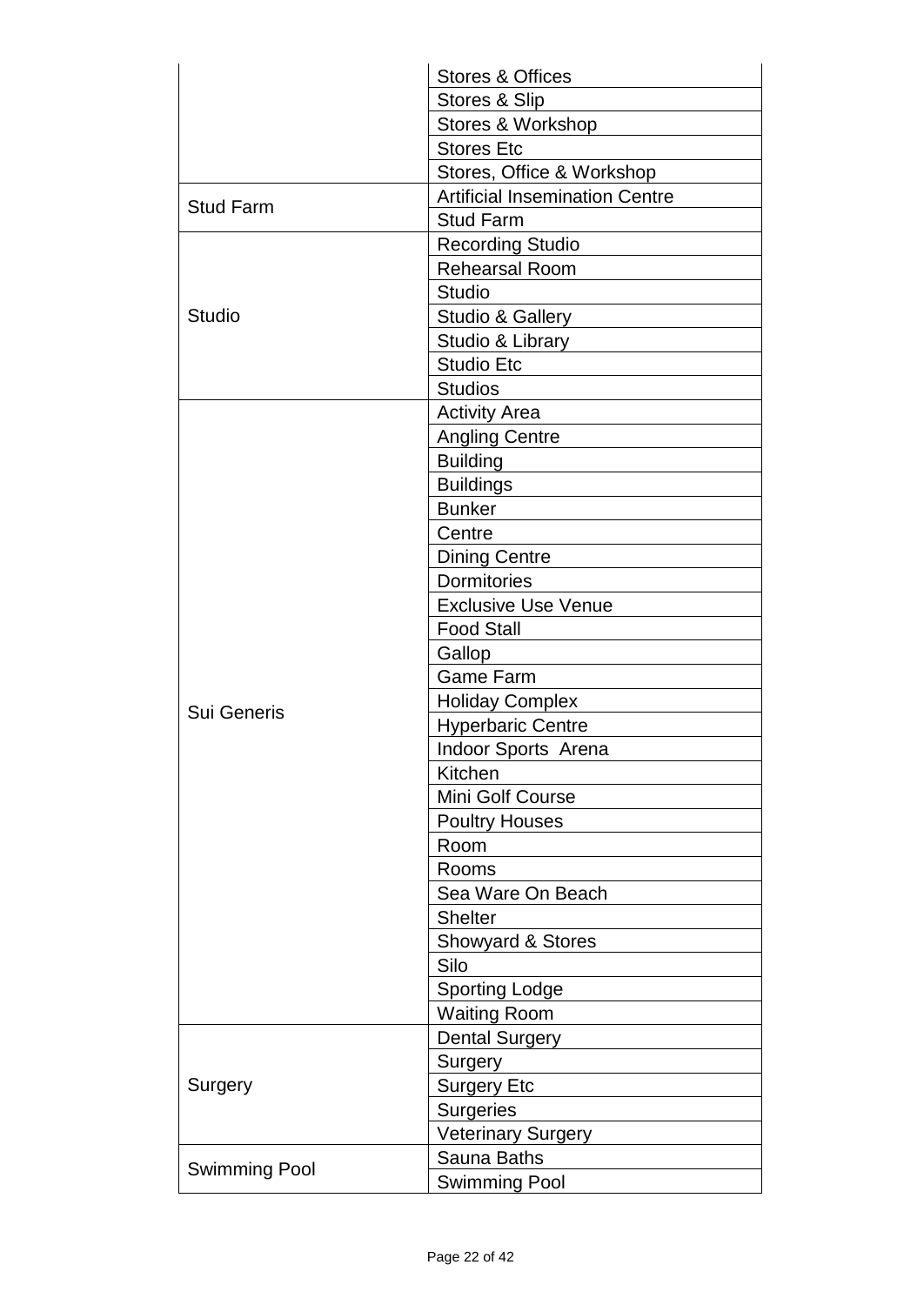| <b>Tennis Club</b>     | <b>Tennis Club</b>                |
|------------------------|-----------------------------------|
|                        | <b>Tennis Court</b>               |
|                        | <b>Tennis Courts</b>              |
|                        | <b>Tennis Courts Etc</b>          |
| <b>Theatre</b>         | <b>Theatre</b>                    |
| <b>Training Centre</b> | <b>Training Centre</b>            |
|                        | <b>Visitor Attraction</b>         |
| <b>Visitor Centre</b>  | <b>Visitor Centre</b>             |
|                        | <b>Visitor Centre Etc</b>         |
|                        | <b>Visitor's Centre</b>           |
|                        | Warehouse                         |
|                        | Warehouse & Office                |
|                        | Warehouse & Offices               |
|                        | Warehouse & Showroom              |
| Warehouse              | Warehouse (Commercial)            |
|                        | Warehouse (Part)                  |
|                        | <b>Warehouse Etc</b>              |
|                        | <b>Warehouse Etc (Commercial)</b> |
|                        | Warehouses                        |
|                        | Wholesale Warehouse               |
|                        | Arch                              |
|                        | <b>Coating Plant</b>              |
|                        | Depot (Tyre)                      |
|                        | <b>Fish House</b>                 |
|                        | Kippering Kiln                    |
|                        | <b>Occupational Centre</b>        |
|                        | Office, Workshop & Yard           |
|                        | Pottery                           |
|                        | Pottery & Showroom                |
|                        | Pottery & Tearoom                 |
|                        | Pottery (Commercial)              |
|                        | Pottery (Industrial)              |
|                        | <b>Shellfish Premises</b>         |
| Workshop               | Smithy                            |
|                        | Smithy (Industrial)               |
|                        | <b>Smoke House</b>                |
|                        | Smokehouse                        |
|                        | <b>Testing Shed</b>               |
|                        | Unit                              |
|                        | Winery                            |
|                        | Workroom                          |
|                        | Workrooms                         |
|                        | Workshop                          |
|                        | Workshop & Cafe                   |
|                        | <b>Workshop &amp; Gallery</b>     |
|                        | <b>Workshop &amp; Garage</b>      |
|                        | Workshop & Office                 |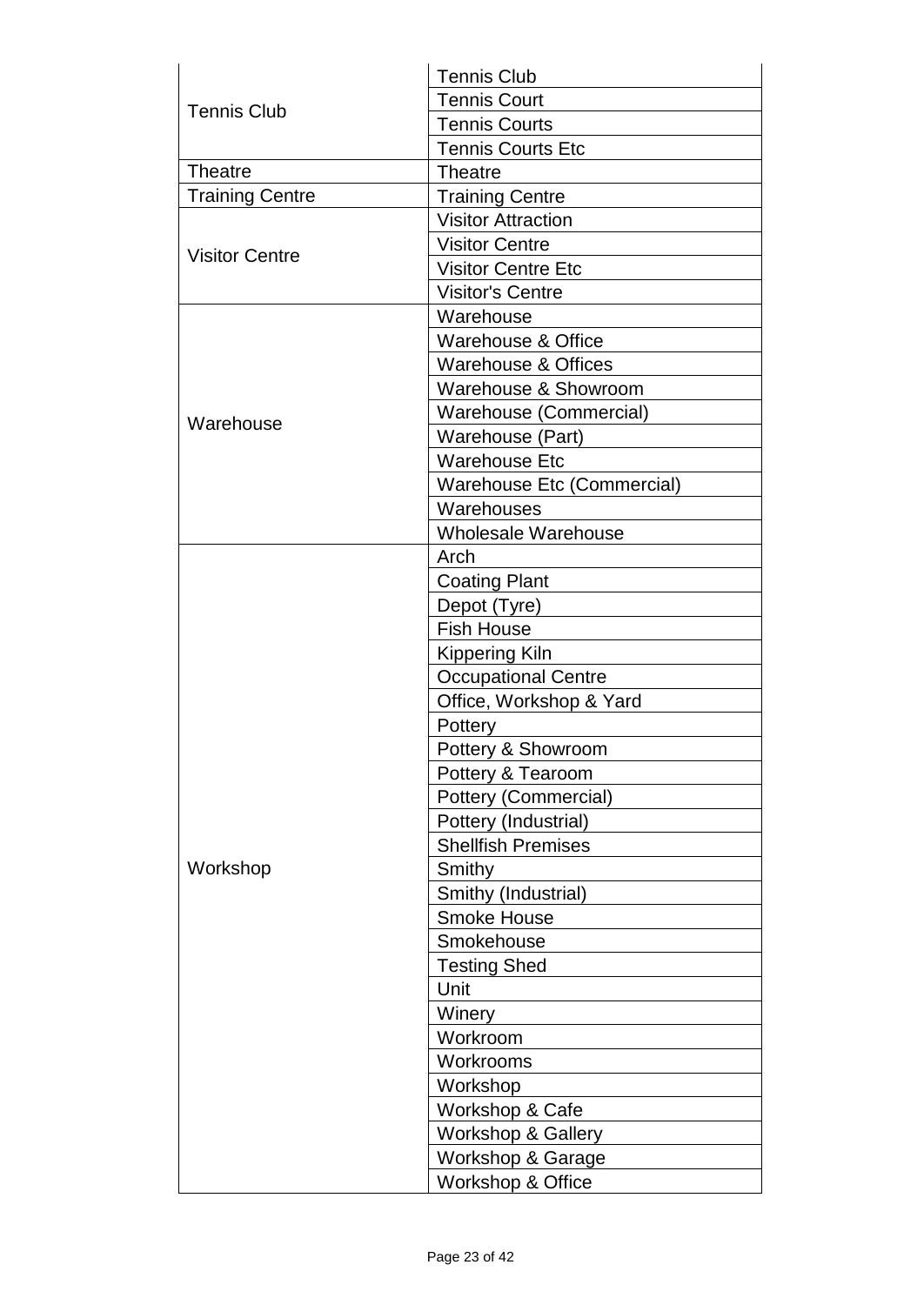|                     | <b>Workshop &amp; Offices</b><br>Workshop & Shop |  |
|---------------------|--------------------------------------------------|--|
|                     |                                                  |  |
|                     | Workshop & Showroom                              |  |
|                     | Workshop & Store                                 |  |
|                     | Workshop (Commercial)                            |  |
|                     | Workshop (Industrial)                            |  |
|                     | Workshop (Lower)                                 |  |
|                     | Workshop (Part)                                  |  |
|                     | Workshop (With House)                            |  |
|                     | <b>Workshop Etc</b>                              |  |
|                     | <b>Workshop Etc (Commercial)</b>                 |  |
|                     | Workshop Etc (Industrial)                        |  |
|                     | Workshop Office & Store                          |  |
|                     | <b>Workshop Office &amp; Stores</b>              |  |
|                     | Workshop Showroom Etc                            |  |
|                     | Workshop Store & Ground                          |  |
|                     | Workshop Unit C                                  |  |
|                     | <b>Workshop/Stores</b>                           |  |
|                     | Workshops                                        |  |
|                     | <b>Workshops (Commercial)</b>                    |  |
|                     | Workshops (Industrial)                           |  |
|                     | <b>Workshops Etc</b>                             |  |
|                     | <b>Workshops Etc (Commercial)</b>                |  |
|                     | Workshops Etc (Industrial)                       |  |
|                     | Hostel (Misc) (Apportioned Res)                  |  |
| <b>Youth Hostel</b> | <b>Youth Hostel</b>                              |  |
|                     | Youth Hostel (Apportioned Res)                   |  |

28. Properties occupied for personal uses are not eligible for SBGF. In addition, if properties are used for the purposes listed in Table 2 below, they are **not eligible** for SBGF.

|  |  |  | Table 2: Use purposes that exclude a property from SBGF |
|--|--|--|---------------------------------------------------------|
|--|--|--|---------------------------------------------------------|

| Core            | <b>Description</b>          |
|-----------------|-----------------------------|
|                 | <b>Advertising Station</b>  |
| Advertising     | <b>Advertising Stations</b> |
|                 | Showcase                    |
|                 | Anemometer                  |
| Anemometer Mast | <b>Anemometer Mast</b>      |
|                 | <b>Anemometer Masts</b>     |
|                 | ATM (Site Of)               |
|                 | <b>ATM Site</b>             |
| <b>ATM Site</b> | Site Of ATM                 |
|                 | <b>Site Of Autoteller</b>   |
|                 |                             |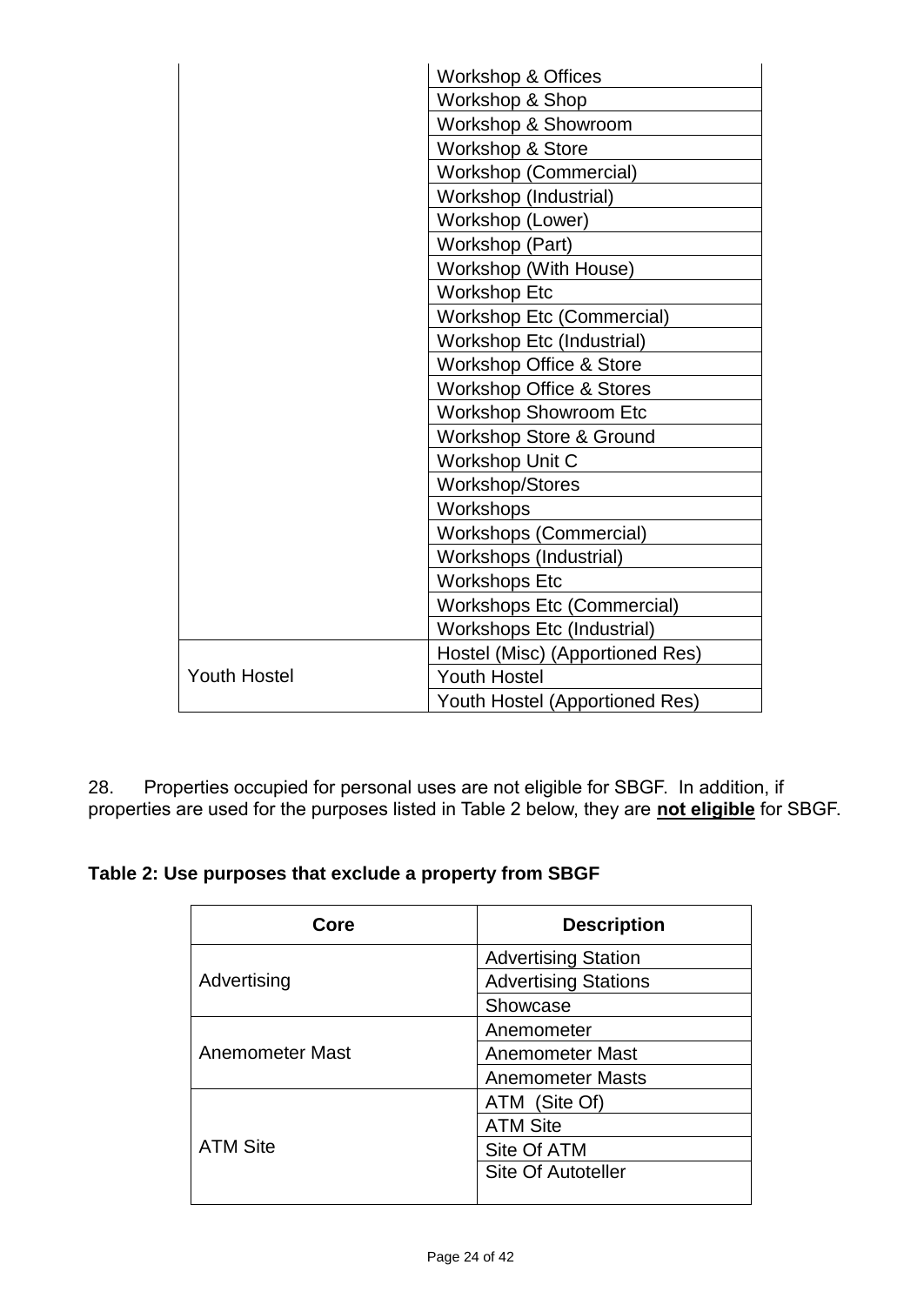|                      | <b>Boat House</b>                     |
|----------------------|---------------------------------------|
|                      | <b>Boat Park</b>                      |
| <b>Boathouse</b>     | <b>Boat Store</b>                     |
|                      | <b>Boathiring Station</b>             |
|                      | <b>Boathouse</b>                      |
|                      | <b>Boathouse (Commercial)</b>         |
|                      | <b>Boathouse Etc</b>                  |
|                      | <b>Boatshed</b>                       |
|                      | <b>Boatslip Etc</b>                   |
|                      | <b>Bothies &amp; Stores</b>           |
|                      | <b>Bothy</b>                          |
| <b>Bothy</b>         | <b>Bothy Etc</b>                      |
|                      | <b>Bothies</b>                        |
|                      | Lunchroom                             |
| <b>Burial Ground</b> | <b>Burial Ground</b>                  |
|                      | <b>Car Park</b>                       |
| <b>Car Park</b>      | <b>Car Park &amp; Toilets</b>         |
|                      | <b>Car Park Etc</b>                   |
|                      | Car Space                             |
| Car Space            | Car Spaces                            |
|                      | Parking Bay                           |
| Castle               | Castle (Apportioned Res)              |
|                      | <b>Common Rooms</b>                   |
| Common Room          | <b>Communal Accommodation</b>         |
|                      | Muster Room                           |
|                      | <b>Broadcasting Station</b>           |
|                      | Cable                                 |
| Communications       | <b>Television Relay System</b>        |
|                      | Tv Relay Undertaking                  |
| Coup                 | <b>Landfill Site</b>                  |
|                      | Display Area                          |
| Display Area         | Display Room Etc                      |
|                      | <b>Display Window</b>                 |
|                      | Aerogenerator                         |
|                      | Aerogenerators                        |
|                      | <b>Electricity Distribution Netwk</b> |
|                      | <b>Electricity Generating Unit</b>    |
| Electricity          | <b>Electricity Generation Lands</b>   |
|                      | <b>Electricity Generator</b>          |
|                      | <b>Electricity Plant</b>              |
|                      | <b>Electricity Plant (Aero)</b>       |
|                      | Electricity Plant (Hydro)             |
|                      | <b>Electricity Undertaking</b>        |
|                      | <b>Hydro Elec Works</b>               |
|                      |                                       |
|                      | <b>Independent Generator</b>          |
|                      | <b>Wind Farm</b>                      |
|                      | <b>Wind Turbine</b>                   |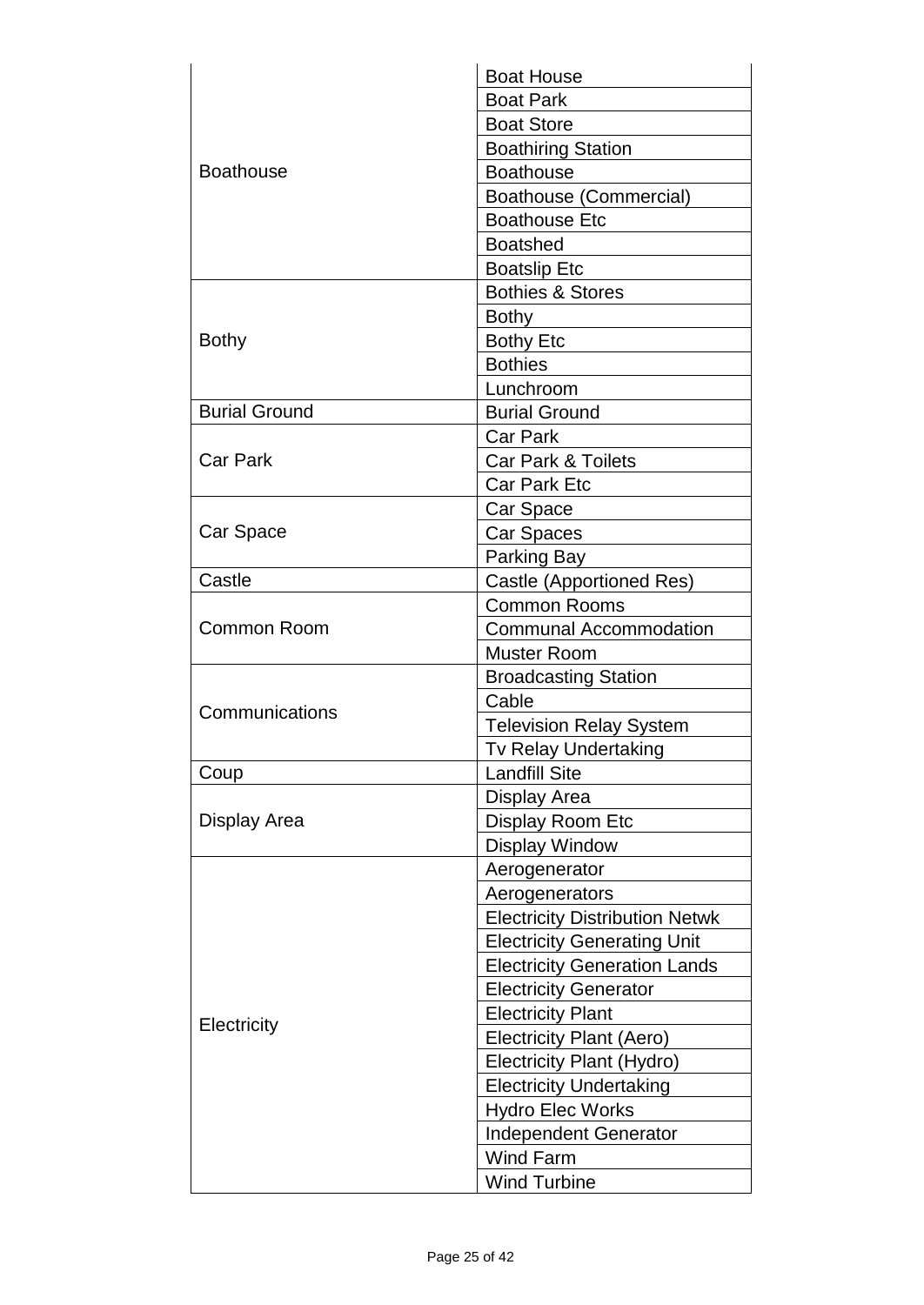|                        | <b>Wind Turbines</b>           |
|------------------------|--------------------------------|
|                        | <b>Fishing Bothy</b>           |
| <b>Fishing Hut</b>     | <b>Fishing Hut</b>             |
|                        | Fishing Hut & Boat Shelter     |
|                        | <b>Fishing Huts</b>            |
|                        | <b>Fishing Lodge</b>           |
|                        | <b>Fuel Pumps</b>              |
| <b>Fuel Tank</b>       | <b>Fuel Tank</b>               |
|                        | <b>Fuel Tank Site</b>          |
| Grazings               | Grazings                       |
|                        | Ground                         |
|                        | Ground & Buildings             |
|                        | <b>Ground &amp; Sheds</b>      |
|                        | Ground (Commercial)            |
|                        | Ground (Industrial)            |
|                        | Ground (Miscellaneous)         |
| Ground                 | <b>Ground Etc</b>              |
|                        | <b>Ground Etc (Commercial)</b> |
|                        | Island                         |
|                        | Land                           |
|                        | <b>Land And Buildings</b>      |
|                        | Paddock                        |
|                        | Hangar                         |
| Hangar                 | Hangar Etc                     |
| Heliport               | <b>Helicopter Pad</b>          |
|                        | <b>Holiday Hut</b>             |
| <b>Holiday Hut</b>     | <b>Holiday Huts</b>            |
|                        | Hut                            |
|                        | <b>Huts</b>                    |
| Hut                    | <b>Living Hut</b>              |
|                        | <b>Living Huts</b>             |
|                        | <b>Observation Hut</b>         |
|                        | Jetty                          |
| Jetty                  | <b>Jetty Etc</b>               |
| Lighthouse             | Lighthouse                     |
|                        | Lock-Up                        |
|                        | Lock-Up Garage                 |
|                        | Lock-Up Garages                |
| Lock-Up                | Lock-Up Garages Etc            |
|                        | Lock-Up Range                  |
|                        |                                |
|                        | Lock-Ups                       |
|                        | Lockup Garage                  |
|                        | Lockup Garages                 |
| Mast                   | <b>Mast</b>                    |
|                        | <b>Radio Installation</b>      |
| <b>Monitoring Site</b> | <b>Lookout Hut</b>             |
| Oil Tank               | Oil Tank Installation          |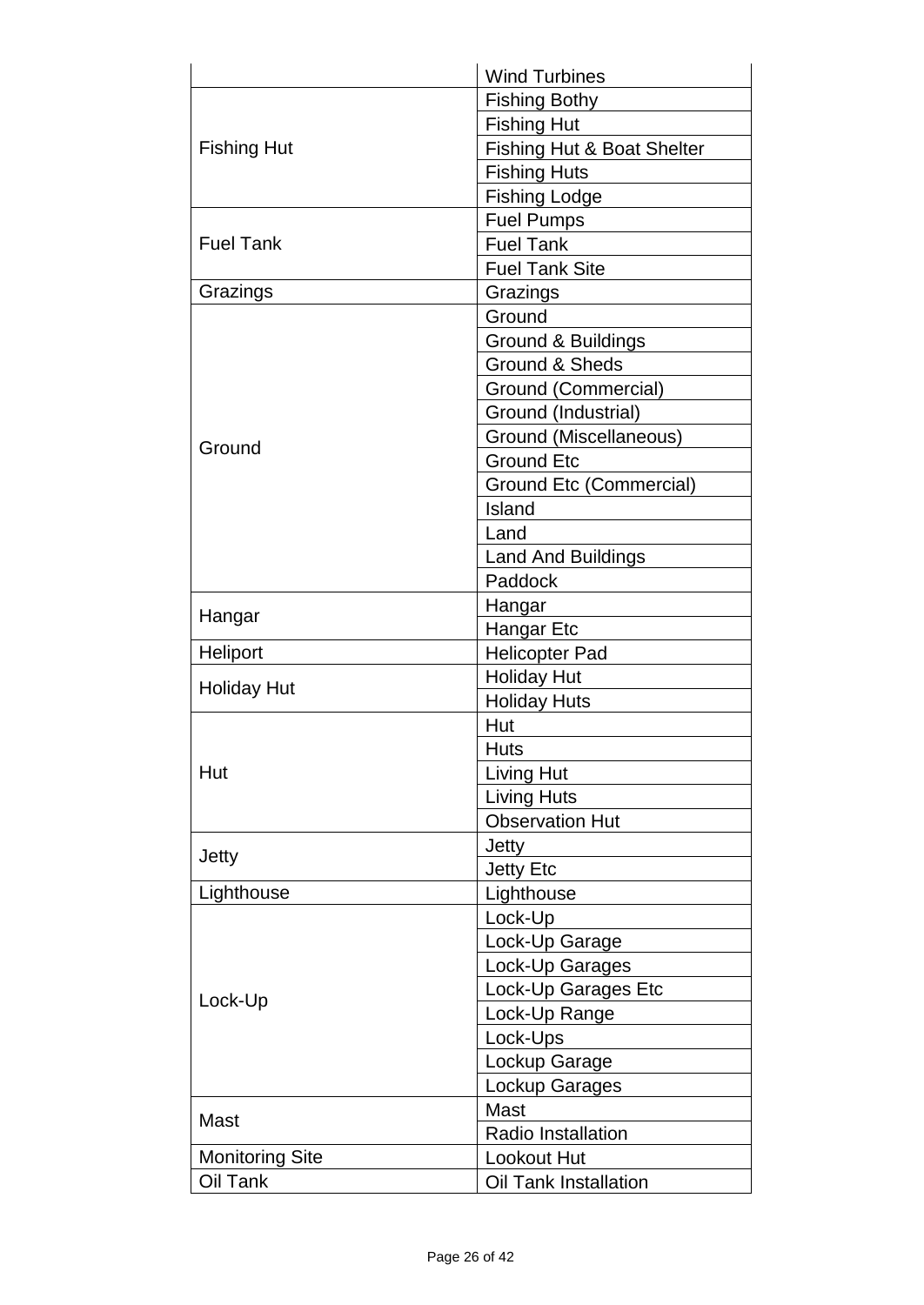|                      | Tank                          |
|----------------------|-------------------------------|
|                      | <b>Tanks</b>                  |
|                      | <b>Moss</b>                   |
| Peat Moss            | Peat                          |
|                      | <b>Peat Moss</b>              |
|                      | <b>Berth</b>                  |
|                      | Pier                          |
|                      | Pier & Marina                 |
| Pier                 | Pier (Freight Transport)      |
|                      | Pier (Miscellaneous)          |
|                      | Pier (Part)                   |
|                      | <b>Pier Etc</b>               |
|                      | Pier Etc (Miscellaneous)      |
|                      | Pigeon Loft                   |
| Pigeon Loft          | Pigeon Loft Etc               |
|                      | Pigeon Lofts                  |
|                      | <b>Public Convenience</b>     |
| <b>Public Toilet</b> | <b>Public Toilet</b>          |
|                      | <b>Public Toilets</b>         |
|                      | <b>Toilets</b>                |
| Quarry               | <b>Gravel Pit</b>             |
|                      | Quarry                        |
|                      | <b>Sand Extraction</b>        |
| Sand & Gravel        | <b>Sand Pit</b>               |
|                      | Sandpit                       |
|                      | Deer Forest                   |
|                      | Deer Forest (Part)            |
| Shootings            | Deer Larder                   |
|                      | <b>Game Larder</b>            |
|                      | <b>Shooting Rights</b>        |
|                      | <b>Shooting Rights (Part)</b> |
|                      | <b>Site</b>                   |
|                      | Site Etc.                     |
|                      | <b>Site Of Barrow</b>         |
|                      | Site Of Booth                 |
|                      | Site Of Children's Ride       |
|                      | Site Of Children's Ride       |
|                      | Site Of Children's Rides      |
| <b>Site</b>          | <b>Site Of Dovecote</b>       |
|                      | <b>Site Of Kiosk</b>          |
|                      | Site Of Photo Booth           |
|                      | <b>Site Of Roundabout</b>     |
|                      | <b>Site Of Stall</b>          |
|                      | <b>Site Of Stance</b>         |
|                      | Site Of Storage Boxes         |
|                      | Site Of Weighing Machine      |
| <b>Site Huts</b>     | <b>Contractor's Huts</b>      |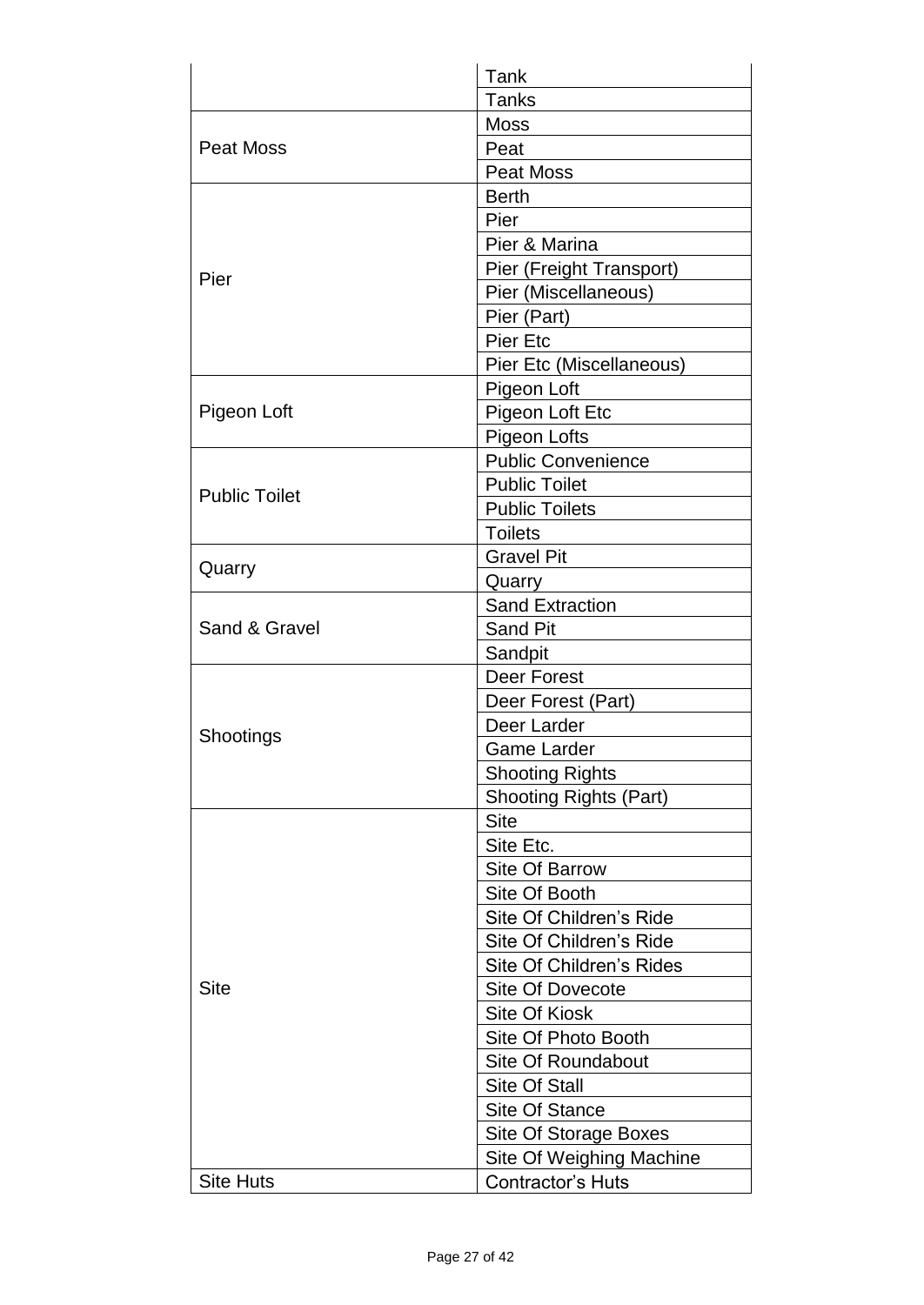|                              | <b>Contractors Huts</b>                  |
|------------------------------|------------------------------------------|
|                              | Site Accommodation                       |
|                              | <b>Site Hut</b>                          |
|                              | <b>Site Huts</b>                         |
|                              | <b>Site Office</b>                       |
| Slipway                      | Slipway                                  |
| <b>Stance</b>                | <b>Stance</b>                            |
| <b>Taxi Rank</b>             | <b>Taxi Rank</b>                         |
|                              | <b>Telecom Installations</b>             |
|                              | <b>Telecom Network (Part)</b>            |
|                              | <b>Telecommunication Network</b><br>Part |
| Telecommunications           | <b>Telecommunication Site</b>            |
|                              | <b>Telecommunications Facilities</b>     |
|                              | <b>Telecommunications Network</b>        |
|                              | <b>Telecommunications Site</b>           |
|                              | <b>Telecommunications Sites</b>          |
|                              | <b>Time Sharing Unit</b>                 |
| <b>Time Share Units</b>      | <b>Timeshare Unit</b>                    |
|                              | <b>Timeshare Units</b>                   |
| <b>Traffic Monitoring</b>    | <b>Traffic Monitoring Sites</b>          |
|                              | <b>Recycling Centre</b>                  |
| Waste                        | <b>Treatment Plant</b>                   |
|                              | <b>Waste Transfer Station</b>            |
|                              | Sewage Works                             |
| <b>Waste Water Treatment</b> | <b>Waste Water Treatment Works</b>       |
|                              | <b>Water Rights</b>                      |
| Water                        | <b>Water Supply</b>                      |
| Weighbridge                  | Weighbridge Pit                          |
|                              | <b>Boat Building Yard</b>                |
|                              | <b>Boatyard</b>                          |
|                              | <b>Buildings And Yard</b>                |
| Yard                         | <b>Car Sales Area</b>                    |
|                              | Car Sales Yard                           |
|                              | Caravan Storage Area                     |
|                              | Coach Park                               |
|                              | <b>Coal Yard</b>                         |
|                              | Compound                                 |
|                              | <b>Fish Yard</b>                         |
|                              | <b>Gas Compound</b>                      |
|                              | Showyard                                 |
|                              | Storage Area                             |
|                              | <b>Storage Compound</b>                  |
|                              | Storage Yard                             |
|                              | Stores & Yard                            |
|                              | Workshop & Yard                          |
|                              | Workshop & Yard                          |
|                              | (Commercial)                             |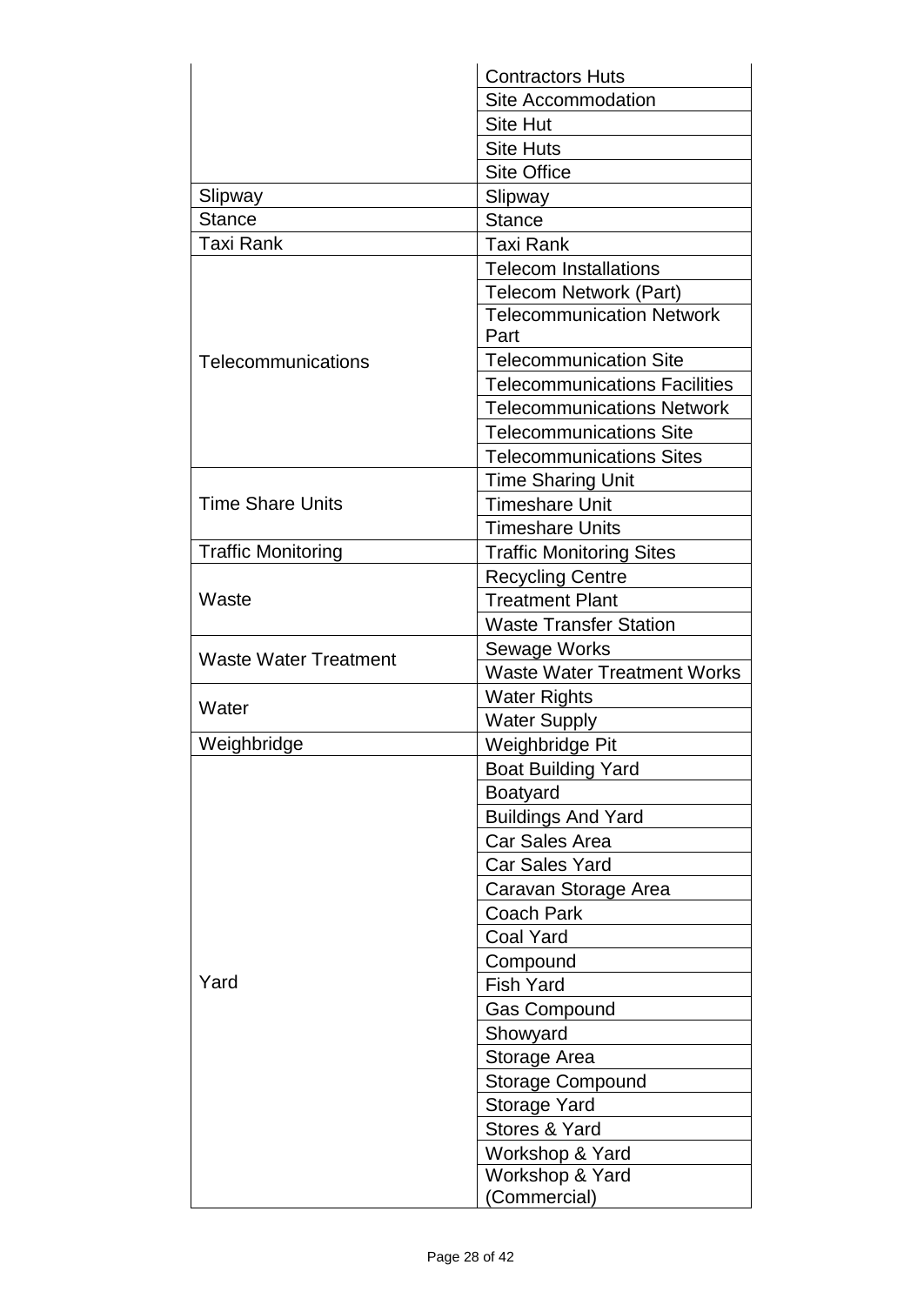| Yard                  |
|-----------------------|
| Yard & Building       |
| Yard & Buildings      |
| Yard & Office         |
| Yard & Store          |
| Yard (Industrial)     |
| <b>Yard Etc</b>       |
| Yard Etc (Industrial) |
| Yards                 |

29. The list of exclusions set out in Table 2 is not intended to be exhaustive. As with the list of qualifying purposes in Table 1, the list of exclusions is intended to be a guide for Local Authorities as to the types of uses that the Scottish Government considers for this purpose to be ineligible for SBGF. Local Authorities should determine for themselves whether particular properties not listed are broadly similar in nature to those set out in Table 2 and, if so, to consider them ineligible for the grant. Local Authorities may specify additional evidence required to determine whether a property does or does not satisfy the use test.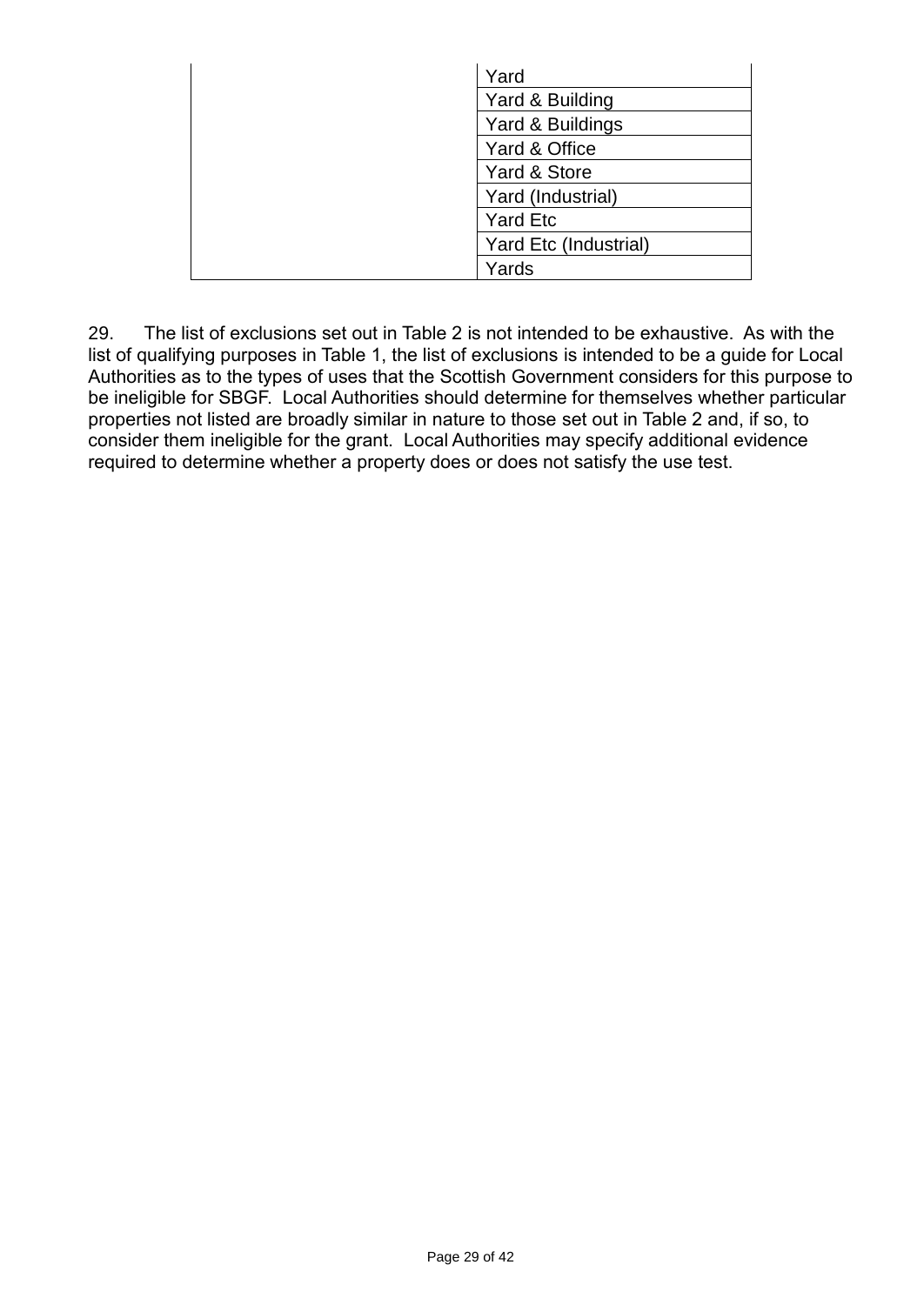## **RETAIL, HOSPITALITY AND LEISURE GRANT FUND (RHLGF)**

30. There are two tests of eligibility for the Retail, Hospitality and Leisure Grant Fund (RHLGF). The first is a rateable value test: the property must have a rateable value between £18,001 and £51,000. The second is a use test: the property must be operating in the retail, hospitality or leisure sectors and must be used for one of the qualifying purposes set out in Table 3.

31. Table 3 sets out sets out the list of the qualifying purposes that properties within the retail, hospitality and leisure must be used for in order for their ratepayer to be eligible for RHLGF. The property must be used for the qualifying purpose set out below as at 17 March 2020. To qualify for the grant the property should be wholly or mainly being used for these qualifying purposes.

32. Table 3 is not intended to be exhaustive as it would be impossible to list the many and varied uses that exist within the qualifying purposes. There will also be mixed uses. However, it is intended to be a guide for Local Authorities as to the types of uses that the Scottish Government considers for this purpose to be eligible for the grant. Local Authorities should determine for themselves whether particular properties not listed are broadly similar in nature to those above and, if so, to consider them eligible. Conversely, properties that are not broadly similar in nature to those listed in Table 3 should not be eligible for the grant. Local Authorities may specify additional evidence required to determine whether a property does or does not satisfy the use test.

33. Arms' Length External Organisations which meet both the rateable value and use tests are eligible to apply for a RHLGF grant. Public bodies are not eligible.

| Table 3: Properties within the retail, hospitality and leisure sectors, meeting the    |
|----------------------------------------------------------------------------------------|
| rateable value test: Qualifying purposes for the Retail, Hospitality and Leisure Grant |
| Fund (RHLGF)                                                                           |

| Core                                     | <b>Description</b>                       |
|------------------------------------------|------------------------------------------|
| Amusements                               | <b>Amusement Arcade</b>                  |
|                                          | <b>Amusement Centre</b>                  |
| Animal Welfare                           | Aquarium                                 |
|                                          | <b>Wildlife Centre</b>                   |
| <b>Arts Centre</b>                       | <b>Arts Centre</b>                       |
|                                          | Arts Centre (Part)                       |
|                                          | <b>Cultural Centre</b>                   |
| <b>Auction Mart</b>                      | <b>Auction Mart</b>                      |
|                                          | <b>Auction Rooms</b>                     |
| <b>Bakery</b>                            | <b>Bakery</b>                            |
|                                          | Bakery & Shop                            |
| <b>Bed &amp; Breakfast Accommodation</b> | <b>Bed &amp; Breakfast Establishment</b> |
| Bingo Hall                               | Bingo Hall                               |
| <b>Bowling Alley</b>                     | <b>Bowling Alley</b>                     |
|                                          | <b>Bowling Centre</b>                    |
| <b>Bowling Club</b>                      | <b>Bowling Club</b>                      |
|                                          | <b>Bowling Club Etc</b>                  |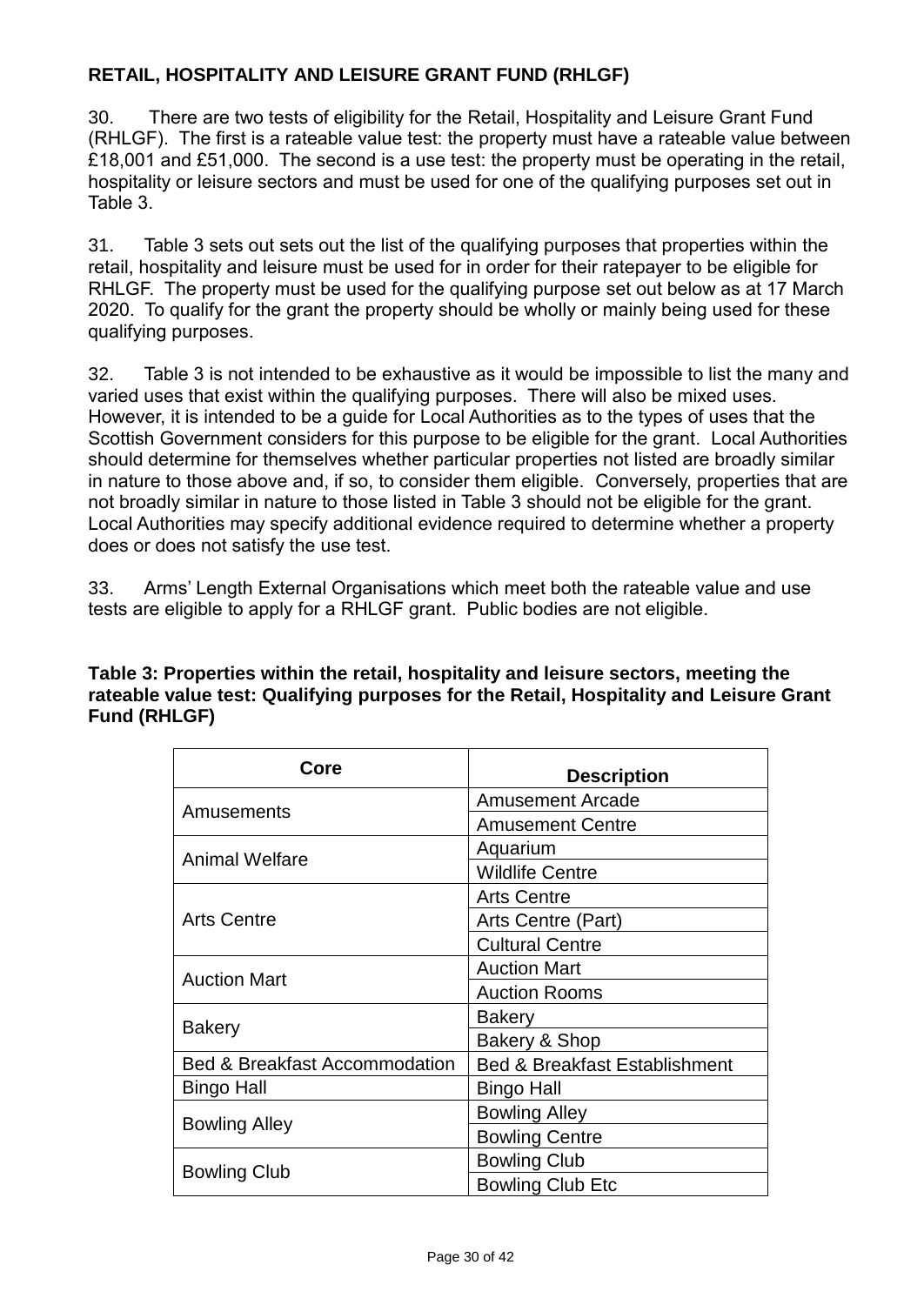|                             | <b>Bowling Green</b>                 |
|-----------------------------|--------------------------------------|
|                             | <b>Bowling Green Etc</b>             |
|                             | <b>Bowling Rink</b>                  |
|                             | <b>Indoor Bowling Club</b>           |
|                             | <b>Indoor Bowling Green</b>          |
|                             | <b>Indoor Bowling Rink</b>           |
|                             | Cafe                                 |
|                             | Cafe Bar                             |
|                             | Cafe Etc                             |
| Café                        | <b>Mall Cafe</b>                     |
|                             | <b>Refreshment Room</b>              |
|                             | Refreshment Rooms & Bar              |
| Cafe                        | <b>Cafe And Studio</b>               |
|                             | Camp                                 |
| <b>Camping Site</b>         | <b>Camping Site</b>                  |
| Car Wash                    | Car Wash                             |
|                             | Caravan & Camping Site               |
| Caravan Site                | Caravan Park                         |
|                             | <b>Caravan Site</b>                  |
|                             | <b>Chalets</b>                       |
| Chalet                      | <b>Holiday Chalets</b>               |
| Cinema                      | Cinema                               |
| Clinic                      | <b>Hydrotherapy Pool</b>             |
|                             | Therapy Centre & Shop                |
|                             | Club                                 |
|                             | Club Etc                             |
|                             | Clubhouse                            |
|                             | <b>Clubhouse Etc</b>                 |
|                             | Clubroom                             |
|                             | Clubrooms                            |
|                             | <b>Comedy Club</b>                   |
| Club                        | <b>Discotheque</b>                   |
|                             | <b>Health Club</b>                   |
|                             | <b>Licensed Club</b>                 |
|                             | <b>Licensed Club Etc</b>             |
|                             | <b>Night Club</b>                    |
|                             | Nightclub                            |
|                             | Pool Club                            |
|                             | <b>Recreation Club</b>               |
|                             | <b>Recreation Club Etc</b>           |
|                             | <b>Rugby Club</b>                    |
|                             | <b>Rugby Club Etc</b>                |
| <b>Cricket Club</b>         | <b>Cricket Club</b>                  |
|                             | <b>Cricket Ground</b>                |
|                             | <b>Cricket Ground &amp; Pavilion</b> |
| Depot                       | Car Hire Depot                       |
| <b>Entertainment Centre</b> | <b>Entertainment Centre</b>          |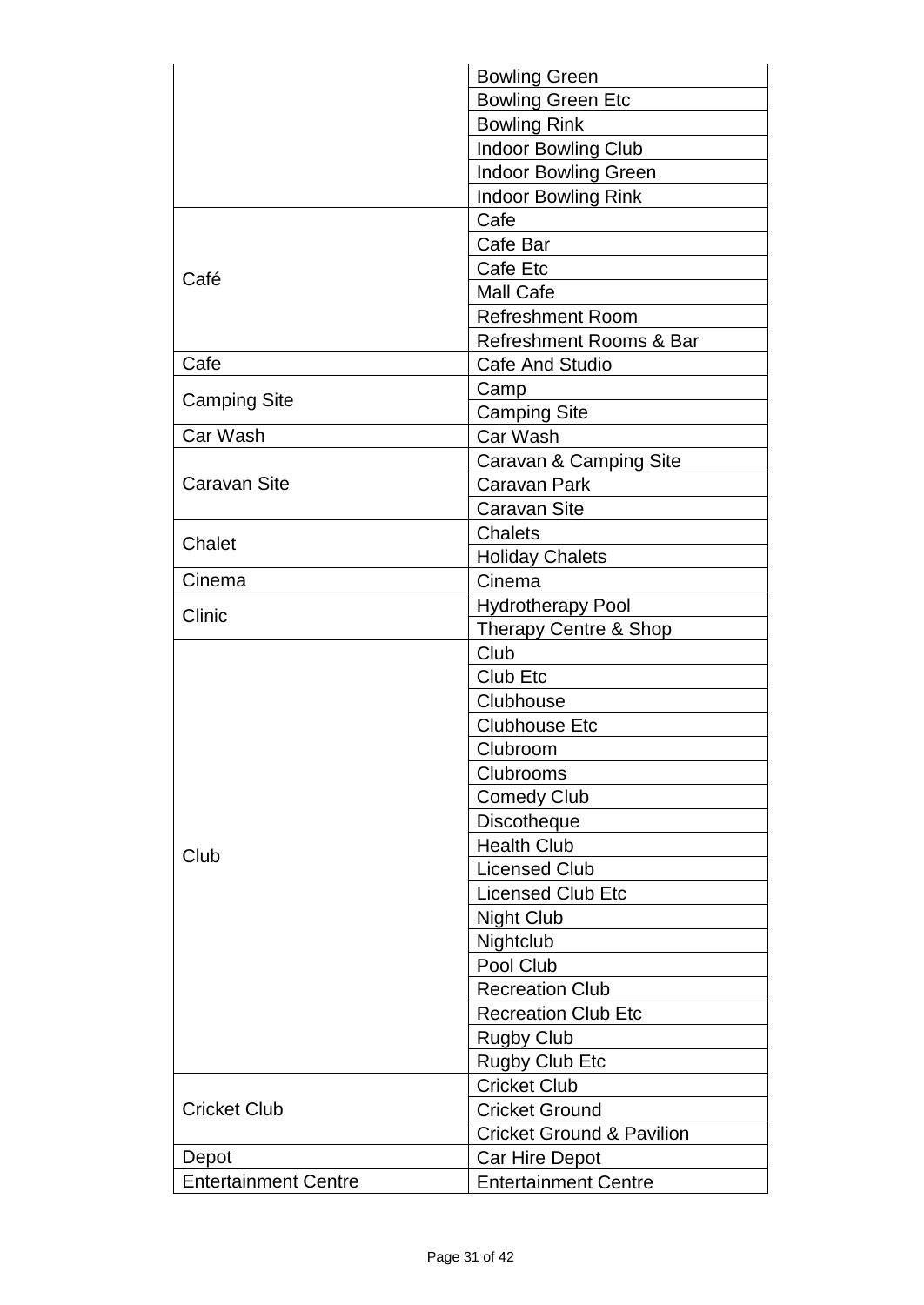|                           | <b>Indoor Funfair</b>                |
|---------------------------|--------------------------------------|
| <b>Exhibition Venue</b>   | <b>Exhibition Centre</b>             |
|                           | <b>Football Ground</b>               |
|                           | Football Ground (Non-League)         |
|                           | <b>Football Ground Etc</b>           |
| <b>Football Ground</b>    | <b>Football Grounds</b>              |
|                           | <b>Football Stadium</b>              |
|                           | <b>Football Training Ground</b>      |
|                           | <b>League Football Ground</b>        |
|                           | <b>Funeral Directors</b>             |
|                           | <b>Funeral Home</b>                  |
| <b>Funeral Parlour</b>    | <b>Funeral Parlour</b>               |
|                           | <b>Funeral Parlour Etc</b>           |
|                           | <b>Funeral Rest Room</b>             |
|                           | <b>Funeral Service Rooms</b>         |
|                           | <b>Art Gallery</b>                   |
| Gallery                   | Gallery                              |
| Garden                    | Garden                               |
| <b>Garden Centre</b>      | <b>Garden Centre</b>                 |
|                           | <b>Golf Club</b>                     |
|                           | <b>Golf Clubhouse</b>                |
| <b>Golf Club</b>          | <b>Golf Course</b>                   |
|                           | <b>Golf Course &amp; Clubhouse</b>   |
|                           | Golf Course (Part)                   |
|                           | <b>Golf Course Etc</b>               |
|                           | <b>Golf Driving Range</b>            |
| <b>Golf Driving Range</b> | <b>Golf Driving Range Etc</b>        |
|                           | <b>Golf Range</b>                    |
|                           | <b>Guest House</b>                   |
| <b>Guest House</b>        | <b>Guest House (Apportioned Res)</b> |
|                           | <b>Guest House Etc</b>               |
|                           | <b>Guest House Pt. Residential</b>   |
| Hall                      | Dance Hall                           |
|                           | Dance Studio                         |
|                           | <b>Fitness Centre</b>                |
|                           | <b>Function Hall</b>                 |
|                           | <b>Function Hall Etc</b>             |
|                           | Gymnasium                            |
|                           | Hall & Cafe                          |
|                           | <b>Masonic Hall</b>                  |
|                           | <b>Scout Camp Headquarters</b>       |
|                           | <b>Youth Centre</b>                  |
|                           | <b>Youth Club</b>                    |
| Harbour                   | Marina                               |
| Hostel                    | <b>Accommodation Centre</b>          |
|                           | Hostel                               |
|                           | Hostel (Commercial)                  |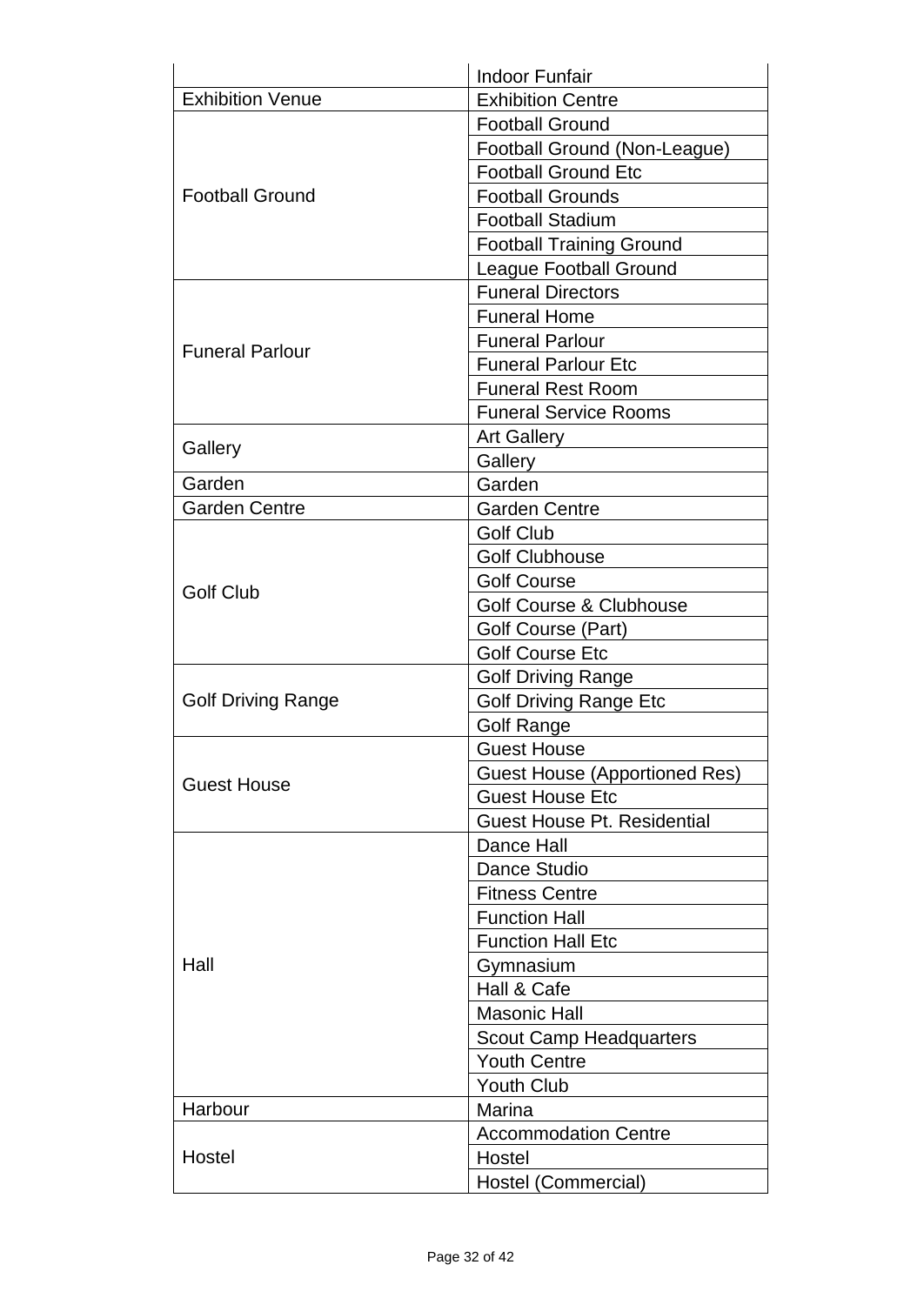|                               | Hostel (Commercial) (Apportioned           |
|-------------------------------|--------------------------------------------|
|                               | Res)                                       |
|                               | Hostel (Miscellaneous)                     |
|                               | <b>Staff Accommodation</b>                 |
|                               | <b>Apart Hotel</b>                         |
|                               | <b>Guest Accommodation</b>                 |
|                               | Hotel                                      |
|                               | Hotel & Dwelling                           |
|                               | Hotel & Shop                               |
|                               | <b>Hotel (Apportioned Res)</b>             |
| Hotel                         | Hotel (Licensed)                           |
|                               | Hotel (Part)                               |
|                               | <b>Hotel Annexe</b>                        |
|                               | <b>Hotel Apportioned</b>                   |
|                               | <b>Hotel Pt. Residential</b>               |
|                               | Motel                                      |
|                               | Motel (Apportioned Res)                    |
| Ice Rink                      | Ice Rink                                   |
|                               | <b>Kiosk</b>                               |
| <b>Kiosk</b>                  | <b>Kiosks</b>                              |
| Laundry                       | Laundry                                    |
|                               | <b>Climbing Wall Etc</b>                   |
| <b>Leisure Centre</b>         | <b>Leisure Centre</b>                      |
|                               | <b>Roller Rink</b>                         |
| Market                        | <b>Market</b>                              |
| <b>Military Facility</b>      |                                            |
|                               | Range                                      |
|                               | <b>Heritage Centre</b>                     |
|                               | <b>Interpretive Centre</b>                 |
| Museum                        | Museum                                     |
|                               | Museum & Art Gallery                       |
|                               | Museum & Gallery                           |
|                               | <b>Museum Etc</b>                          |
| Office                        | <b>Sales Office</b>                        |
|                               | <b>Tourist Information Centre</b>          |
| <b>Outdoor Centre</b>         | <b>Outdoor Centre</b>                      |
|                               | <b>Outdoor Training Centre</b>             |
| Park                          | Park                                       |
| <b>Petrol Filling Station</b> | <b>Filling Station</b>                     |
|                               | Filling Station & Shop                     |
|                               | <b>Filling Station Etc</b>                 |
|                               | <b>Garage &amp; Filling Station</b>        |
|                               | Garage & Petrol Station Etc                |
|                               | <b>Garages &amp; Filling Station</b>       |
|                               | <b>Petrol Filling Station</b>              |
|                               | <b>Restaurant &amp; Filling Station</b>    |
|                               | Play Barn                                  |
| <b>Play Centre</b>            |                                            |
|                               |                                            |
| <b>Playing Field</b>          | <b>Play Centre</b><br><b>Playing Field</b> |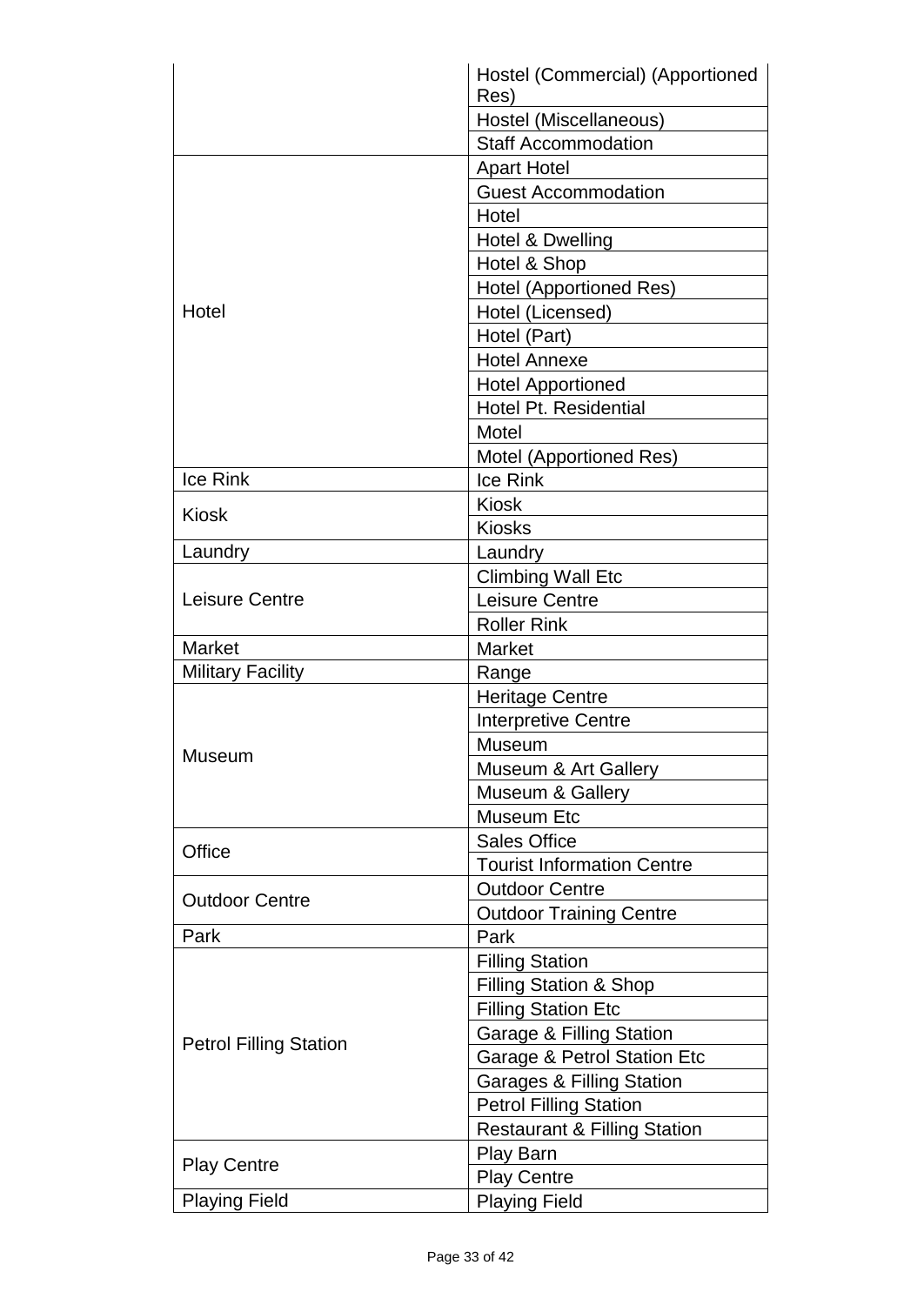| <b>Post Office</b>       | Post Office                           |
|--------------------------|---------------------------------------|
|                          | <b>Function Rooms</b>                 |
|                          | Inn                                   |
|                          | Inn (Apportioned Res)                 |
|                          | <b>Public House</b>                   |
| <b>Public House</b>      | <b>Public House &amp; Restaurant</b>  |
|                          | <b>Public House (Apportioned Res)</b> |
|                          | Public House (Part)                   |
|                          | <b>Public House Etc</b>               |
|                          | <b>Restaurant &amp; Public House</b>  |
| <b>Race Track</b>        | <b>Kart Track</b>                     |
| Racecourse               | <b>Pony Trotting Racecourse</b>       |
|                          | <b>Recreation Ground</b>              |
| <b>Recreation Ground</b> | <b>Skatepark</b>                      |
|                          | Canteen                               |
|                          | <b>Canteen &amp; Stores</b>           |
|                          | <b>Club Bar And Restaurant</b>        |
|                          | <b>Drive-Thru Restaurant</b>          |
|                          | <b>Freestanding Restaurant</b>        |
|                          | <b>Licensed Restaurant</b>            |
|                          | <b>Licensed Restaurant Etc</b>        |
| Restaurant               | Restaurant                            |
|                          | <b>Restaurant &amp; Bar</b>           |
|                          | Restaurant (Lcd)                      |
|                          | <b>Restaurant (Stand Alone)</b>       |
|                          | <b>Restaurant Etc</b>                 |
|                          | <b>Restaurant With Rooms</b>          |
|                          | Shop & Restaurant                     |
|                          | <b>Shop And Restaurant</b>            |
| <b>Retail Warehouse</b>  | <b>Retail Warehouse</b>               |
| <b>Riding School</b>     | <b>Equestrian Centre</b>              |
|                          | <b>Horse Riding Establishment</b>     |
|                          | <b>Riding Centre</b>                  |
|                          | <b>Riding Establishment</b>           |
|                          | <b>Riding School</b>                  |
| Sailing Club             | <b>Sailing Club</b>                   |
| <b>Shooting Range</b>    | <b>Shooting Range</b>                 |
| Shop                     | <b>Bookstall</b>                      |
|                          | <b>Convenience Store</b>              |
|                          | <b>Hairdressing Salon</b>             |
|                          | <b>Hot Food Take Away</b>             |
|                          | <b>Hot Food Takeaway</b>              |
|                          | Launderette                           |
|                          | <b>Market Hall</b>                    |
|                          | Pharmacy                              |
|                          | <b>Recreation Activity</b>            |
|                          | <b>Retail Unit</b>                    |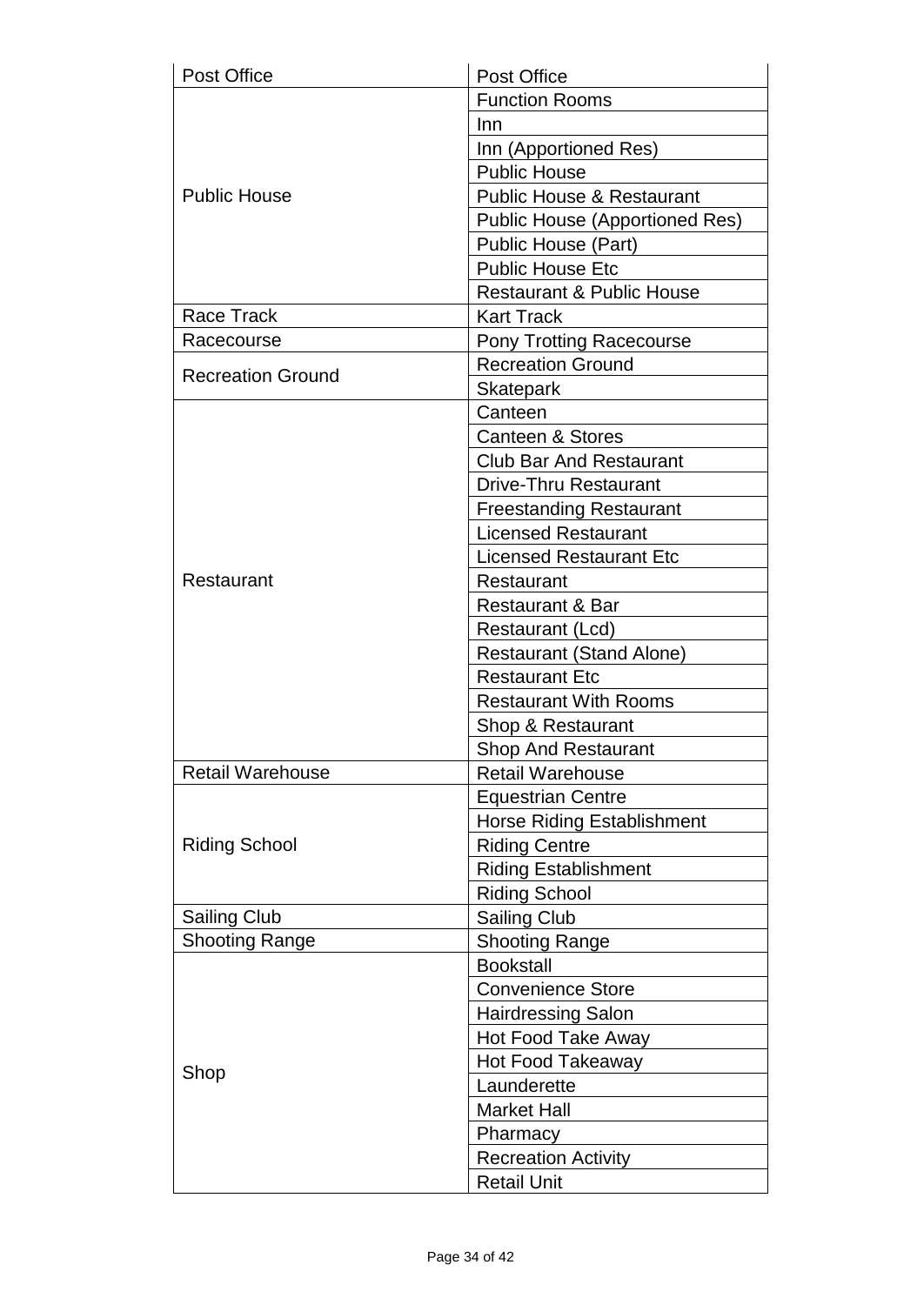|                      | Saleroom                      |
|----------------------|-------------------------------|
|                      | Salon                         |
|                      | Shop                          |
|                      | Shop & Bakehouse              |
|                      | Shop & Bakery                 |
|                      | Shop & Cafe                   |
|                      | Shop & Filling Station        |
|                      | Shop & Garage                 |
|                      | Shop & Office                 |
|                      | Shop & Post Office            |
|                      | Shop & Store                  |
|                      | Shop & Stores                 |
|                      | Shop & Tearoom                |
|                      | Shop & Workshop               |
|                      | Shop Etc                      |
|                      | <b>Shops</b>                  |
|                      | Shops & Stores                |
|                      | Shops Etc                     |
|                      | Supermarket                   |
|                      | <b>Take Away</b>              |
|                      | <b>Take-Away Restaurant</b>   |
|                      | <b>Ticket Desk</b>            |
|                      | Showhouse                     |
|                      | Showhouse And Office          |
|                      | <b>Showhouse Etc</b>          |
|                      | <b>Showhouses</b>             |
|                      | <b>Showhouses Etc</b>         |
|                      | Car Showroom                  |
| Showhouse            | Showroom                      |
|                      | Showroom & Garage             |
|                      | Showroom & Office             |
|                      | Showroom & Stores             |
|                      | Showroom & Workshop           |
|                      | <b>Showroom Etc</b>           |
|                      | <b>Showroom Stores Etc</b>    |
| <b>Ski Club</b>      | <b>Ski Centre</b>             |
|                      | Ski Club                      |
|                      | <b>Ski Slope</b>              |
| <b>Snack Bar</b>     | <b>Snack Bar</b>              |
| <b>Snooker Club</b>  | <b>Snooker Centre</b>         |
|                      | Snooker Centre & Nightclub    |
|                      | <b>Snooker Club</b>           |
|                      | <b>Snooker Hall</b>           |
| <b>Sports Centre</b> | <b>Recreation Centre</b>      |
|                      | <b>Sports Centre</b>          |
|                      | <b>Sports Centre Etc</b>      |
| <b>Sports Ground</b> | <b>Archery Butts And Club</b> |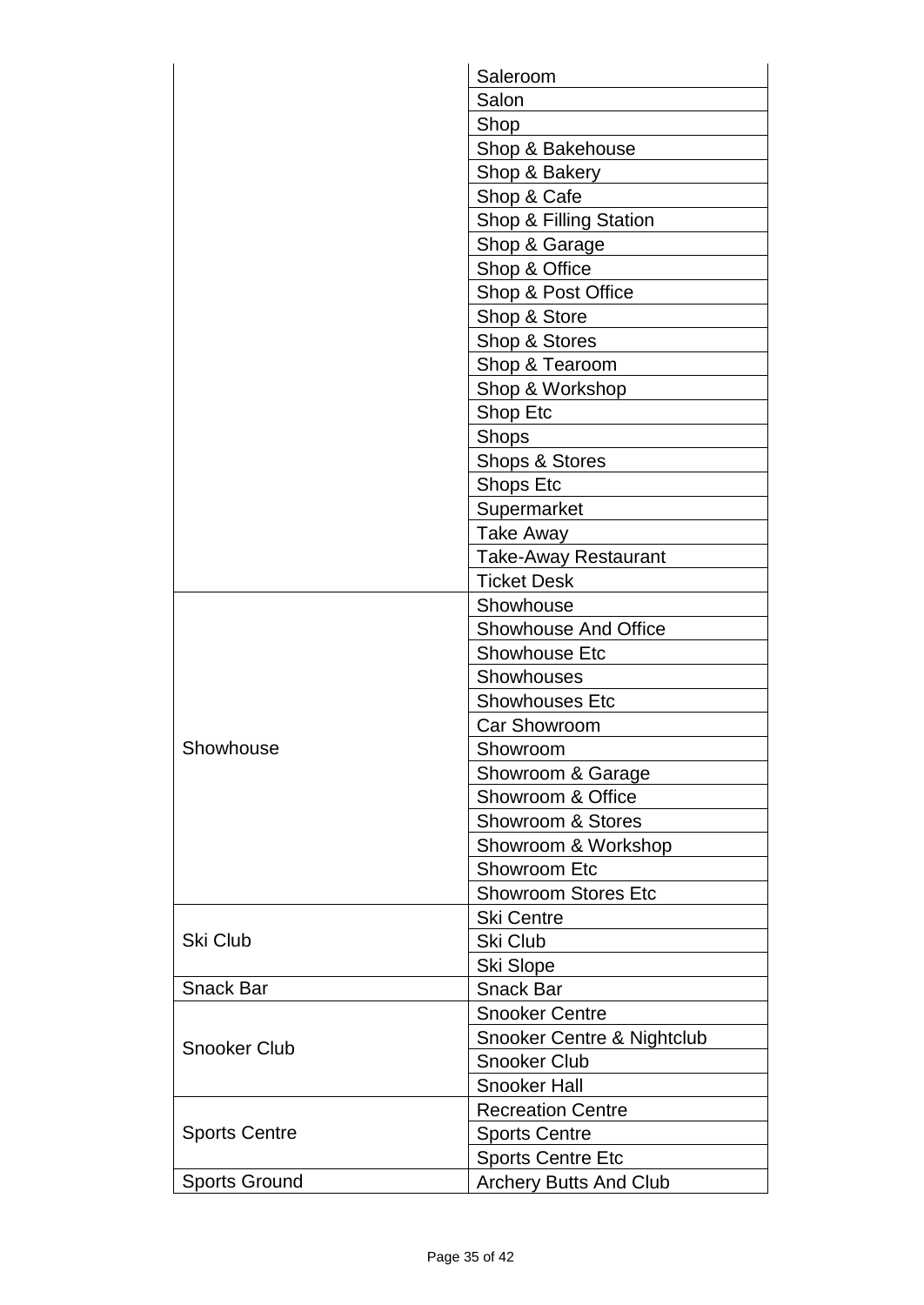|                       | <b>Rugby Ground</b>                    |
|-----------------------|----------------------------------------|
|                       | <b>Sports Ground</b>                   |
| <b>Squash Club</b>    | <b>Squash Court</b>                    |
|                       | <b>Stable</b>                          |
| <b>Stable</b>         | <b>Stables</b>                         |
| Stadium               | Stadium                                |
|                       | <b>Chair Lift</b>                      |
| Sui Generis           | <b>Exclusive Use Venue</b>             |
|                       | <b>Holiday Complex</b>                 |
|                       | <b>Baths</b>                           |
| <b>Swimming Pool</b>  | <b>Swimming Baths</b>                  |
|                       | <b>Swimming Pool</b>                   |
|                       | <b>Tennis &amp; Squash Courts</b>      |
|                       | <b>Tennis Club</b>                     |
| <b>Tennis Club</b>    | <b>Tennis Court</b>                    |
|                       | <b>Tennis Court Etc</b>                |
|                       | <b>Tennis Courts</b>                   |
|                       | <b>Tennis Courts Etc</b>               |
| <b>Theatre</b>        | <b>Theatre</b>                         |
|                       | <b>Theatre Etc</b>                     |
| <b>Visitor Centre</b> | <b>Marine Station</b>                  |
|                       | <b>Visitor Attraction</b>              |
|                       | <b>Visitor Centre</b>                  |
|                       | <b>Visitor's Centre</b>                |
| Warehouse             | Warehouse & Showroom                   |
| Workshop              | Workshop & Showroom                    |
| <b>Youth Hostel</b>   | <b>Youth Hostel</b>                    |
|                       | Youth Hostel (Apportioned Res)         |
|                       | <b>Youth Hostel (Part Residential)</b> |

34. Properties occupied for personal uses are not eligible for SBGF. In addition, if properties are used for the below purposes, they are **not eligible** for RHLGF (see Table 2 for further detail on each purpose):

- Boathouse
- Site
- Slipway
- Stance
- Time Share Units

35. Self-catering accommodation and caravans are considered eligible for grant funding if associated receipts represent a primary source (for example, one third or more) of the ratepayer's earnings and the property has been let out for 140 days or more in financial year 2019-20. Local Authorities may specify any additional evidence they require (for example, records of bookings, a copy of public liability insurance cover or a website) in order to confirm eligibility.

36. The list of exclusions set out in paragraph 30 is not intended to be exhaustive. It is intended to be a guide for Local Authorities as to the types of uses that the Scottish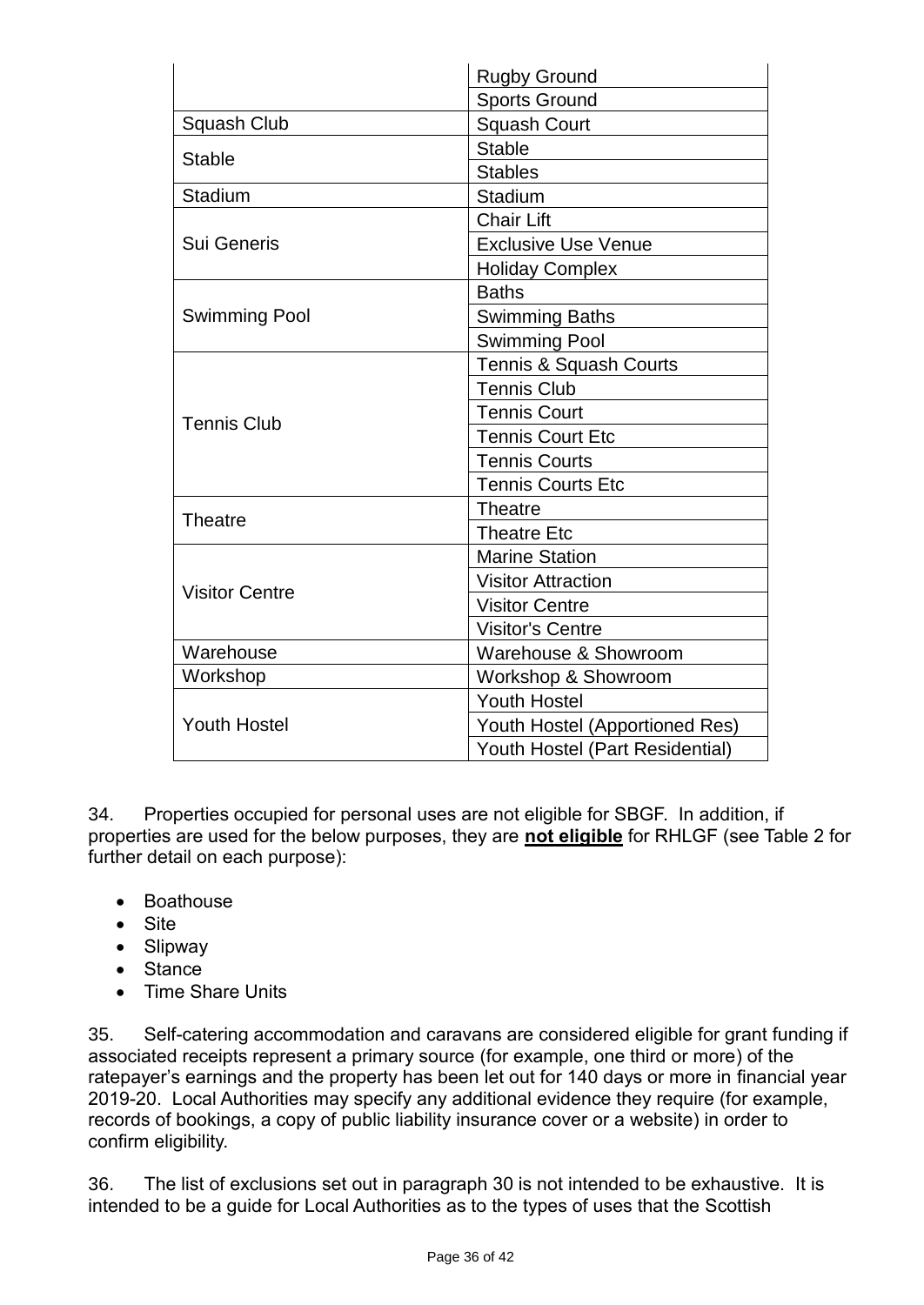Government considers for this purpose to be eligible for SBGF. Local Authorities should determine for themselves whether particular properties not listed in paragraph 30 are broadly similar in nature to those listed, in which case they would not be eligible for RHLGF. It is for Local Authorities to specify, and confirm the validity of, additional evidence required to determine whether a property does or does not meet satisfy the use test.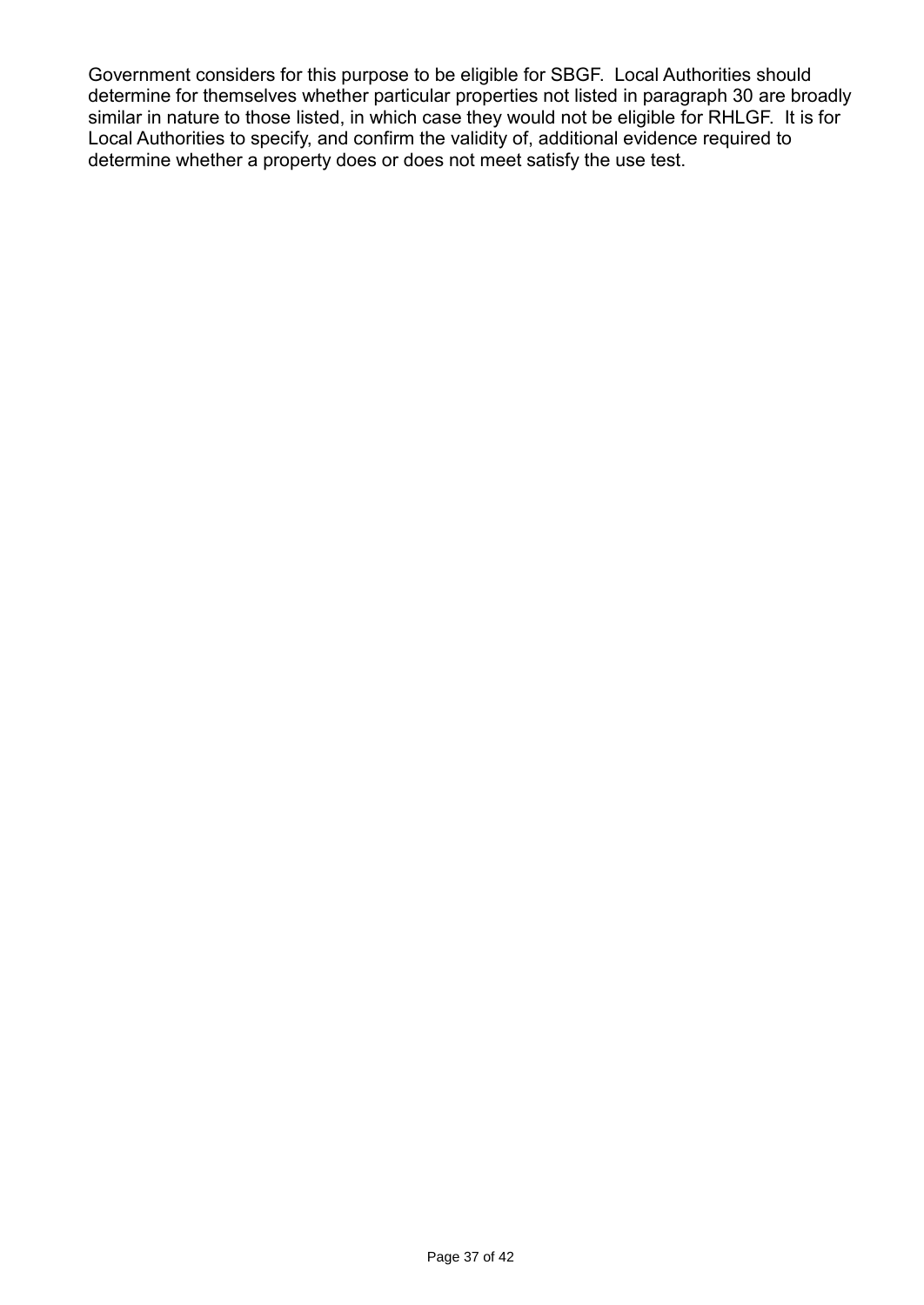## **STATE AID**

37. State Aid is a European Commission consideration of public assistance given to undertakings on a discretionary basis and having the potential to distort competition and affect trade between Member States of the European Union. An undertaking is defined as any entity, regardless of its legal status, which is engaged in economic (commercial/competitive) activity relating to a market in comparable goods or services.

38. A grant reduces an undertaking's current expenditure, and so can be regarded as State Aid. Any measure intended partially or wholly to exempt firms in a particular sector from the charges arising from the normal application of the general system, where there is no justification for such exemption on the basis of the nature or general scheme of this system, can constitute State Aid. $<sup>2</sup>$  Therefore, where a tax measure, such as business</sup> grants, distorts competition by favouring selected undertakings, for example by region or by sector, then it should comply with the State Aid regulations.

39. Before the State Aid tests can be applied it is necessary to determine the following two aspects:

- $\bullet$  Is the beneficiary an undertaking?
- $\bullet$  Is an undertaking engaged in economic activity?

40. This is defined as offering goods and/or services on a given market and which could, at least in principle, be carried out by a private operator for remuneration in order to make profits.

41. Most recipients of rates relief and grants are businesses and will be regarded as undertakings. However those recipients that deliver non-economic activity, i.e. not operating in a commercial market for goods and services, mainly serving a local area and whose objectives are, for example, religious, educational, social welfare, science-related, culturallybased (e.g. literature or arts), are not regarded as undertakings. The legal status of an organisation is not relevant for State Aid purposes; only the activity that the public support relates to should be considered.

42. General measures applied to all enterprises do not constitute State Aid (examples include general taxation measures or employment legislation).

43. There are four key tests which need to be considered in order to establish whether a measure constitutes State Aid. If an organisation is deemed an undertaking, then these tests must be applied to determine whether State Aid applies. The tests are cumulative and all four must be met for State Aid to be present:

- there has been an intervention by the State or through State resources which can take a variety of forms (e.g. grants, interest and tax reliefs);
- the intervention gives the recipient an advantage on a selective basis, for example to specific companies or industry sectors, or to companies located in specific regions;
- competition has been or may be distorted; and

l

• the intervention is likely to affect trade between Member States.

<sup>&</sup>lt;sup>2</sup> Case 173/73 Italy v Commission [1974] ECR 709: [https://eur-lex.europa.eu/legal](https://eur-lex.europa.eu/legal-content/EN/TXT/?uri=CELEX:61973CJ0173)[content/EN/TXT/?uri=CELEX:61973CJ0173](https://eur-lex.europa.eu/legal-content/EN/TXT/?uri=CELEX:61973CJ0173)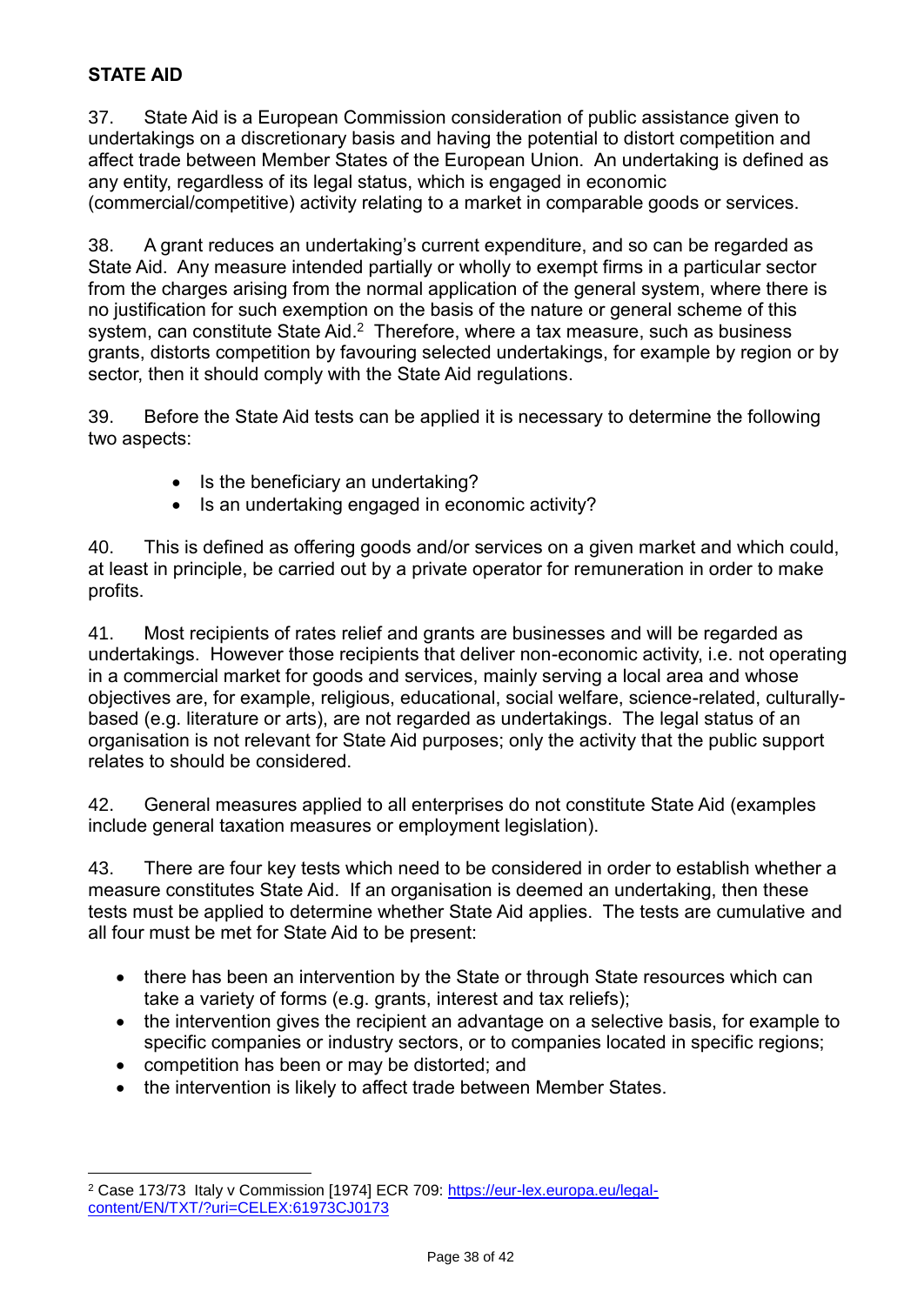44. If aid is present, the cash grant equivalent of the aid needs to be calculated as the difference between the standard non-domestic rate liability and the reduced rate offered. The aid may then be able to be awarded compatibly using the *de minimis* regulation.

45. State Aid rules limit the amount of support that may be provided to a given undertaking to €200,000 (cash grant equivalent) over a three-year period. The European Commission considers that public funding to a single recipient of up to this amount has a negligible impact on trade and competition, and does not require notification.

46. Special rules apply to agriculture, where the de minimis limit is €20,000 per undertaking;<sup>3</sup> and fisheries which is limited to  $\epsilon$ 30,000.

47. The State Aid ceiling takes into account all public assistance (national and subnational) given as *de minimis* funding over the three-year period by a Member State, which can take various forms (relief from rates, grants, loans, subsidised contracts, etc.). Aid given under an approved scheme does not have to be cumulated with *de minimis* aid, provided any such *de minimis* aid is not awarded towards the same eligible costs as those supported via that approved scheme.

48. The sterling equivalent is calculated using the European Commission's exchange rate<sup>4</sup> applicable on the written date of offer of the *de minimis* funding.

49. When considering *de minimis* aid, councils should:

- ensure that the new award itself does not breach the relevant ceiling of the beneficiary over a three-year period;
- ask the prospective beneficiary about any *de minimis* aid received during the fiscal year for which aid is being considered and the previous two fiscal years, and then determine how much, if any, *de minimis* aid can be awarded without breaching the relevant ceiling; and
- inform the recipient explicitly that it is *de minimis* aid they are receiving, for their reference.

50. The European Court of Justice has ruled that all entities which are controlled (on a legal or on a de facto basis) by the same entity should be considered as a single undertaking. Individual subsidiaries or branches of such an undertaking cannot therefore be treated as separate entities and awarded separate allocations of *de minimis* aid.

51. On 19 March 2020, the European Commission announced a temporary framework to enable Member States to further support the economy in the COVID-19 outbreak<sup>5</sup>.

52. This temporary framework allows aid to be granted to undertakings facing difficulty as a result of the COVID-19 outbreak, and allows support up to €800,000 in the form of grants, repayable advances and tax or payments advantages. Within the temporary framework, aid to the fishery and aquaculture sector should not exceed €120,000 per undertaking, and should not exceed €100,000 per undertaking in the primary production of agricultural goods.

[https://ec.europa.eu/agriculture/stateaid/legislation\\_en](https://ec.europa.eu/agriculture/stateaid/legislation_en)

l <sup>3</sup> Note: the total amount of *de minimis* aid granted per Member State is €20,000 over any period of 3 fiscal years. However, Member States can further increase the maximum aid amount to €25 000 per single undertaking, within a national cap of 1.5% of the annual output, if they do not spend more than 50% of their total national aid envelope on one particular agricultural sector:

<sup>4</sup> Exchange rate (InforEuro):<http://ec.europa.eu/budget/graphs/inforeuro.html>

<sup>5</sup> [https://ec.europa.eu/competition/state\\_aid/what\\_is\\_new/sa\\_covid19\\_temporary-framework.pdf](https://ec.europa.eu/competition/state_aid/what_is_new/sa_covid19_temporary-framework.pdf)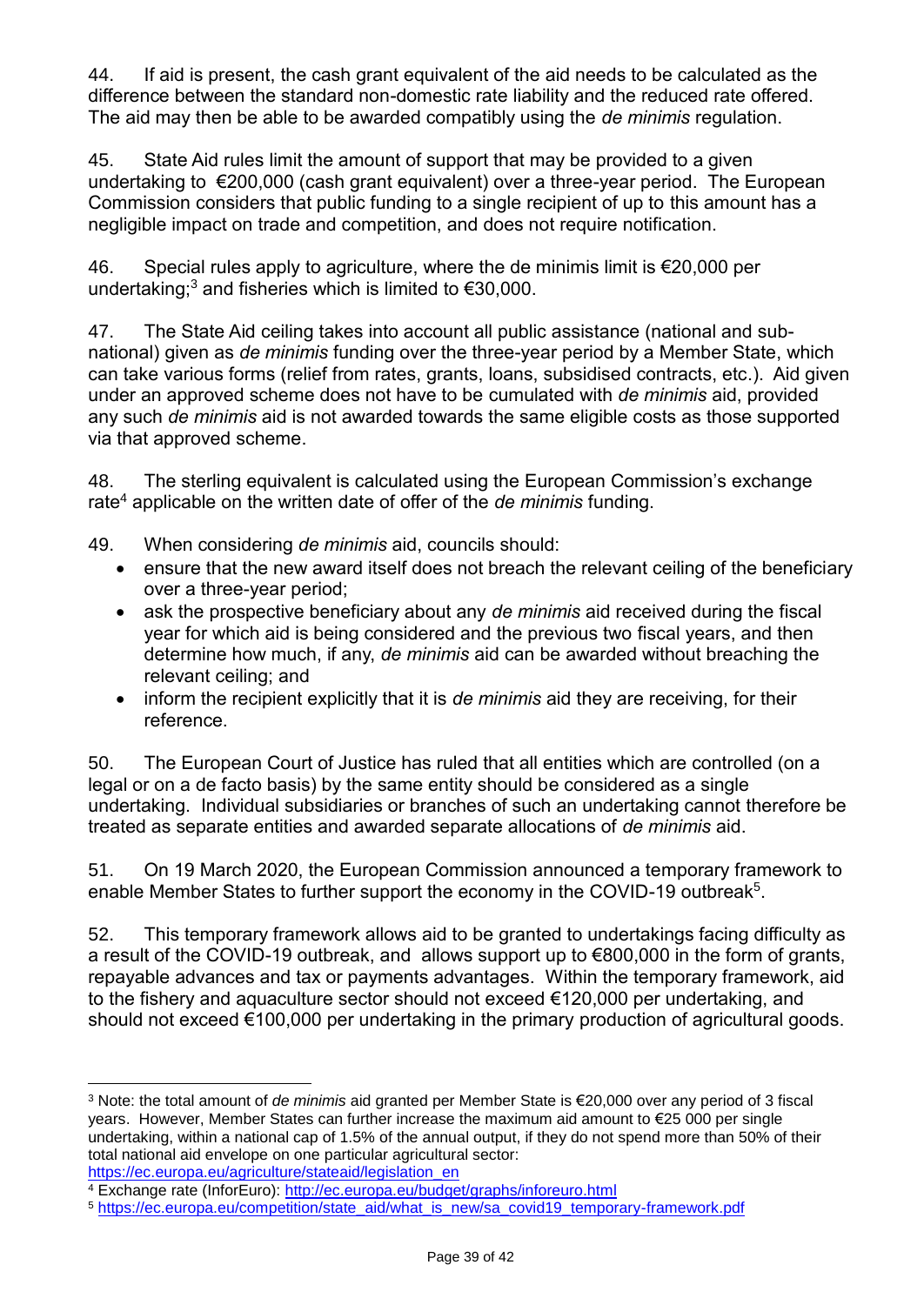53. The European Commission has approved a UK umbrella scheme<sup>6</sup> to support small and medium-sized enterprises (SMEs) and large corporates in the United Kingdom affected by the coronavirus outbreak under this Temporary Framework

Guidance on the Covid-19 Temporary Framework for Scottish Public Authorities provides further detail on reporting requirements and transparency procedures: <https://www.gov.scot/publications/coronavirus-covid-19-state-aid-public-authorities/>

#### 54.

.

l

55. Only public support offered to properties that can demonstrate they were *not* in financial difficulty on 31 December 2019 can be covered by the temporary framework. Councils must therefore ensure they hold this information from grants applicants. See paragraph 18 of regulation (EU) No 651/2014<sup>7</sup> of 17 June 2014 for the definition of a "firm in difficulty".

56. To be considered within this temporary framework scheme, aid would have to be granted no later than 31 December 2020. Grants after this date should be awarded under the De Minimis Framework.

57. Further information on the Temporary Framework and UK Umbrella Scheme is available in the State aid pages of the Scottish Government [website.](https://www.gov.scot/publications/state-aid-guidance/)

<sup>6</sup> https://ec.europa.eu/commission/presscorner/detail/en/IP\_20\_603

<sup>7</sup> <https://eur-lex.europa.eu/legal-content/EN/TXT/PDF/?uri=CELEX:32014R0651&from=EN>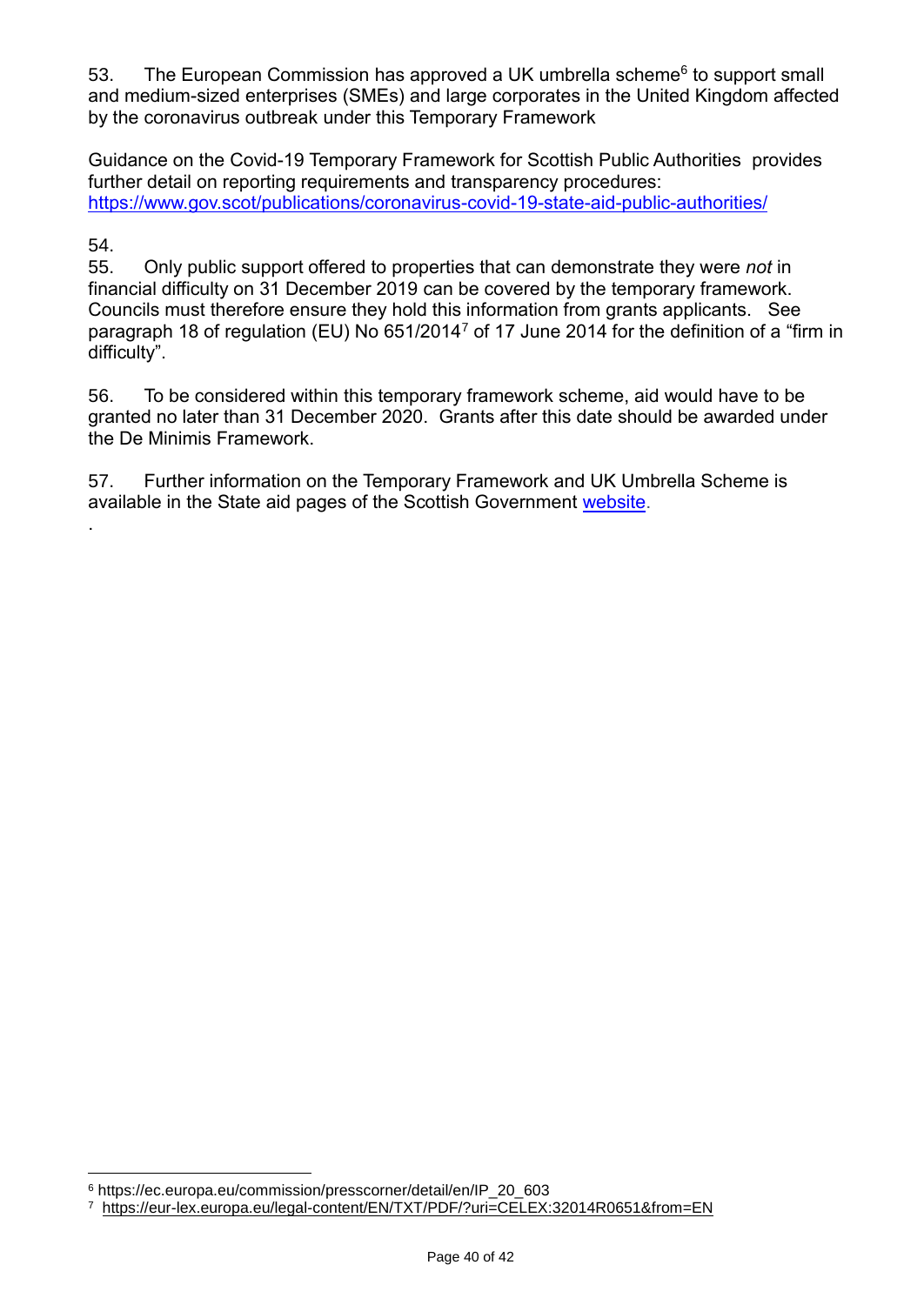### **MISCELLANEOUS ISSUES**

58. This section provides supplementary guidance for Local Authorities to support the administration and processing of grant applications.

59. This guidance provides an element of discretion to enable Local Authorities to ensure that the grant reaches those business ratepayers in need and directly affected by COVID-19. Applying this discretion should be subject to the Local Authority's satisfaction with the validity and eligibility of individual cases. Councils must also weigh up both individual circumstances and public affordability when exercising any discretion on eligibility, and are encouraged to reflect on the objectives of the Scheme when making these determinations.

### **Eligibility**

60. Any changes to the valuation roll (rateable value or property description) after 17 March 2020, including changes which have been backdated to this date, are to be disregarded for the purpose of assessing eligibility.

61. However if a property was requested to be entered into the roll or the entry modified before 17 March but delayed for administrative or systemic reasons, Local Authorities have discretion to consider such business eligible.

62. If a Local Authority is satisfied that the occupier of property is inaccurately recorded, it may amend the recorded to reflect that, provided it is satisfied that the applicant is the proper occupier liable for non-domestic rates. Provided they satisfy other relevant criteria, with the property having an appropriate rateable value and listed purpose as at 17 March, this party will be eligible for the grant.

63. Councils have discretion to establish that a property is to be wholly or mainly used for a purpose, regardless of how they are categorised. If satisfied that a property is miscategorised or the description on the roll is incorrect, and that the purpose for which a property is wholly or mainly used is eligible, they may consider it eligible. Councils may consult the Assessor on this. Local Authorities may specify additional evidence required to determine whether a property does or does not satisfy the eligibility criteria for the use of the property, and may consult the Assessor on this.

64. If an individual business is not the rate payer or does not receive rates relief directly, they are ineligible for this grant.

### **Self-Catering and Caravans – Evidence**

65. Self-catering accommodation and caravans are considered eligible for grant funding if receipts represent a primary source (for example, one third or more) of earnings for the ratepayer and the property has been let out for 140 days or more in financial year 2019-20.

66. Local Authorities are expected to use discretion to verify that the application is from a legitimate self-catering business where the property contributed substantially to the ratepayers income until the current events. A booking list, copy of public liability insurance or website are examples from a range of appropriate sources of evidence might be provided. Local Authorities may also choose to place reliance on the checks made by an Assessor when designating a property as a self-catering unit that the property will be made available for let for a period or 140 days or more, or on the applicant's self declaration.